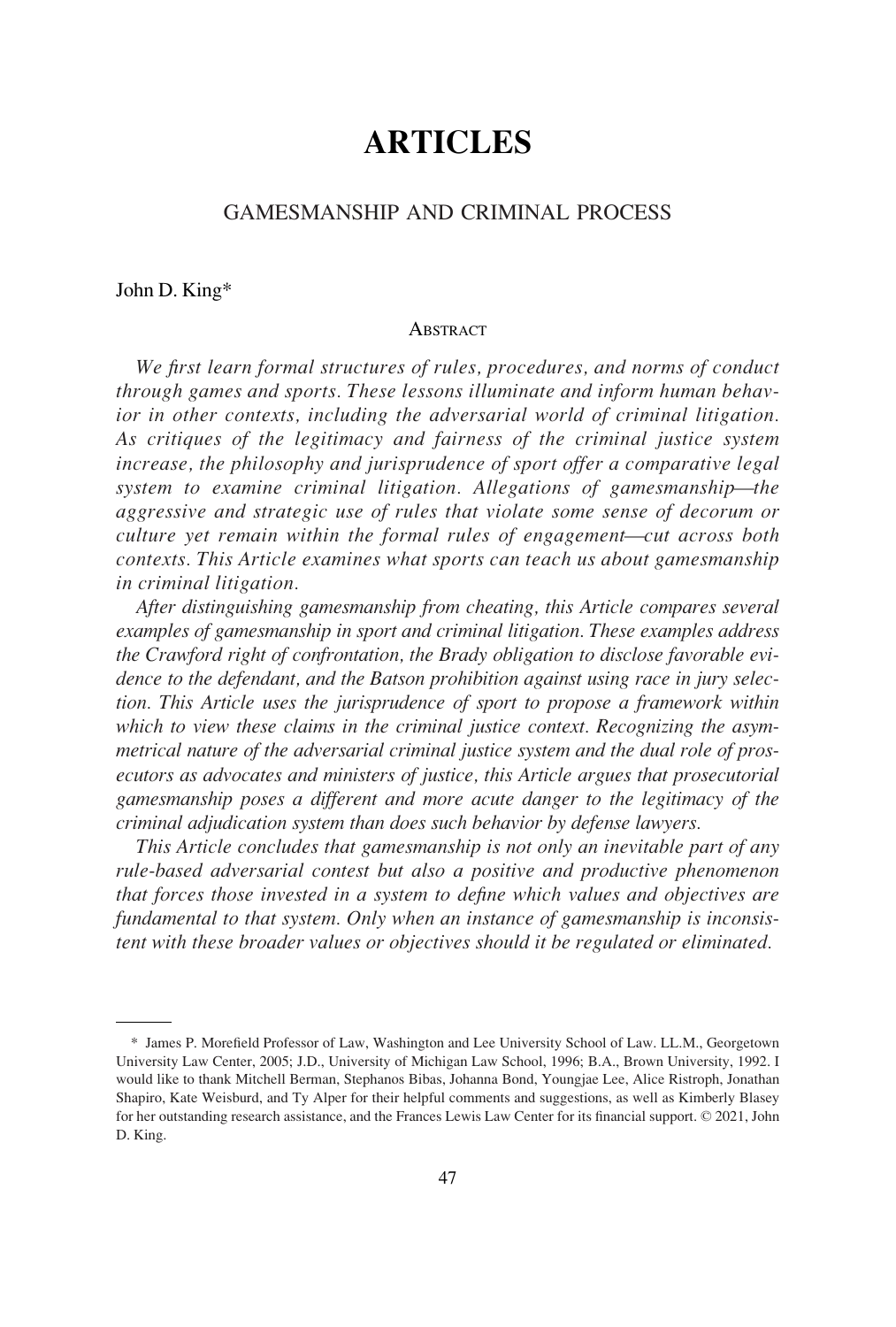| <b>INTRODUCTION</b> |                                                              |                                                          | 48 |
|---------------------|--------------------------------------------------------------|----------------------------------------------------------|----|
| L                   | WHY LOOK AT SPORTS RULES?                                    |                                                          | 51 |
|                     | A.                                                           |                                                          | 52 |
|                     | $B_{\cdot}$                                                  | The Long History of Comparing Law to Sport               | 53 |
|                     |                                                              | Limitations of the Analogy Between Law and Sport         | 57 |
| П.                  | CHARGES OF GAMESMANSHIP IN CRIMINAL LITIGATION AND IN SPORT. |                                                          | 60 |
|                     | A.                                                           | Charges of Gamesmanship in Sport                         | 60 |
|                     |                                                              | 1. Violating a Core Rule of the Game                     | 60 |
|                     |                                                              | Losing on Purpose<br>2.                                  | 63 |
|                     |                                                              | 3. "Over-Enforcing" an Obscure Rule Against an Opponent. | 65 |
|                     | $B_{\cdot}$                                                  | Allegations of Gamesmanship in Criminal Litigation       | 67 |
|                     |                                                              | Confrontation and Discovery Rights<br>$1_{-}$            | 68 |
|                     |                                                              | Disclosure of Favorable Evidence<br>$2^{\circ}$          | 72 |
|                     |                                                              | 3.                                                       | 74 |
| III.                | GAMESMANSHIP, CHEATING, AND HOW TO RESPOND                   |                                                          | 77 |
|                     | A.                                                           | Gamesmanship Defined                                     | 78 |
|                     | $B_{\cdot}$                                                  | Gamesmanship Distinguished from Cheating                 | 79 |
|                     | $C_{\cdot}$                                                  | Regulatory Responses to Gamesmanship in Sport            | 87 |
| IV                  |                                                              | WHAT CRIMINAL PROCEDURE CAN LEARN FROM SPORTS            | 90 |
|                     |                                                              |                                                          | 95 |

#### **INTRODUCTION**

We first learn formal structures of rules and norms of conduct through games and sports. Notions of fair play, sportsmanship, and cheating are developed from an early age on basketball courts, playgrounds, and soccer fields. Today, as many critique the legitimacy of the American criminal justice system in several different respects, those who care about the integrity of the criminal justice system can learn from ideas and philosophies of fairness and cheating in the sports context. Specifically, the idea of "gamesmanship" in criminal procedure has fruitful analogies in the world of sport. In the adversarial world of American criminal adjudication, prosecutors and defense attorneys occasionally accuse each other of "playing games" instead of playing fair. But what one person would characterize as gamesmanship, another would characterize as zealously using the rules to the advantage of one's client or cause. And whereas "cheating" (in the sense of violating the constitutional or statutory rules that govern criminal practice) provides relatively clear lines of acceptability, the more interesting and difficult questions instead involve the aggressive use of rules that might violate some sense of decorum or culture, but stay within the formal rules of engagement.

The concept of gamesmanship is notoriously tricky to define, but one useful definition from the *Journal of the Philosophy of Sport* is "a strategy designed for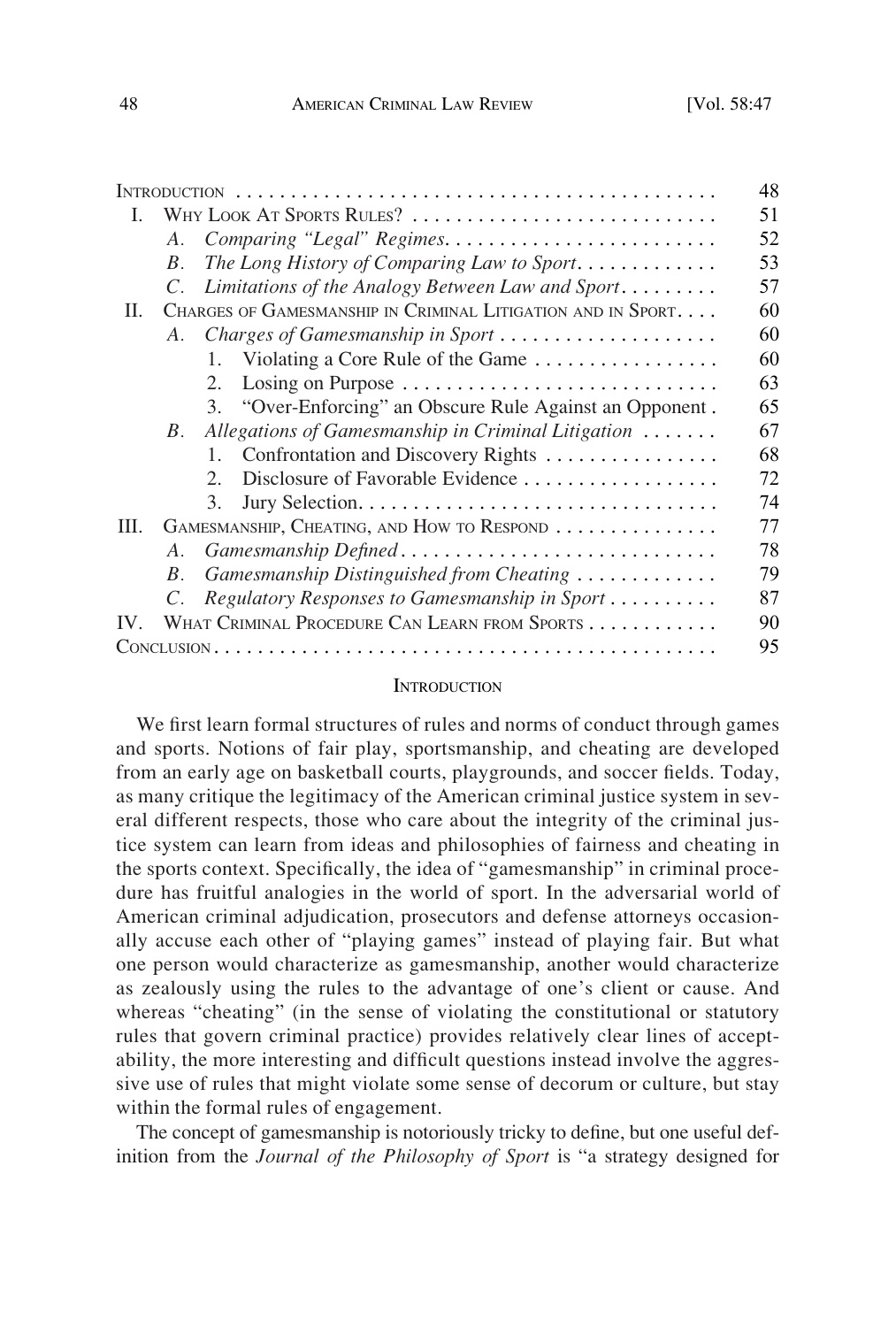winning regardless of athletic excellence."<sup>1</sup> Translated to the criminal litigation context, this idea might imperfectly be expressed as "a strategy designed for winning regardless of the factual and legal merits of the case." Such a definition resonates with the negative connotations of the term in litigation: one side may use it to accuse the other side of engaging in tactics that have nothing to do with the true goal or ultimate systemic objective of the litigation. Others looking at the concept of gamesmanship from a philosophical angle have found a meaningful distinction between "the rules of the game" and "the code of fair play."2 The code of fair play, which is an unwritten set of shared expectations among the participants about the range of acceptable behavior, overlaps but is not co-extensive with the official rules of the game.<sup>3</sup> Some actions do not violate the rules but would offend notions of fair play, while other actions that violate the rules would not be seen as outside of the code of fair play.<sup>4</sup> One such example is the intentional foul in basketball, which is against the rules of the game but is in no way seen as violating notions of fair play. Conversely, some litigators take the position that objecting during an opponent's opening statement or closing argument to a jury violates some shared expectation or norm of conduct, although doing so is certainly within the official rules of engagement and in fact might be necessary to enforce those formal rules.

Although usually invoked in a pejorative sense in sport and in criminal practice, gamesmanship can serve an important and productive purpose. By clarifying the boundaries of acceptable practice and by bringing into stark relief the limitations of existing rules, gamesmanship forces us to establish and defend which objectives are essential and which values are central to a system. Only where a practice of gamesmanship subverts or undermines an overarching goal is it problematic.<sup>5</sup> The overall professed goals of the criminal justice system are familiar: the ascertainment of truth and application of just verdicts within a system that protects individual rights and human dignity.<sup>6</sup> If gamesmanship subverts these ends, it should be discouraged in criminal litigation. But the prescription depends entirely on how one defines the goals of the system within which gamesmanship is deployed. Often, what appears to be gamesmanship may be perfectly aligned with a broader goal and so should not only be tolerated but also encouraged.7

<sup>1.</sup> Leslie A. Howe, *Gamesmanship*, 31 J. PHIL. SPORT 212, 212 (2004).

<sup>2.</sup> DAVID PAPINEAU, KNOWING THE SCORE: WHAT SPORTS CAN TEACH US ABOUT PHILOSOPHY (AND WHAT PHILOSOPHY CAN TEACH US ABOUT SPORTS) 54 (2017).

<sup>3.</sup> *See id*. at 54 (defining the code of fair play as "the expectations that the athletes have of each other, their sense of what is and is not acceptable behaviour" and noting that fair play is "often consistent with breaking a game's rules").

<sup>4.</sup> *See generally* FREDERICK SCHAUER, PLAYING BY THE RULES: A PHILOSOPHICAL EXAMINATION OF RULE-BASED DECISION-MAKING IN LAW AND IN LIFE (1991) (discussing the difference between norms and rules).

<sup>5.</sup> *See* Howe, *supra* note 1, at 216, 218.

<sup>6.</sup> *See, e.g*., Tehan v. United States *ex rel*. Shott, 382 U.S. 406, 415 (1966) ("The basic purpose of a trial is the determination of truth . . . .").

<sup>7.</sup> Howe, *supra* note 1, at 221 (arguing that not using certain types of gamesmanship is "disrespectful of the opponent—it implies that the other competitor is not significant enough to warrant one's full attention").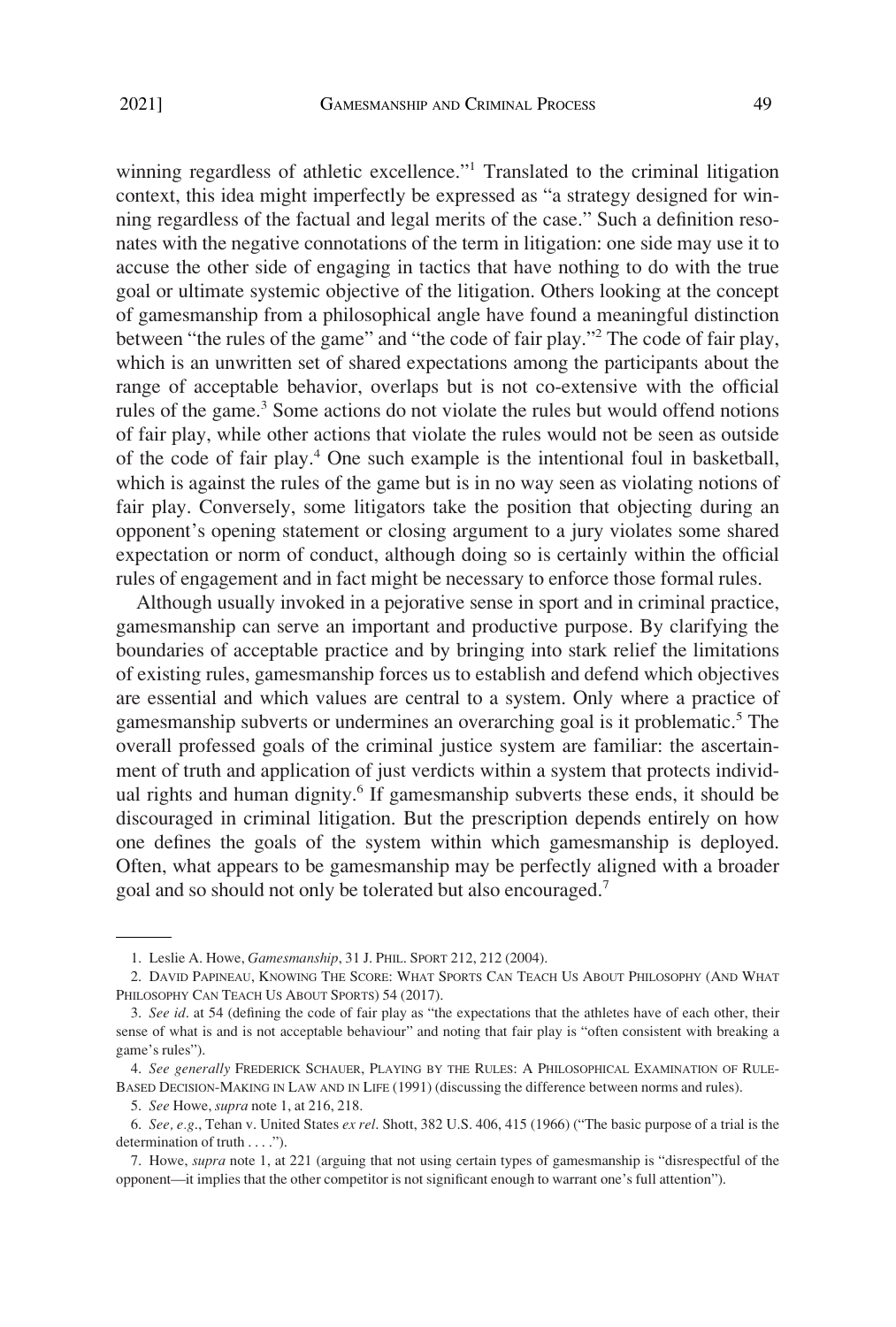An important caveat in comparing sports to criminal litigation is the asymmetry in role and resources between the contestants. Although a general requirement of sport is that each participant faces the same restrictions, is bound by the same rules, and pursues the same goals, $<sup>8</sup>$  our tradition of criminal justice assigns different</sup> objectives to prosecutors and defense lawyers. Because of these different roles, rules of gamesmanship should apply differently to the different players in the criminal justice system. Defense lawyers are bound, as a matter of ethics, to pursue the interests of their clients and to use whatever legal and ethical means are available to them to achieve their clients' goals.<sup>9</sup> Prosecutors, on the other hand, are required not primarily to be advocates, but to be "ministers of justice."10 In a very real sense, then, prosecutors and defense lawyers are—or at least should be—playing different games. Some kinds of strategic behavior by defense lawyers can be acceptable and even socially productive while the same kinds of behavior by prosecutors would be inconsistent with their institutional role and therefore unacceptable.

In addition to the different roles assigned, an imbalance of resources that virtually always favors the prosecution provides another justification for limiting the use of gamesmanship by prosecutors.<sup>11</sup> The real problem facing our criminal courts is not one of excessive zeal and gamesmanship by defense lawyers but rather a system of mass processing that undervalues zeal, due process, and adversarial testing of evidence.12 Aggressive application of procedural rules by defense lawyers can help to restore some of the balance to the adversarial process.

In our seemingly boundless appetite for watching sports, Americans generally accept without much debate the legitimacy—if not always the accuracy—of the process of rule enforcement in sports.<sup>13</sup> On the other hand, many have called into question the fairness, neutrality, and legitimacy of the American criminal justice

<sup>8.</sup> *See* PAPINEAU, *supra* note 2, at 68 ("The various understandings of fair play observed by different sports are like contracts that you enter into when you start a match.").

<sup>9.</sup> *See* CRIM. JUST. STANDARDS FOR THE DEF. FUNCTION 4-1.1(b), (d) (AM. BAR. ASS'N, 2019) (providing that the primary duties of defense counsel is to their clients and that they should act "zealously" for their clients).

<sup>10.</sup> *See, e.g*., Banks v. Dretke, 540 U.S. 668, 696 (2004) ("We have several times underscored the 'special role played by the American prosecutor in the search for truth in criminal trials.'" (citation omitted)); MODEL RULES OF PRO. CONDUCT r. 3.8 cmt. 1 (AM. BAR ASS'N 1983) (describing the role of the prosecutor); Brady v. Maryland, 373 U.S. 83, 87 (1963) (quoting the Department of Justice's saying that "The United States wins its point whenever justice is done its citizens in the courts."). *Compare* CRIM. JUST. STANDARDS FOR THE PROSECUTION 3-1.2(c) (AM. BAR. ASS'N 2019) (describing the role of the prosecutor as "seek[ing] justice") *with*  CRIM. JUST. STANDARDS FOR THE DEF. FUNCTION 4-1.2(b) (AM. BAR. ASS'N 2019) (stating that the basic duty of defense counsel is "to serve as their clients' counselor and advocate with courage and devotion").

<sup>11.</sup> Bennett L. Gershman, *Litigating* Brady v. Maryland*: Games Prosecutors Play*, 57 CASE W. RSRV. L. REV. 531, 532–33 (2007).

<sup>12.</sup> *See, e.g*., ISSA KOHLER-HAUSMANN, MISDEMEANORLAND: CRIMINAL COURTS AND SOCIAL CONTROL IN AN AGE OF BROKEN WINDOWS POLICING 110 (2018) (describing argument that blames high caseloads as "leading to an excessively administrative mindset, where norms of cooperation overpower norms of conflict, thereby eroding the adversarial roles of defense and prosecuting attorneys").

<sup>13.</sup> Paul Finkelman, *Baseball and the Rule of Law*, 46 CLEV. ST. L. REV. 239, 240 (1998) ("Perhaps because we grew up playing and watching a game in which law matters and rules count, we have learned to accept the different views of judges and the finality of their decisions.").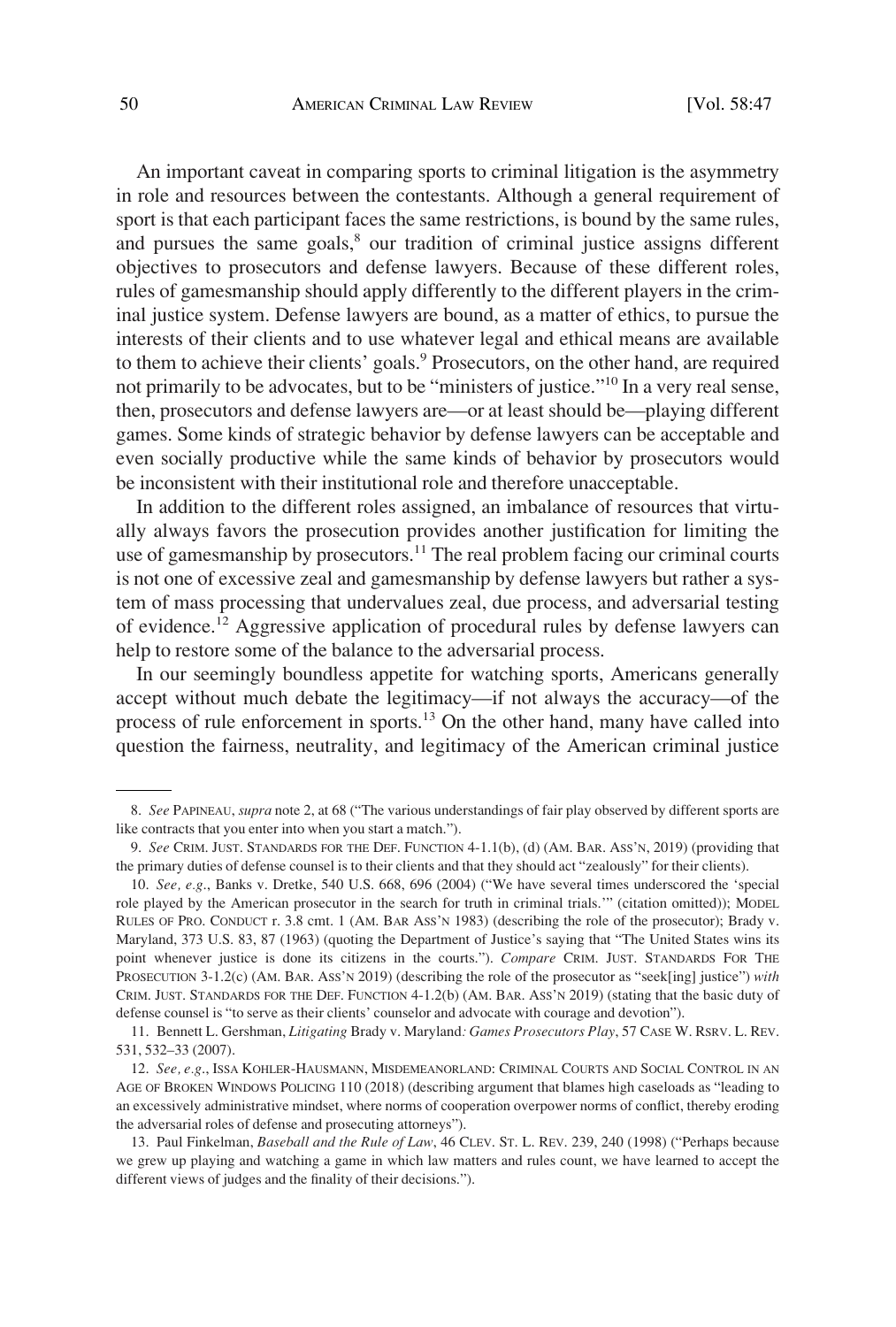<span id="page-4-0"></span>system.14 This Article compares these "legal" systems and the ways that each deals with allegations of gamesmanship, seeking to illuminate productive ways that the criminal justice system can understand and, when necessary, address such claims by altering the procedural rules by which claims are adjudicated.<sup>15</sup> This Article proceeds in four Parts. Part I introduces the potential for examining sport as a comparative legal system that can illuminate important aspects of American criminal justice. Part II discusses some illustrative allegations of gamesmanship in both criminal litigation and in sport. Part III analyzes the distinction between gamesmanship and cheating, and examines some regulatory responses to unwanted gamesmanship in the context of sport. Finally, Part IV proposes a framework by which the American criminal justice system can evaluate claims of gamesmanship and determine whether and when regulatory intervention would be desirable.

Recognizing that gamesmanship is not only an inevitable but also a positive and productive force in both sports and criminal litigation, reformers should take action to curb a specific practice only when it conflicts with a broad and fundamental goal of the criminal justice system. But where a practice is at odds with some important value or objective, legislatures and courts should alter procedural rules and penalties to eliminate these specific forms of gamesmanship. In this process, however, we should remain cognizant of the different roles assigned to prosecutors and defense lawyers in criminal litigation and the particularly corrosive effect that prosecutorial gamesmanship can have on the legitimacy of the criminal justice system.

# I. WHY LOOK AT SPORTS RULES?

The study of sports and games can illuminate any aspect of human activity. Almost a century ago, Dutch historian Johan Huizinga convincingly demonstrated that "[t]he great archetypal activities of human society are all permeated with play from the start."16 Those seeking to make sense of the American criminal justice system have looked to sports as an alternative legal regime at least since Jeremy

<sup>14.</sup> *See, e.g*., Donna Coker, *Foreword: Addressing the Real World of Racial Injustice in the Criminal Justice System*, 93 J. CRIM. L. & CRIMINOLOGY 827, 829 (2003) (describing the "overwhelming empirical evidence" of unjust and unequal treatment of African Americans in the criminal justice system); John Tyler Clemons, *Blind Injustice: The Supreme Court, Implicit Racial Bias, and the Racial Disparity in the Criminal Justice System*, 51 AM. CRIM. L. REV. 689, 692 (2014) (stating that implicit racial bias is a "sinister, surreptitious force [that] taints the criminal justice decision-making of even the best intentioned"); Connie Hasset-Walker, Thomas Lateano & Michael Di Benedetto, *Do Female Sex Offenders Receive Preferential Treatment in Criminal Charging and Sentencing?*, 35 JUST. SYS. J. 62, 63 (2014) (discussing the shorter incarceration sentences and lesser offense charges that female sex offenders receive due to gaps in knowledge and biases).

<sup>15.</sup> *See* Ronald J. Krotoszynski, Jr., *The New Legal Process: Games People Play and the Quest for Legitimate Judicial Decision Making*, 77 WASH. U. L.Q. 993, 1012 (1999) ("Given the importance of sport to the American people, one might consider the process through which sports contests are judged as a means of exploring the relationship of process to the legitimacy of particular outcomes.").

<sup>16.</sup> Jennifer W. Reynolds, *Games, Dystopia, and ADR*, 27 OHIO ST. J. ON DISP. RESOL. 477, 485 (2012) (alteration in original) (quoting JOHAN HUIZINGA, HOMO LUDENS: A STUDY OF THE PLAY-ELEMENT IN CULTURE (1938)); *see also* Barbara Babcock, *Fair Play: Evidence Favorable to an Accused and Effective Assistance of Counsel*, 34 STAN. L. REV. 1133, 1135 n.11 (1982) (using sports as a metaphor to analyze prosecutorial behavior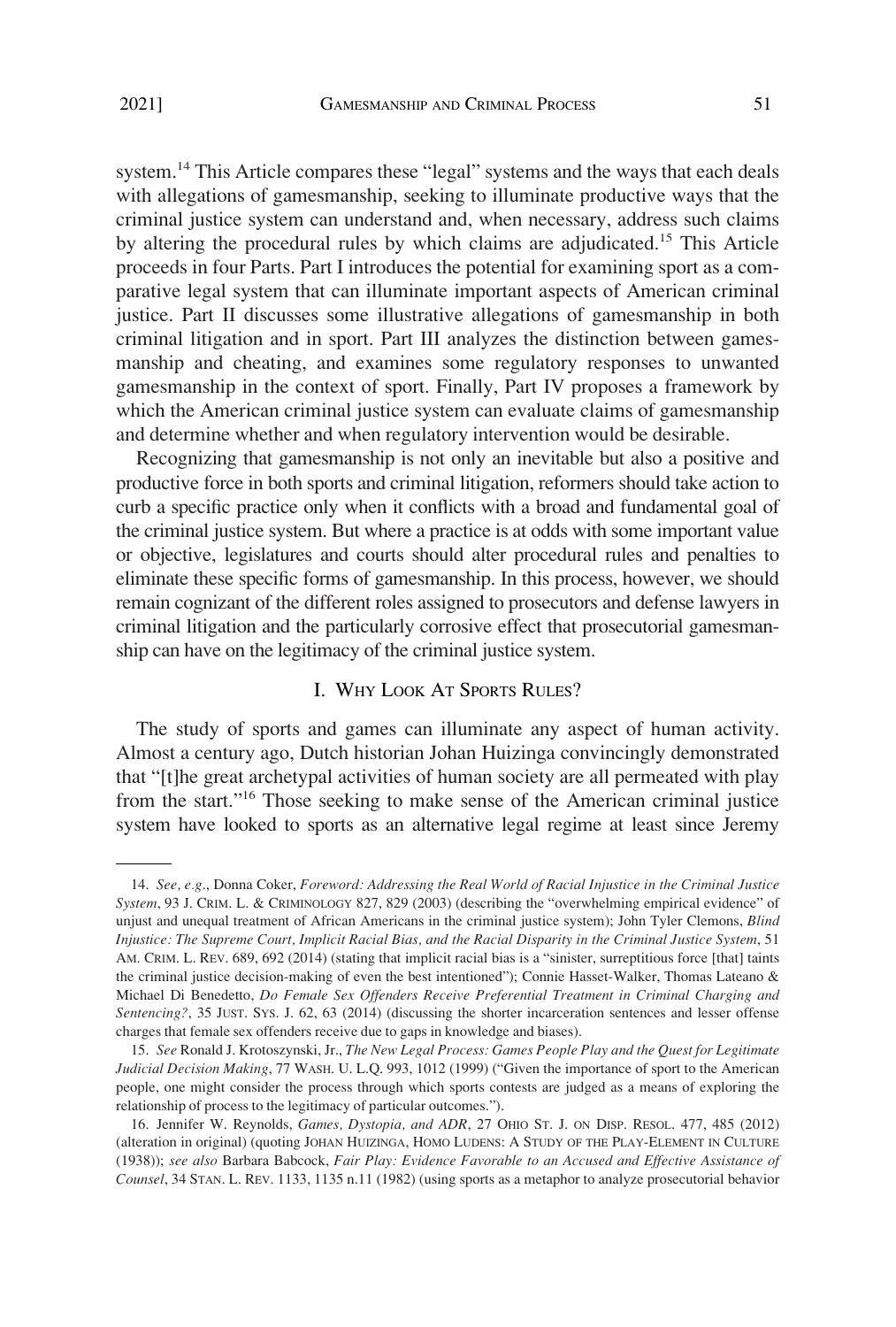<span id="page-5-0"></span>Bentham did so in the nineteenth century.<sup>17</sup> The long history of comparing legal systems to sporting systems continues to this day, although not everyone is comfortable with the analogy. With a recognition of the vastly different objectives of law and sports in mind, however, looking to sports for a comparative legal analysis allows for a fresh perspective on difficult issues in the context of criminal litigation.

# *A. Comparing "Legal" Regimes*

Legal scholars and philosophers study games as a lens into, and a microcosm of, larger social problems.<sup>18</sup> Games are an attractive object of study because "they are intellectually accessible and compact, providing quick traction for examinations into the structure, dynamics, and norms of interpersonal and organizational behaviors."<sup>19</sup> The frequent use of sports and games as metaphors for legal rules and culture, however, is matched by an ambivalence about whether viewing legal disputes as games is an appropriate comparison, given the lack of seriousness that defines games.<sup>20</sup> Comparisons to sports and games are seen as positive insofar as they demonstrate adherence to a predetermined set of specific procedures that apply

19. Reynolds, *supra* note 16, at 485. Reynolds states this accessibility goes beyond academics who theorize about the analogy:

For lawyers, games and sports provide familiar shorthand for understanding and explaining how legal culture operates. Indeed, as a descriptive matter, litigation is easy to depict as a game: Players and umpires (lawyers and judges) conduct themselves according to substantive and procedural rules in pursuit of one or more well-defined goals.

*Id*. at 485–86.

In 2014, the *Times* political reporter Mark Leibovich was on his way to interview the Patriots' superstar quarterback, Tom Brady, when he recalled feeling something unprecedented: he was nervous. . . . His professional life requires him to be unfazed by politicians and policymakers, people with true power over our everyday realities. Yet he retained a bit of awe for Brady: "Sports pedestals are funny that way. Athletes often constitute our earliest objects of allegiance."

*Id.* See MARK LEIBOVICH, BIG GAME: THE NFL IN DANGEROUS TIMES (Penguin Press ed., 2018) for a fuller exploration of the broader significance of sports as a constitutive component of identity.

after *Brady v. Maryland* and noting the growing body of research that concludes "that the study of games and play explains many facets of society").

<sup>17.</sup> *See* Babcock, *supra* note 16, at 1137 (citing Bentham as an "early and still celebrated" critic of the adversary system who compared the system to games).

<sup>18.</sup> The political role of sports in modern society has a long and contested history. While Theodore Roosevelt claimed that sports "encourage a true democratic spirit," Noam Chomsky argued that sports are a capitalist trick to sedate the masses, "an area which has no meaning and probably thrives because it has no meaning, as a displacement from the serious problems which one cannot influence . . . ." *Compare* President Theodore Roosevelt, Address at the Harvard Union, (Feb. 23, 1907), *reprinted in* IN THE WORDS OF THEODORE ROOSEVELT: QUOTATIONS FROM THE MAN IN THE ARENA 176 (Patricia O'Toole ed., 2012) *with* NOAM CHOMSKY, THE CHOMSKY READER 33 (Pantheon Books ed., 1987).

*See* Reynolds, *supra* note 16, at 488 (noting such analogies are "problematic because of the playful, 20. arbitrary attributes of games"). On the importance of sports to the formation of values and role models, however, see Hua Hsu, *Should We Keep Politics Out of Sports?*, THE NEW YORKER (Sep. 24, 2018), [https://www.](https://www.newyorker.com/magazine/2018/09/24/should-we-keep-politics-out-of-sports)  [newyorker.com/magazine/2018/09/24/should-we-keep-politics-out-of-sports.](https://www.newyorker.com/magazine/2018/09/24/should-we-keep-politics-out-of-sports) Hsu gives an example of the effect of such a role model: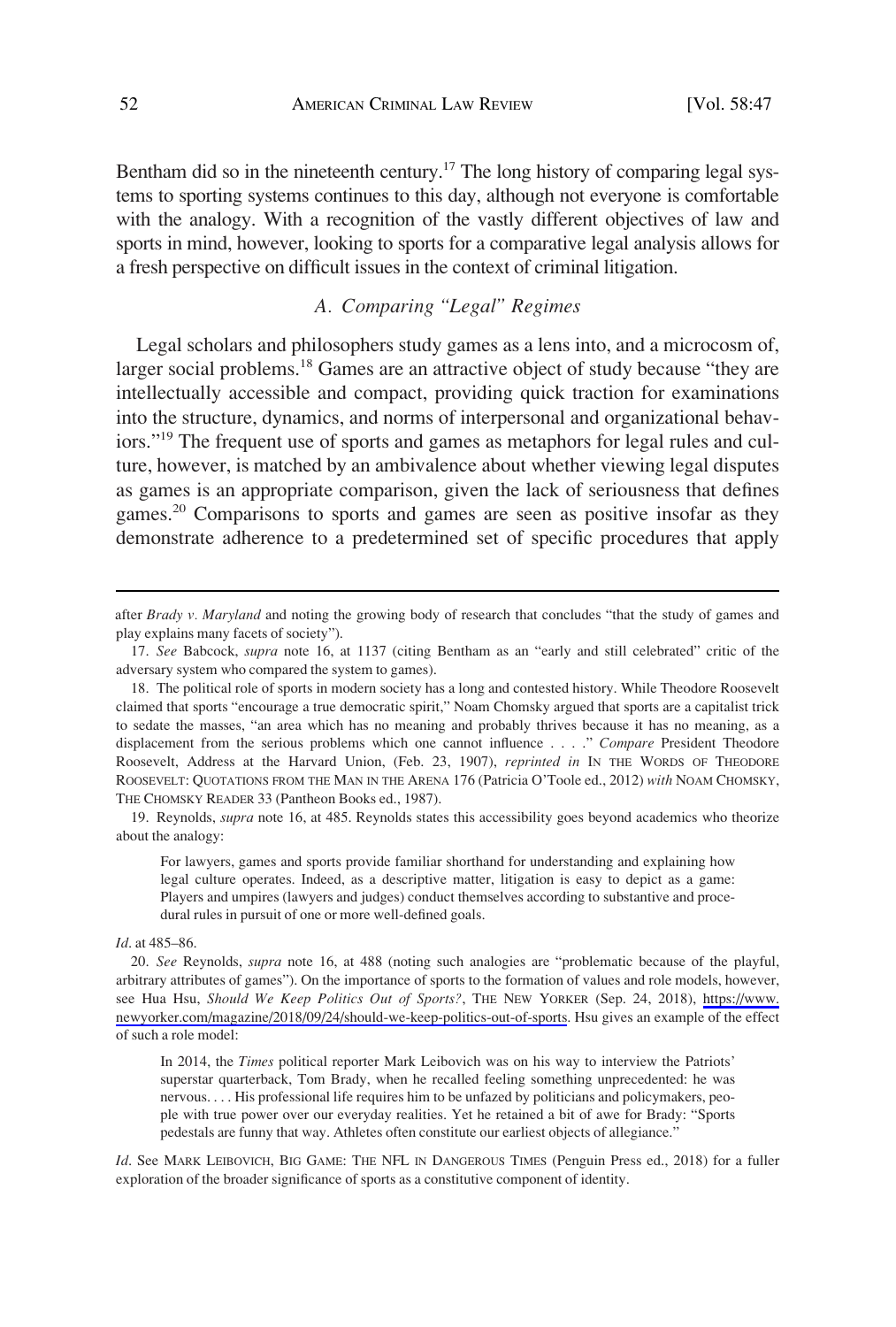<span id="page-6-0"></span>impartially to all players.<sup>21</sup> Such comparisons, however, can also be seen as a negative because games and sports often reflect a win-at-all-costs mentality without regard to broader or higher values.<sup>22</sup> Arthur Allen Leff referred to the "ludic metaphor" as the tendency of legal systems and players to derive legitimacy from comparison to games and the systems of rules that govern games.<sup>23</sup> Although Leff recognized the imperfect comparison of law to games and conceded that law is not simply a game, he argued that the law is "not not a game either."<sup>24</sup> Some have traced the philosophical and historical underpinnings of the adversarial system of adjudication to medieval models of trial by ordeal and by battle.<sup>25</sup> Whether or not a fully appropriate comparison, our system of law has much in common with sports and games and, accordingly, has much to learn from their examples.<sup>26</sup>

#### *B. The Long History of Comparing Law to Sport*

The comparison of law to sport has a long and conflicted history. While one recent example is Chief Justice John Roberts comparing the role of a judge to a baseball umpire—i.e., merely calling balls and strikes<sup>27</sup>—Roscoe Pound criticized the "sporting theory of justice" over a century earlier.<sup>28</sup> Pound argued that the public lost faith in the justice system when that system was seen as just another manifestation of sport: both sides engaged in mutual combat like two teams in a sporting event.<sup>29</sup> An even earlier critic of what came to be called the "sporting" theory of justice" was Jeremy Bentham.<sup>30</sup> Bentham criticized the privilege against self-incrimination, arguing that it served no purpose except to make the criminal trial more "fair" in the sense of a fox hunt, in which the fox must have some chance of escape.<sup>31</sup> Far from being a necessary or laudable part of the criminal trial,

<sup>21.</sup> *See* Reynolds, *supra* note 16, at 486 ("Players and umpires (lawyers and judges) conduct themselves according to substantive and procedural rules in pursuit of one or more well-defined goals.").

<sup>22.</sup> *See id*. at 488 ("Game metaphors can have multiple and sometimes conflicting uses in legal texts, standing in for both fair process (good) and nonserious, cynical tactics (bad).").

<sup>23.</sup> *See* Arthur Allen Leff, *Law and*, 87 YALE L.J. 989, 998–1003 (1978). Leff argued that games provide an appealing organizational model because of the determinacy provided by the use of a set of procedures mutually agreed upon in advance of the contest. *Id*.

<sup>24.</sup> *Id*. at 1005.

<sup>25.</sup> Michael Asimow, *Popular Culture and the Adversary System*, 40 LOY. L.A. L. REV. 653, 667–68 (2007) (citing Marian Neef & Stuart Nagel, *The Adversary Nature of the American Legal System from a Historical Perspective*, 20 N.Y.L.F. 123, 133–47, 153–61 (1974)).

<sup>26.</sup> More contemporary commentators have questioned the use of "masculinist" sports metaphors for legal analysis. *See* Krotoszynski, Jr., *supra* note 15, at 995 n.7 (outlining the objections); Michael J. Yelnosky, *If You Write It, (S)he Will Come: Judicial Opinions, Metaphors, Baseball, and "the Sex Stuff*,*"* 28 CONN. L. REV. 813, 842–43 (1996) (same).

*Roberts: 'My job is to call balls and strikes and not to pitch or bat*,*'* CNN (Sept. 12, 2005), [http://www.](http://www.cnn.com/2005/POLITICS/09/12/roberts.statement/) 27. [cnn.com/2005/POLITICS/09/12/roberts.statement/.](http://www.cnn.com/2005/POLITICS/09/12/roberts.statement/)

<sup>28.</sup> Roscoe Pound, *The Causes of Popular Dissatisfaction with the Administration of Justice*, 40 AM. L. REV. 729 (1906), *reprinted in* 8 BAYLOR L. REV. 1, 24–25 (1956).

<sup>29.</sup> *Id*. at 14–16.

<sup>30.</sup> Babcock, *supra* note 16, at 1137.

<sup>31.</sup> *Id*.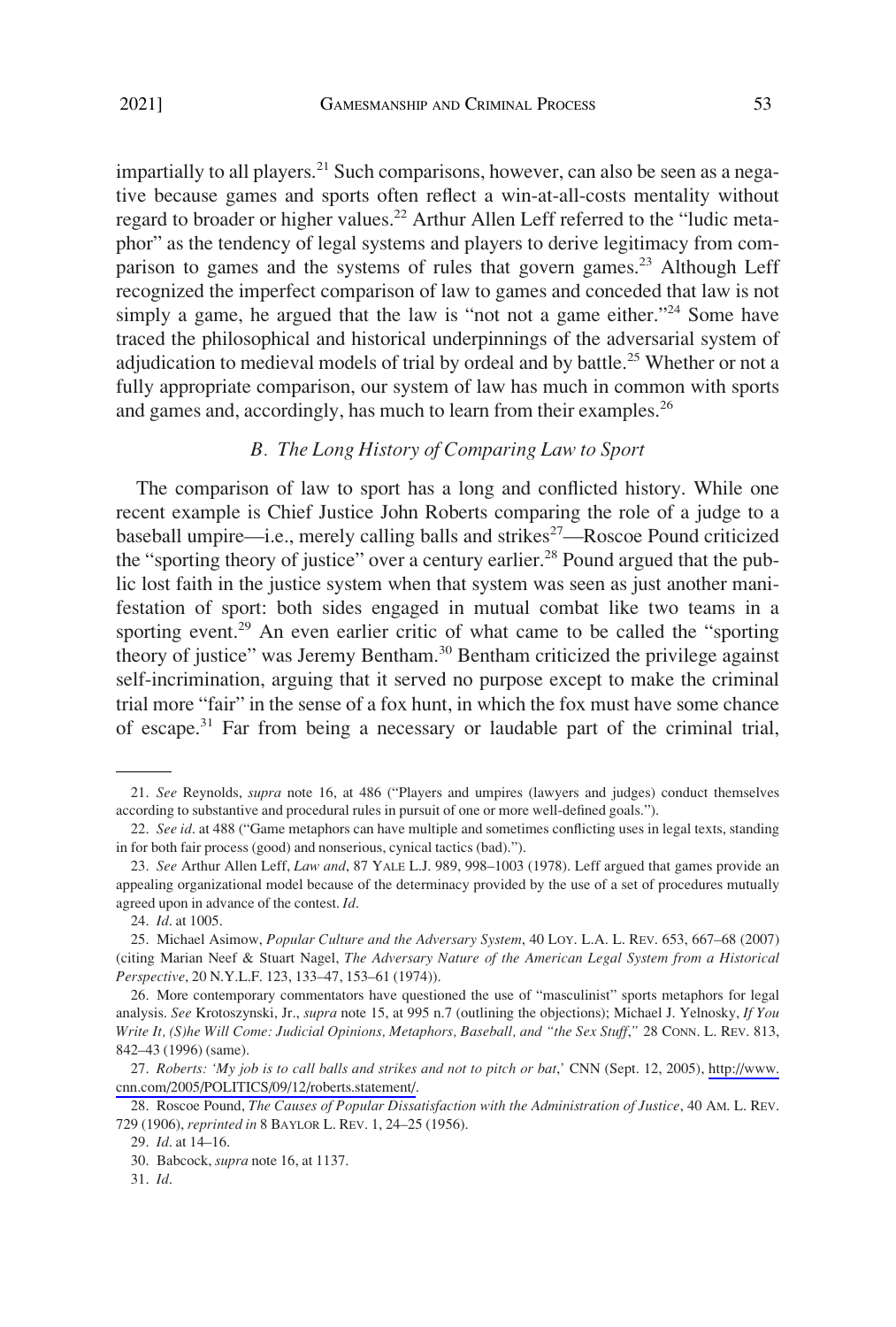Bentham argued, the privilege against self-incrimination introduced into the criminal trial the concept of

"fairness" in the sense in which the word is used by sportsmen. The fox is to have a fair chance for his life: he must have (so close is the analogy) what is called "law"—leave to run a certain length of way for the express purpose of giving him a chance for escape. . . . In the sporting code, these laws are rational, being obviously conducive to the professed end. Amusement is that end; a certain quantity of delay is essential to it; dispatch, a degree of dispatch reducing the quantity of delay below the allowed minimum, would be fatal to it. . . . [T]o different persons, both a fox and a criminal have their use; the use of a fox is to be hunted; the use of a criminal is to be tried.32

Bentham's argument has modern echoes in critiques of the adversarial system as too tied to a game-like philosophy of winners and losers. Criminal law should not be like a sporting event, say these critics, because we do not want the process to be a competition between two roughly equal adversaries. Instead, we want the guilty to lose and the innocent to win.<sup>33</sup>

With regard to specific instances of criminal litigation, resort to sports analogy is also common. Dissenting in *Taylor v. Illinois*, in which the Supreme Court affirmed a conviction after the trial court had excluded a defense witness as a sanction for a discovery violation, Justice Brennan famously wrote that "[c]riminal discovery is not a game."34 Justice Brennan had touched on similar themes years earlier in an article entitled *The Criminal Prosecution: Sporting Event or Quest for Truth?*35 Such comparisons are familiar in critiques of the shortcomings of our legal system from all sides. As an example of commentators' nostalgia about how the legal profession has lost its way, U.S. District Judge Stanley Sporkin said, "[L]itigation has become an intricate game rather than a search for truth. I believe for this reason the legal profession may no longer be seen as the honorable, revered profession that so many of us found when we first entered the profession."36 Of course, this has been a common refrain for ages and every generation of lawyers has a tendency to bemoan what the profession has become and to look back nostalgically at what may be a mythical idealized past.<sup>37</sup>

<sup>32.</sup> *Id*. (quoting Jeremy Bentham, *Impropriety of the Exclusion Put Upon Self-Disserving Evidence by English Law*, *in* 7 THE WORKS OF JEREMY BENTHAM 445 (Bowring ed. 1843)).

*See* Rollin Morris Perkins, *The Great American Game*, HARPER'S MAG. (Nov. 1927), [https://harpers.org/](https://harpers.org/archive/1927/11/the-great-american-game/) 33. [archive/1927/11/the-great-american-game/](https://harpers.org/archive/1927/11/the-great-american-game/) ("[T]he outstanding purpose of a criminal trial [should] be recognized by all to be the undivided effort to ascertain the guilt or innocence of the person charged.").

<sup>34.</sup> Taylor v. Illinois, 484 U.S. 400, 419 (1988) (Brennan, J., dissenting).

<sup>35.</sup> *See* William J. Brennan, Jr., *The Criminal Prosecution: Sporting Event or Quest for Truth?*, 1963 WASH. U. L.Q. 279, 279 (1963).

<sup>36.</sup> Stanley Sporkin, *The Legal Profession Under Scrutiny*, 39 ARIZ. L. REV. 401, 401 (1997).

<sup>37.</sup> *But see infra* notes 250–256 and accompanying text (providing several examples from history including Clarence Darrow's cigar trick and Abraham Lincoln's "phantom moonlight" ploy).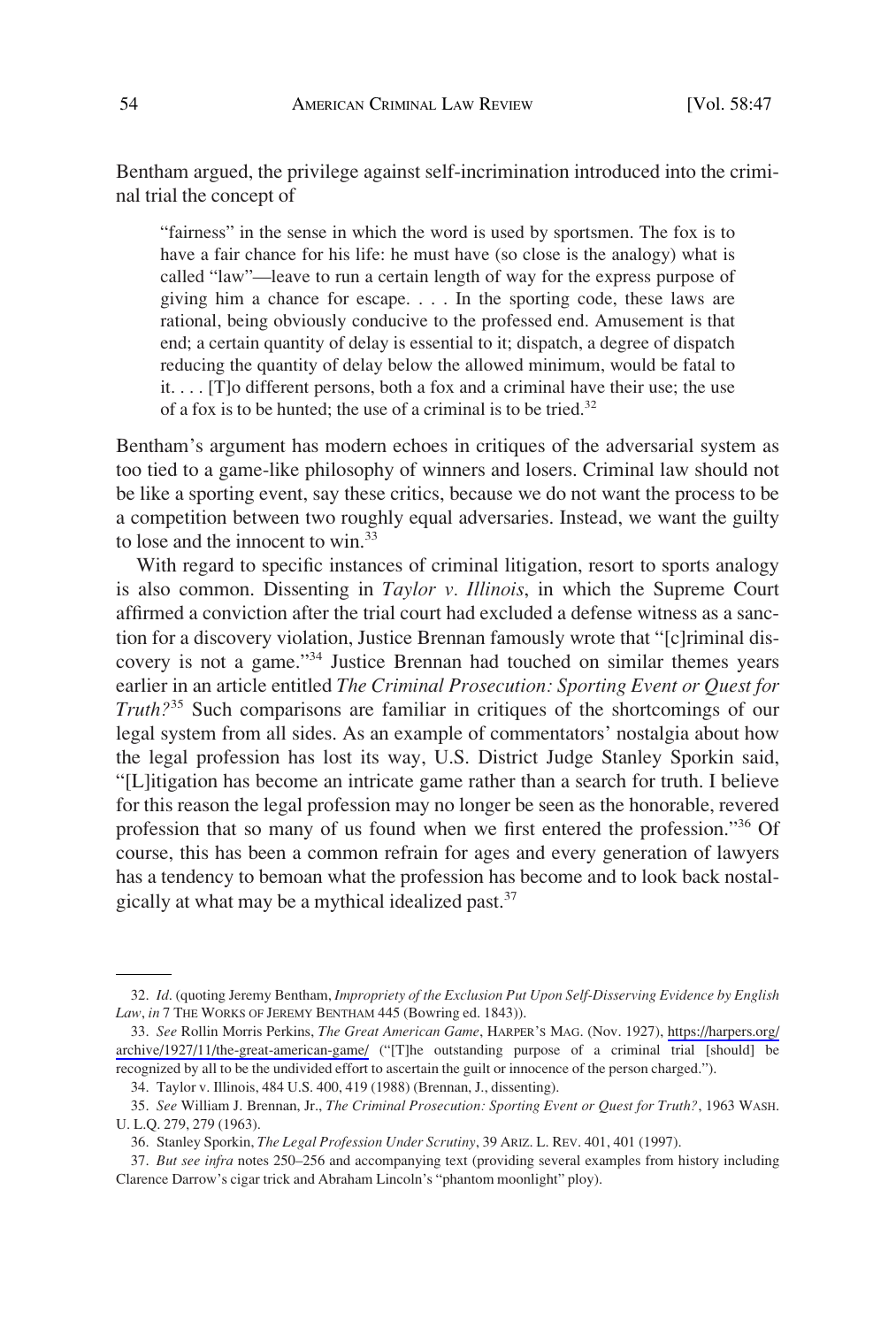More recently, Justice Brennan noted that some of the resistance to the idea of extending discovery in criminal cases "derives from a declining but still identifiable tendency to regard the criminal trial as being . . . 'in the nature of a game or sporting contest,' rather than as 'a serious inquiry aiming to distinguish between guilt and innocence.'"38 Long before *Taylor*, the Court had described the goals of the discovery rules as making litigation "less a game of blindman's buff and more a fair contest with the basic issues and facts disclosed to the fullest practicable extent."<sup>39</sup>

Justice Brennan also addressed the use of metaphor in illuminating legal practice: "Metaphor certainly has its uses in bringing us to an understanding of the various elements of the legal system. A metaphor may give more depth to an insight than any amount of dry legal discourse."40 Brennan points out the limitations of sports as a metaphor for criminal trial, however, because of the different objectives of each: while the fundamental objective of a trial is "the determination of the truth," the fundamental objective of a sporting contest is "to ensure that the person or the team with the best skills wins."<sup>41</sup>

Others have emphasized the positive potential in comparing sports to law and legal procedure, using the rules of instant replay review in sports to explain and illuminate the rules and functions of courts and describing the comparison with sports as "our platform for discussing how the system of justice really works and its importance to our society, as well as the important role lawyers and judges play."42 Looking at sports in relation to a legal system is simply a variation of any comparative legal inquiry and can allow for fresh perspectives.43 Sports can provide an accessible entry point to discussions of  $law.<sup>44</sup>$ 

Many scholars have examined and critiqued aspects of criminal law and procedure through the lens of sports and games.<sup>45</sup> As one explained, "[l]egal scholars

<sup>38.</sup> William J. Brennan, Jr., *The Criminal Prosecution: Sporting Event or Quest for Truth—A Progress Report*, 69 Wash. U. L.Q. 1, 16 (1990) (quoting Glanville Williams, *Advance Notice of the Defense*, 1959 CRIM. L. REV. 548, 554); *see also* JEROME FRANK, COURTS ON TRIAL: MYTH AND REALITY IN AMERICAN JUSTICE 91 (1949) ("Our contentious trial method, I have said, has its roots in the origin of court trials as substitutes for private brawls.").

<sup>39.</sup> United States v. Procter & Gamble Co., 356 U.S. 677, 682 (1958).

<sup>40.</sup> Brennan, Jr., *supra* note 38, at 17.

<sup>41.</sup> *Id*. at 18.

<sup>42.</sup> Chad M. Oldfather & Matthew M. Fernholz, *Comparative Procedure on a Sunday Afternoon: Instant Replay in the NFL as a Process of Appellate Review*, 43 IND. L. REV. 45, 46–47 (2009) (quoting Joseph G. Bisceglia, *CSI, Judge Judy and Civic Education*, 95 ILL. B.J. 508, 508 (2007)).

<sup>43.</sup> *See id*. at 48.

<sup>44.</sup> *See, e.g*., Charles Yablon, *On the Contribution of Baseball to American Legal Theory*, 104 YALE L.J. 227, 229 (1994) ("[A]ll American lawyers are enmeshed in the normative boundaries of two incompatible legal systems: the so-called 'real' legal system, which they tediously learn through years of law school, and the legal system of baseball, which they pick up effortlessly from playgrounds, sports pages, and television.").

<sup>45.</sup> *See, e.g*., Mitchell N. Berman, *"Let 'em Play": A Study in the Jurisprudence of Sport*, 99 GEO. L.J. 1325 (2011) [hereinafter Berman, *Let 'em Play*]; Mitchell N. Berman, *Replay*, 99 CALIF. L. REV. 1683 (2011) [hereinafter Berman, *Replay*]; Mary D. Fan, *The Police Gamesmanship Dilemma in Criminal Procedure*, 44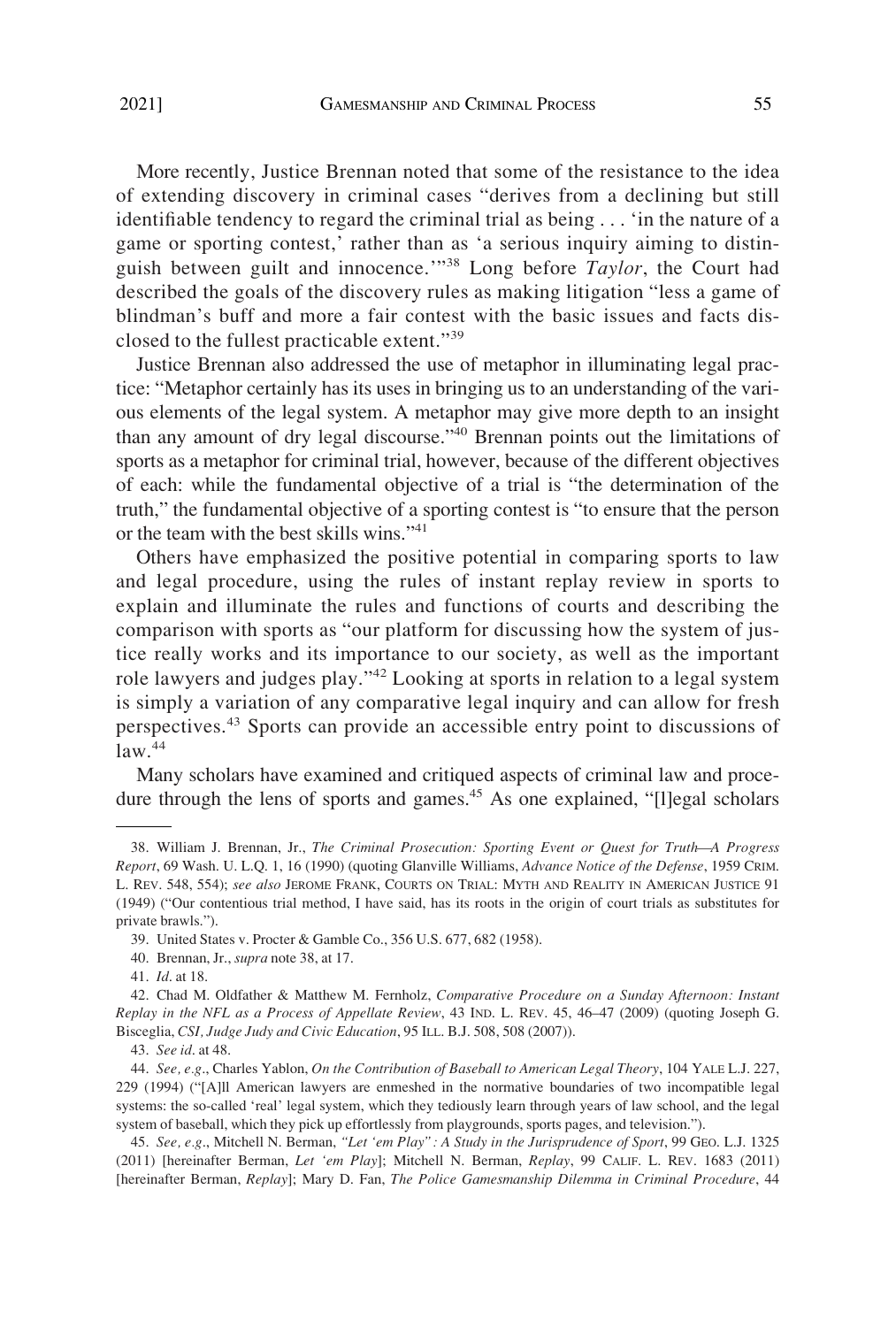like to connect sports rules and legal rules—legal analysis sheds light on sports rules and sports rules shed light on legal rules governing other structures and institutions."46 In this way, procedural regimes of sports serve as a kind of comparative legal system and, as with any comparative analysis, serve to illuminate and problematize aspects of our legal system that may otherwise escape scrutiny.<sup>47</sup>

Professor Mitchell Berman has advocated for the development of a jurisprudence of sport, arguing that sport and law have much to learn from each other. In "Let 'em Play": A Study in the Jurisprudence of Sport,<sup>48</sup> Berman pursues two agendas. First, he tackles the relatively discrete task of determining the advisability of temporal variance in the enforcement of rules: that is, examining whether rules should be enforced differently depending on how close a potential infraction occurs to the end of a game.<sup>49</sup> More broadly, however, Berman sets out to examine the procedures and practices of sports as a lens into how legal systems work.<sup>50</sup> Berman recognizes that various legal and philosophical scholars have from time to time used sports analogies to illustrate a particular legal point,<sup>51</sup> but argues that the "distinct legal systems"<sup>52</sup> employed by sports are ripe for broader comparative analysis. Not only are sports generally governed by written codes, but they also "exhibit such essential institutional features as legislatures, adjudicators, and the union of primary and secondary rules."<sup>53</sup>

Like organized sports, litigation is an actively managed enterprise. As critiques surface about new developments or tactics seen as problematic, actors with power can move to alter the procedural regime to restore a balance of power or discourage certain behavior.<sup>54</sup> Questions of what types of behavior should be allowed, tolerated, and encouraged necessarily involve normative determinations about the

49. *Id*.

51. *See id*. at 1328–29 nn.12–14 (citing John Rawls's, H.L.A. Hart's, and Ronald Dworkin's use of baseball, cricket, and chess, respectively, to illustrate various points about rules and constructive interpretation).

52. *Id*. at 1329.

U.C. DAVIS L. REV. 1407 (2011); Linda E. Carter, *The Sporting Approach to Harmless Error in Criminal Cases: The Supreme Court's "No Harm, No Foul" Debacle in* Neder v. United States, 28 AM. J. CRIM. L. 229 (1987); Babcock, *supra* note 16; Krotoszynski, Jr., *supra* note 15; Gershman, *supra* note 11.

<sup>46.</sup> Howard M. Wasserman, *The Economics of the Infield Fly Rule*, 2013 UTAH L. REV. 479, 480 (2013).

<sup>47.</sup> *See* Berman, *Replay*, *supra* note 45, at 1683 ("Formal organized sports are, in effect, legal systems, and legal theorists might find much both to teach and to learn from by paying closer attention to competitive athletics.").

<sup>48.</sup> Berman, *Let 'em Play*, *supra* note 45, at 1331.

<sup>50.</sup> *See id*. at 1329 ("[J]urisprudential attention to sports and games is decidedly ad hoc. I am unaware of any sustained or systematic investigation into the insights that formal sports and municipal legal systems might offer up for students of the other.").

<sup>53.</sup> *Id*.; *see also id*. at 1330 (listing ways in which sports and law attempt to answer many of the same procedural questions, including whether to be guided by formal rules or informal norms; how much discretion to endow adjudicators and how to guide and limit that discretion; and whether to provide a form of appellate review and how to structure that review).

<sup>54.</sup> *See infra* Section II.B.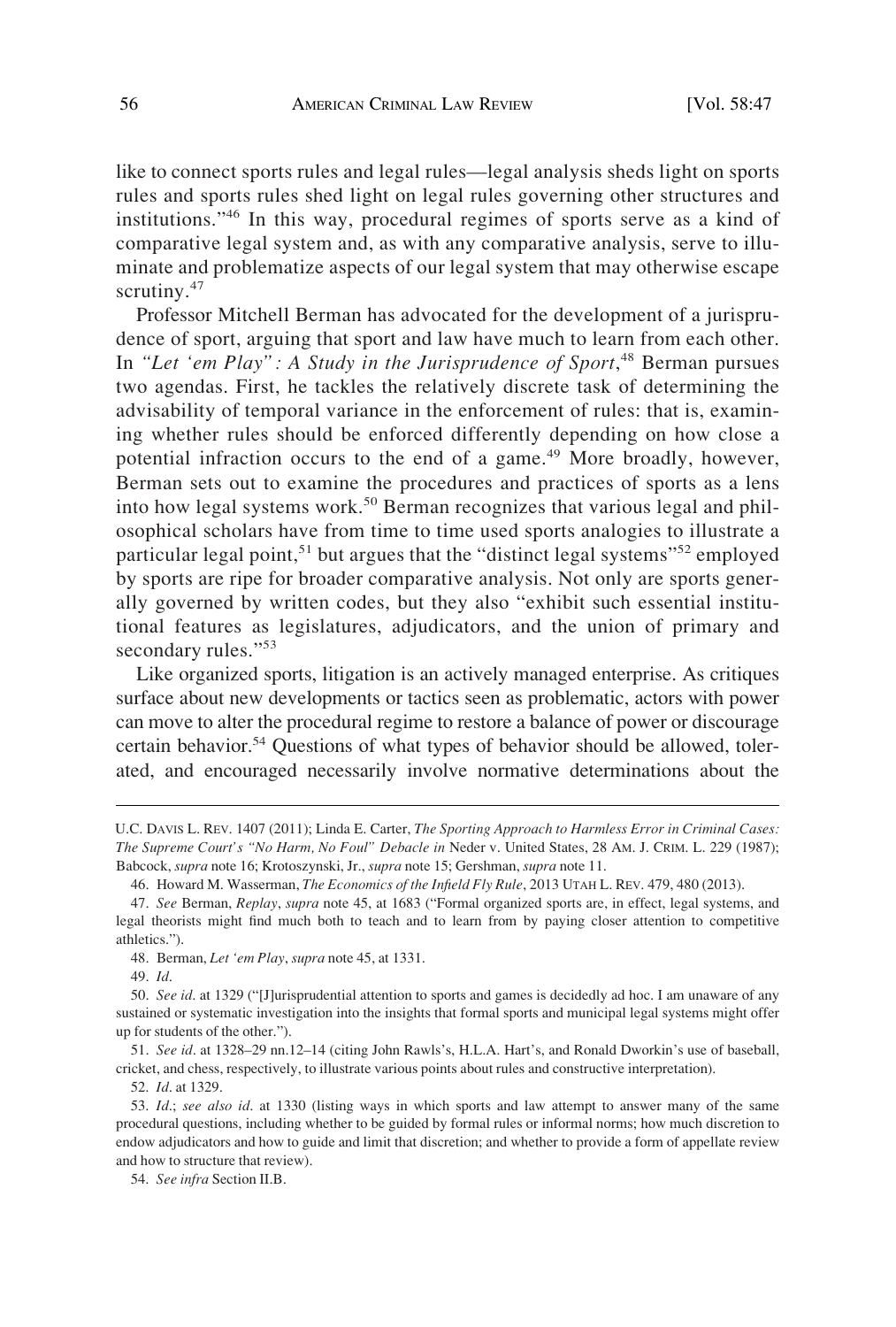<span id="page-10-0"></span>overall objectives of the system.55 How do we decide what *should* be tolerated and encouraged, either in sports or in litigation? Berman answers this question in the sports context with reference to what he calls the "competitive desideratum": the main point of an athletic contest is to reward the competitor who demonstrates the highest degree of "excellence in executing the particular athletic virtues that the sport is centrally designed to showcase, develop, and reward."56 In deciding whether and how to enforce a particular rule, Berman argues that the decision maker should consider whether the infraction in question implicates the competitive desideratum; if not, then it is not essential that the rule is always enforced.<sup>57</sup> This discussion illuminates an important distinction between sports and litigation, because the primary objective of litigation has nothing to do with the relative skill of the lawyers but instead with factors external to their performance, like accuracy and fairness.<sup>58</sup>

### *C. Limitations of the Analogy Between Law and Sport*

The critical difference between sports and legal contests is the ultimate objective of each: while sporting contests are all about deciding which of the competitors best displayed mastery of a skill during the contest, trials are about (in addition to a normative moral determination) what happened outside of the courtroom, and should seek to minimize or eliminate the skill of the litigators as a factor in the outcome.59 The overall objectives of the system should dictate the specific procedural rules of engagement:

The usual justification for the adversary system is that truth will emerge from a rule-bound contest between two opponents presided over by a passive

Berman, *Let 'em Play*, *supra* note 45, at 1331 (emphasis added).

Babcock, *supra* note 16, at 1141.

<sup>55.</sup> Berman argues that the practices must be based on these goals, rather than the current norms:

Some people think that what I claim to be a puzzle of genuine legal-philosophical interest is no puzzle at all. They say that the answer is that it all depends on the "norms," "customs," or "conventions" of the sport in question. . . . But this won't do. For we are seeking not simply a report of existing practices but an account of what the practices *should be*.

<sup>56.</sup> *Id*. at 1358.

<sup>57.</sup> *See id*.

<sup>58.</sup> *See* Marvin E. Frankel, *The Search for Truth: An Umpireal View*, 123 U. PA. L. REV. 1031, 1035 (1975) (stating that the primary objective for a trial judge in an adversary system is to search for truth).

<sup>59.</sup> Noting that the procedures of sport and criminal law are not perfect, Babcock states:

A good game should be won by the better team, most of the time. That is the analog to our belief that trial procedure should be designed so as to find the truth, most of the time. But sports are not a scientific procedure to investigate objectively and in the abstract the worth of the opposing contestants, or to discover and reward merit. The rules and principles that constitute fair play are not aimed solely at making certain that the best team wins, but also at assuring that the game is a satisfying contest in itself. Thus, full of hope we say "may the best team win," precisely because we know that the best team sometimes does not. That either team may win makes sport and is also central to our concept of fair play.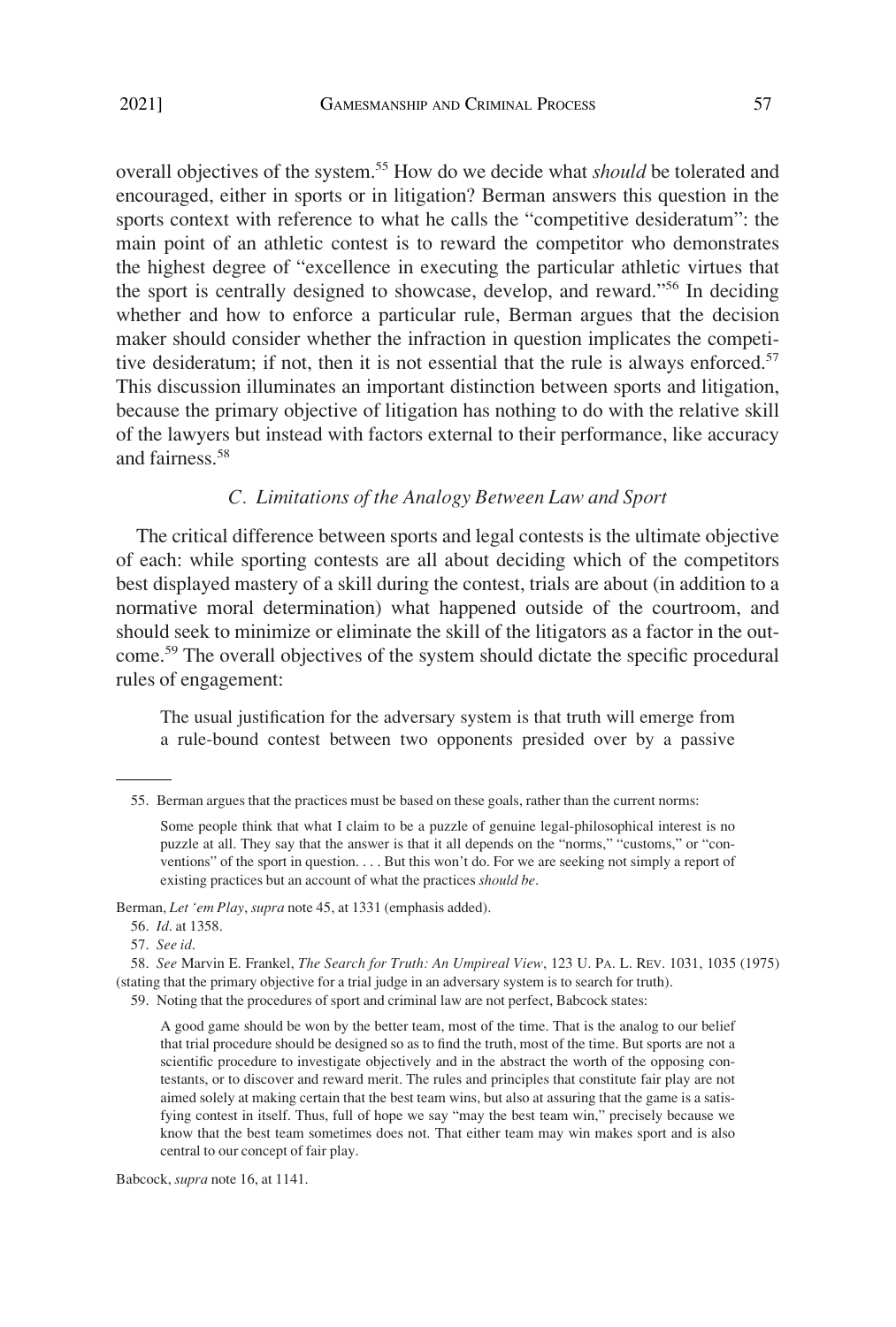umpireal judge. But if the central goal is truth-seeking, why should the prosecutor, with his greater resources and access to witnesses, not have the responsibility for putting all the evidence on the table, including that which is favorable to an accused?<sup>60</sup>

Many scholars have discussed the difference between rules and standards in legal adjudication.<sup>61</sup> The same distinction applies in the regulation of sports: rules may be more appropriate where their application turns on an objective determination of the presence or absence of a condition, while standards require more of a subjective evaluation of intent and effect.<sup>62</sup> The lack of discretion in the enforcement of rules (as opposed to standards) can be a virtue or a vice depending on the situation and one's point of view: "[T]he choice of rule-based decision-making ordinarily entails disabling wise and sensitive decision-makers from making the best decisions in order to disable incompetent or simply wicked decision-makers from making wrong decisions."63 The discussion of rules and standards has direct relevance to the questions of whether and how to regulate gamesmanship in both the sports and litigation contexts.

The concept of gamesmanship carries within it the implication of something unfair: certainly not cheating, but behavior that might fall short in the eyes of some competitors as "fair play." Professor Barbara Babcock has argued that

the concepts of fair play in sports and due process in criminal trials are in fact united. We have taken the notion of fair play from its native habitat in the world of games and sports and applied it directly to our legal procedures. Perhaps the reader will come to believe with me that this metaphor aids one's understanding of the requirements of the adversary system.<sup>64</sup>

Because criminal trials have a communicative purpose as well as a fact-finding function, the game-like aspects of criminal litigation serve a purpose in speaking to the community.65 The aspects of criminal procedure that seem like a game "may be the most culturally compatible means of saying what we have to say. . . . In our culture, the most concrete manifestation of the collective sense of justice is the notion of fair play."66 Babcock examines the *Brady* rule against this backdrop and identifies a tension within *Brady* and the early cases that interpret it, in that it "violated a central tenet of agonistic play: In putting forth its best efforts, a team must be assured of helping itself more than its opponent."<sup>67</sup> If the criminal justice system

<sup>60.</sup> *Id*. at 1134.

<sup>61.</sup> *See, e.g*., Pierre J. Schlag, *Rules and Standards*, 33 UCLA L. REV. 379, 380 (1985) (noting that "disputes that pit a rule against a standard are extremely common in legal discourse").

<sup>62.</sup> *See* Berman, *Let 'em Play*, *supra* note 45, at 1361 (explaining that "rules turn upon factual predicates that are sharper edged, whereas standards require those who apply them to exercise evaluative judgment").

<sup>63.</sup> *Id*. (quoting SCHAUER, *supra* note 4, at 153).

<sup>64.</sup> Babcock, *supra* note 16, at 1135–36.

<sup>65.</sup> *See id*. at 1139–40.

<sup>66.</sup> *Id*. at 1140–41. 67. *Id*. at 1145.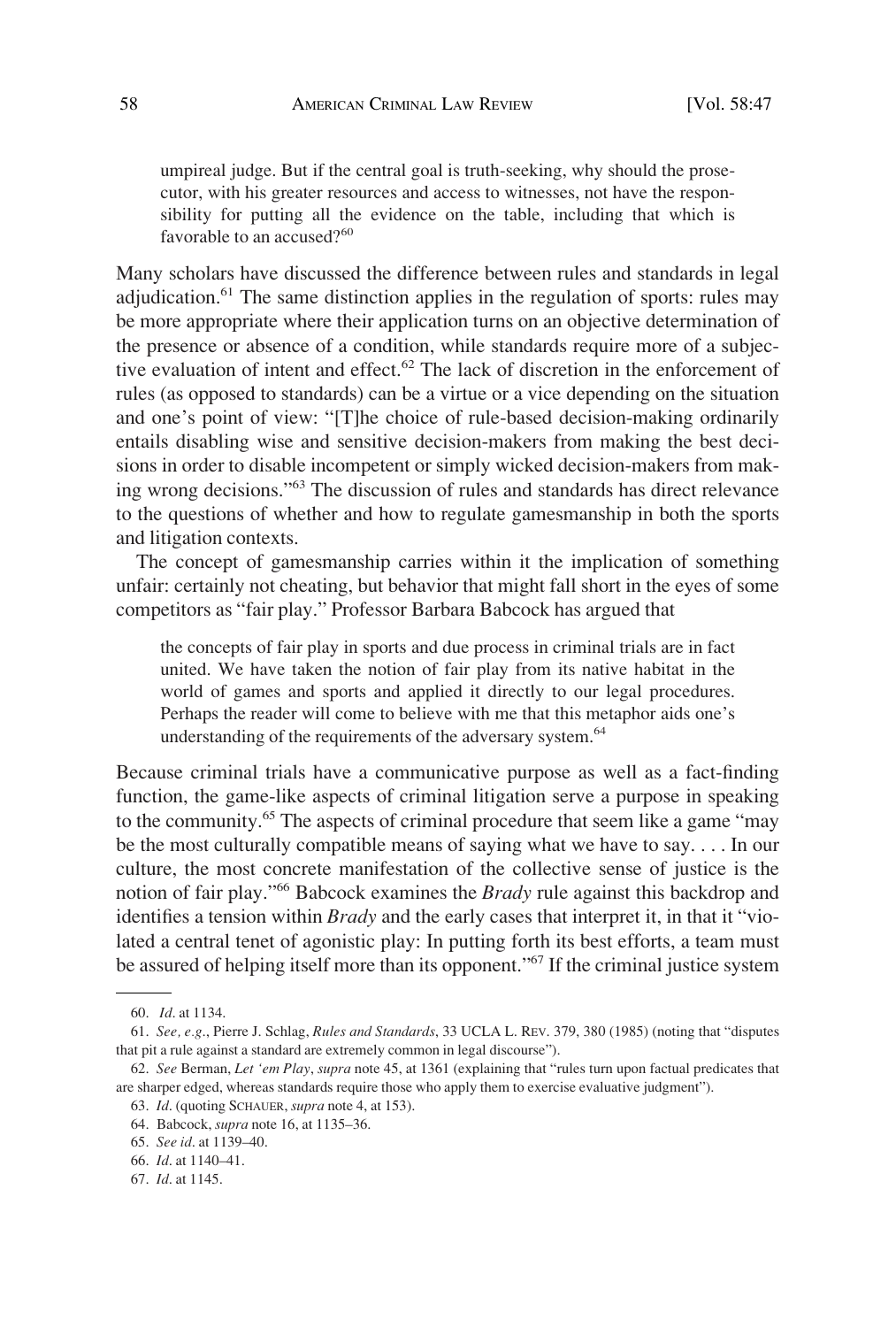is seen as tolerating behavior that is unfair, that has important implications for popular understandings and acceptance of the legitimacy of the system. And if gamesmanship falls short of cheating but is seen as somehow problematic or undesirable anyway, looking to sports for examples of how to treat it might lend insights into the question of gamesmanship in criminal litigation.

One problem with both the idea of a "sporting theory of justice" and more generally with analogizing sports to criminal litigation is the different institutional roles that are assigned to prosecutor and defense lawyer. Because they are asked to be not only advocates but also "ministers of justice," instances of prosecutors involved in gamesmanship pose a special threat to the legitimacy of the criminal justice system.<sup>68</sup> The practice of prosecutors making obviously pretextual arguments in order to prevent people of color from serving on criminal juries, for example, undermines confidence in the integrity of the system.<sup>69</sup> Gamesmanship can be corrosive to the public's trust in a system, whether a system of sports rules or criminal justice. When official actors are seen as behaving arbitrarily or unjustly, the legitimacy of the system is questioned by those who use it.<sup>70</sup> As that legitimacy is called into question, rates of compliance with the law fall.<sup>71</sup>

Rules exist in large part to reassure participants and observers that the system can be trusted, and that its outcomes are fair and worthy of respect.<sup>72</sup> For this reason, the rules of both criminal procedure and sport need to be adjusted from time to time in order to maintain fairness as well as the perception of fairness.<sup>73</sup> These minor shifts in procedural rules happen all the time, from amendments to civil pleading standards, to criminal discovery rules, to the height of the pitcher's mound, and the number of pitches that constitute a walk in baseball.<sup>74</sup> Ideally, they are implemented to maintain or advance the higher-level objectives of the system, whether it is fairness and accuracy in the courts or a balance of offense and defense in sports.

<sup>68.</sup> *See* Gershman, *supra* note 11, at 532 (arguing that, because of the prosecutor's dual role as advocate but also as promoter of public justice, "[t]here is no place in [our criminal justice] regime for prosecutorial gamesmanship").

<sup>69.</sup> *See infra* Section II.B.3.

<sup>70.</sup> *See generally* TOM TYLER, WHY PEOPLE OBEY THE LAW (2006) (contending that people focus on the fairness of court procedures, rather than their results, when evaluating procedural justice) and other writings of his.

<sup>71.</sup> *See id*. at 4–5; *cf*. AMY E. LERMAN & VESLA M. WEAVER, ARRESTING CITIZENSHIP: THE DEMOCRATIC CONSEQUENCES OF AMERICAN CRIME CONTROL 4 (2014) (describing how arbitrary contact with the criminal justice system led to non-engagement with the political system).

<sup>72.</sup> Wasserman, *supra* note 46, at 485 ("Rules of procedure and rules of sport also share a similar purpose: to ensure outcomes are accepted as fair and legitimate, even by a losing party disappointed in the result, because of faith in the fairness and legitimacy of the framework.").

<sup>73.</sup> *Id*. at 485 (arguing that "[t]he quest for this level field means framework rules should not tip too far in one direction" and therefore "rulemakers must recalibrate rules, sometimes along arbitrary lines, when a particular situation tilts (or is perceived as tilting) too far in one direction").

<sup>74.</sup> *Id*. at 485–86.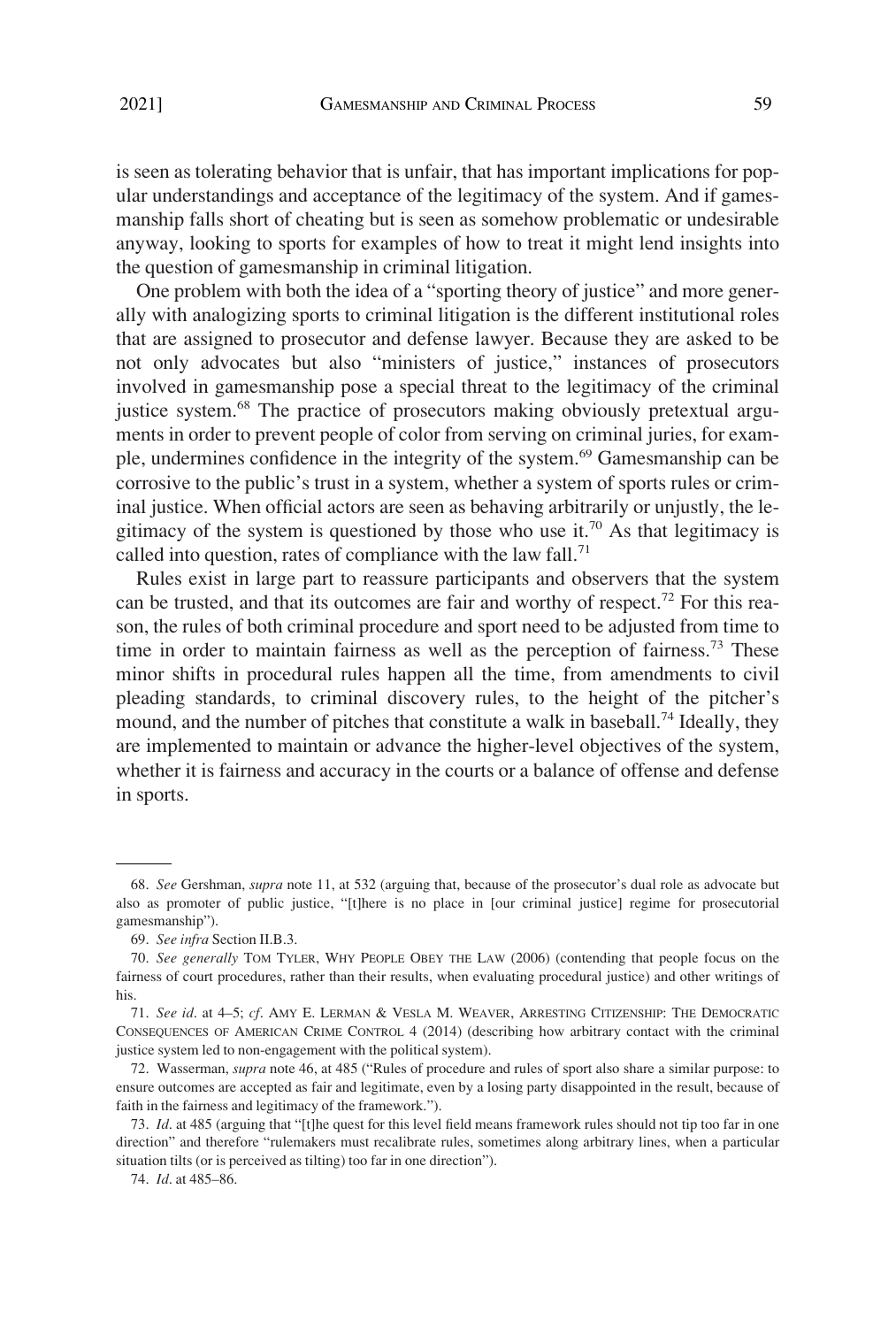#### II. CHARGES OF GAMESMANSHIP IN CRIMINAL LITIGATION AND IN SPORT

<span id="page-13-0"></span>Gamesmanship can be a tricky concept to precisely define. Knowing the rules of a game well and using them to one's advantage are expected of litigators as much as they are of athletes in a sporting match. Advocating zealously and making strategic decisions is what we expect of all criminal litigators.75 At what point, however, might strategic deployment of procedural rules cross a line of acceptability and begin to undermine core values or fundamental goals of the system, whether in sport or in criminal litigation? To examine the concept more precisely, it is necessary to look at specific examples of when charges of gamesmanship are made against competitors in both contexts. This Part looks at examples from the worlds of both sport and criminal practice.

## *A. Charges of Gamesmanship in Sport*

Allegations of gamesmanship in sport fall into a few general categories. When a player violates a rule that is seen as central to the definition of the game itself, many feel that a line has been crossed and such conduct should be condemned. Violation of these constitutive rules can lead to charges that the offender is not even playing the game at all and so should not only be sanctioned but also disqualified. Instances in which competitors detect a broader competitive advantage to losing a particular match are not uncommon and can provoke outraged cries of poor sportsmanship and gamesmanship. Finally, the strategic and aggressive invocation of minor rules to confuse or disadvantage one's opponent divides fans and players alike regarding whether such behavior is simply part of the game to be celebrated or a distraction to be condemned. Infamous (or brilliant) examples of each of these kinds of sporting behavior can be compared to similar behavior in the litigation context.

#### 1. Violating a Core Rule of the Game

Those who only know one rule of soccer know that the players (other than the goalkeeper) are not allowed to use their hands. In the quarterfinal game of the 2010 World Cup, Uruguay and Ghana were tied 1–1 in the final seconds of extra time when Ghanaian striker Dominic Adiyiah headed the ball past the Uruguayan keeper in what looked like a certain last-minute goal to win the game. Uruguayan striker Luis Suarez, standing on the goal line and unable to stop the ball with his head, reached up with both hands and knocked the ball away, a clear violation of soccer's central rule.<sup>76</sup> The referee immediately and correctly gave Suarez a red card, ejecting him from that game and the next, and awarded Ghana a penalty kick.

<sup>75.</sup> *See, e.g*., CRIM. JUST. STANDARDS FOR THE DEF. FUNCTION 4-1.2(b) (AM. BAR. ASS'N 2019) (requiring defense counsel to serve as "loyal and zealous advocates for their clients").

*See* FIFA TV, *World Cup Moments: Luis Suarez*, YOUTUBE (May 25, 2015), [https://www.youtube.com/](https://www.youtube.com/watch?v=8CcPELUFKKU)  76. [watch?v=8CcPELUFKKU.](https://www.youtube.com/watch?v=8CcPELUFKKU)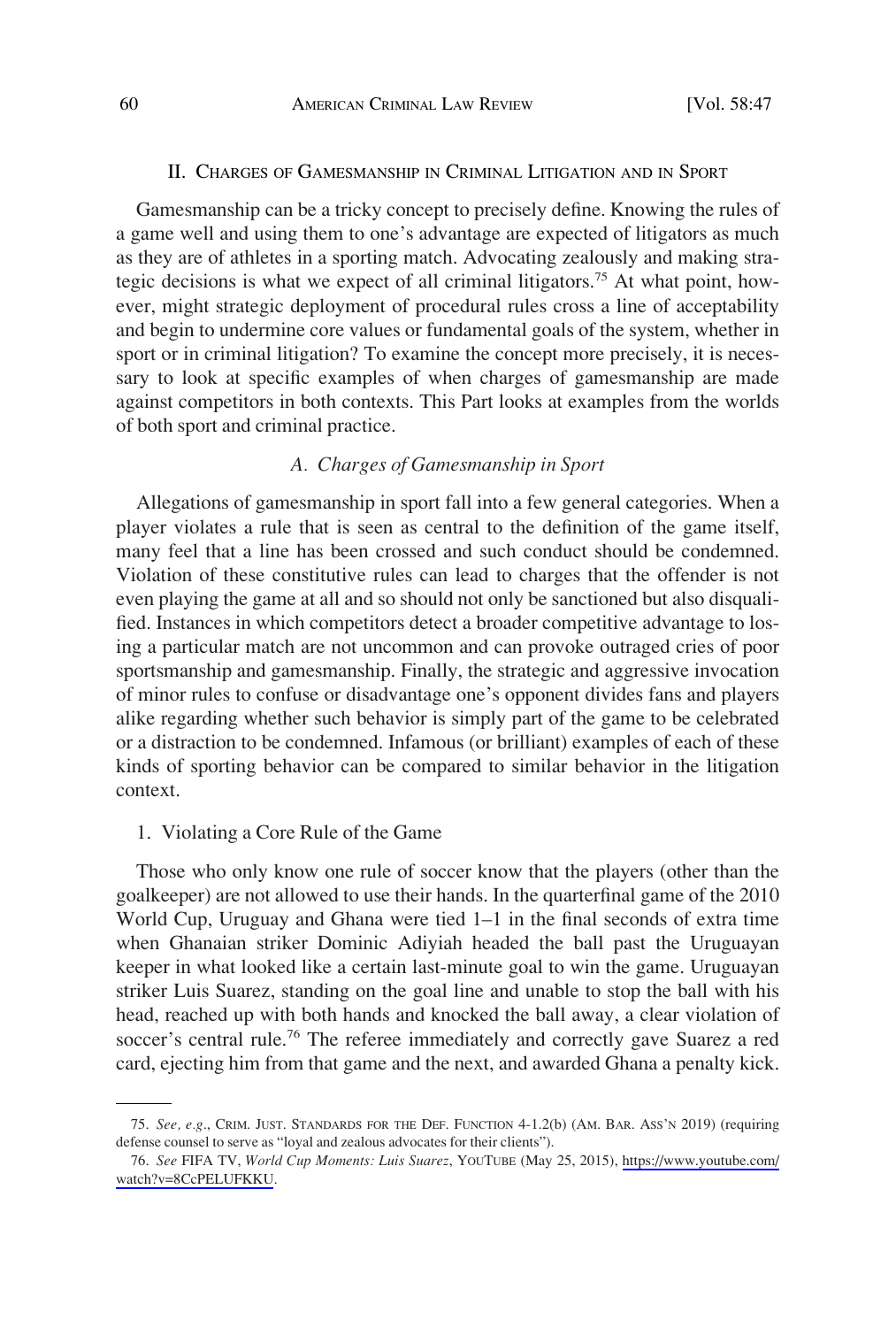In an unforgettable ending, Ghanaian striker Asamoah Gyan missed the penalty kick in what was the last play of extra time, and Uruguay went on to win the penalty kick shootout, advancing to the semifinals over Ghana.<sup>77</sup>

After the game, Suarez was unrepentant and clear: he had intentionally stopped the ball with his hands because the alternative would have assured his opponent the victory. Rather than pretending that his use of hands was inadvertent or accidental, Suarez declared, "I made the save of the tournament!"78 Immediately a debate began about whether the consequence to Suarez and the Uruguayan team was too light and, on a more philosophical level, whether what he did should be considered cheating.<sup>79</sup> The disciplinary committee of FIFA, the governing body of the World Cup, considered extending Suarez's one-game suspension but decided against it.<sup>80</sup> Uruguayan coach Oscar Tabarez argued strongly that, although Suarez had violated one of the rules of soccer, he did not cheat: "Saying we cheated Ghana is too harsh a word to use. . . . We also abide by what the referee did. It could have been a mistake. Yes, he stuck his hand out, but it's not cheating."<sup>81</sup>

Others disagreed, arguing that Suarez's action was so far beyond the acceptable limits of what is allowed that it should be considered cheating and should merit a more severe penalty.<sup>82</sup> The fact that it prevented Ghana from becoming the first African nation to advance to the semifinals added to the public outrage.<sup>83</sup> Heated discussions took place over whether Suarez had violated FIFA's code of fair play, which states, "Winning is without value if victory has been achieved unfairly or dishonestly. Cheating is easy, but brings no pleasure."84 Suarez himself appeared to justify his actions with a cost-benefit analysis: "The way in which I was sent off today was worth it."85 In the wake of the incident, Ghana's sports minister, Akua

*See* Jamie Doward, *Luis Suarez is New World Cup Villain After 'Hand of God' Claim*, GUARDIAN (July 3, 77. 2010),<https://www.theguardian.com/football/2010/jul/04/luis-suarez-world-cup-villian-hand-of-god>.

*Id*.; *see also* Ian Chadband, *World Cup 2010: Uruguay's Luis Suarez Revels in Second Coming of Hand of*  78. *God*, TELEGRAPH (July 3, 2010), [https://www.telegraph.co.uk/sport/football/teams/uruguay/7870586/World-](https://www.telegraph.co.uk/sport/football/teams/uruguay/7870586/World-Cup-2010-Uruguays-Luis-Suarez-revels-in-second-coming-of-Hand-of-God.html)[Cup-2010-Uruguays-Luis-Suarez-revels-in-second-coming-of-Hand-of-God.html](https://www.telegraph.co.uk/sport/football/teams/uruguay/7870586/World-Cup-2010-Uruguays-Luis-Suarez-revels-in-second-coming-of-Hand-of-God.html) (explaining how Suarez went on in exultant fashion: "There was no alternative for me. This was the end of the World Cup and when I saw Gyan miss the penalty it was a great joy. I thought 'it is a miracle.' We were still alive."); Paul Fletcher, *Luis Suarez – Hero or Villain?*, BBC NEWS (July 3, 2010), [https://www.bbc.co.uk/blogs/paulfletcher/2010/07/](https://www.bbc.co.uk/blogs/paulfletcher/2010/07/luis_suarez_hero_or_villain.html) [luis\\_suarez\\_hero\\_or\\_villain.html](https://www.bbc.co.uk/blogs/paulfletcher/2010/07/luis_suarez_hero_or_villain.html) (providing one writer's description of Suarez's demeanor in the post-game interview: "The huge grin on his face as he spoke to reporters indicated in the clearest terms possible that he had no regrets about what he had done.").

<sup>79.</sup> Chadband, *supra* note 78; Fletcher, *supra* note 78.

<sup>80.</sup> Chadband, *supra* note 78.

<sup>81.</sup> Doward, *supra* note 77.

*See* Ofeibea Quist-Arcton, *Ghana's Black Stars Celebrated in Defeat While Handball Debate Rages*, 82. NAT'L PUB. RADIO (July 4, 2010), [https://www.npr.org/sections/showmeyourcleats/2010/07/04/128300381/](https://www.npr.org/sections/showmeyourcleats/2010/07/04/128300381/ghana-s-black-stars-tour-soweto) [ghana-s-black-stars-tour-soweto](https://www.npr.org/sections/showmeyourcleats/2010/07/04/128300381/ghana-s-black-stars-tour-soweto).

<sup>83.</sup> Chadband, *supra* note 78.

*A Credo to Live and Play By*, FIFA (Aug. 26, 1997), [https://www.fifa.com/news/credo-live-and-play-](https://www.fifa.com/news/credo-live-and-play-72003)84. [72003](https://www.fifa.com/news/credo-live-and-play-72003).

<sup>85.</sup> Chadband, *supra* note 78.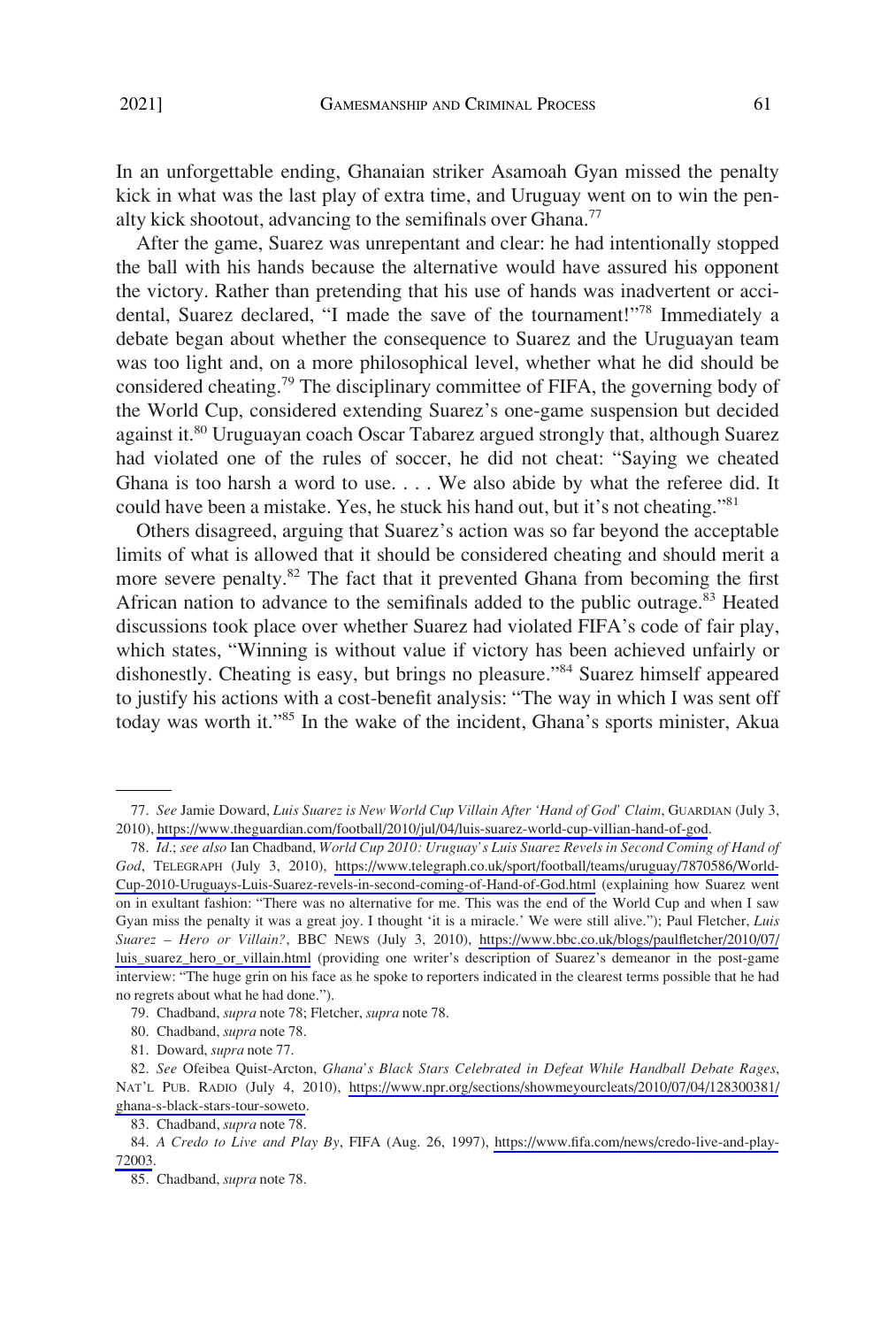Sena Dansua, called on FIFA to change its rules regarding intentional handballs, saying that Ghana had been "robbed" of its victory.<sup>86</sup>

Of course, one's perspective on whether Suarez was a hero or a villain depended at least in part on one's loyalty to one team or the other. Fans and teammates of Suarez defended and celebrated his decision while supporters of Ghana expressed outrage. While Uruguayan striker Diego Forlan said that Suarez had "made a great save" and was "one of the heroes,"87 Ghanaian defender John Pantsil was harshly critical of the move, declaring, "There is no chance that any of us Ghana[ian] players would have used our hand[s] to stop the ball—no way."<sup>88</sup> Beyond team loyalty, however, some proposed that views of the acceptability of Suarez's move were culturally specific and that "[w]hat might be regarded in Europe or Africa as cheating is seen as cunning or exploitation of the rules in other parts of the world."89

The Suarez incident recalled another well-known intentional handball from the previous year when French captain Thierry Henry admitted that he had touched the ball with his hands to set up a game-winning goal by teammate William Gallas that knocked Ireland out of World Cup contention.<sup>90</sup> Unlike the Suarez incident, however, the match officials did not see Henry's violation and did not call a penalty. Only after the game was over did Henry admit to the offense.<sup>91</sup> As with the Suarez incident, public reaction was swift and furious. Debates raged about whether Henry's action constituted cheating, and Henry claimed that he considered quitting soccer as a result of the uproar. $92$  The Irish government and others called for the result to be set aside and, alternatively, for Ireland to be awarded a special extra spot in the 2010 World Cup.<sup>93</sup> FIFA rejected these proposals, but the incident spurred an increase in the use of technology in officiating, leading to the addition of video-assistant-referee and goal-line technology to assist officials during matches.<sup>94</sup> Similarly, FIFA considered and rejected rule changes after the 2010 Suarez incident.<sup>95</sup> One proposal would have allowed a referee to award a goal in

*See Ghana Calls for Fifa Rule Change After World Cup Exit*, BBC NEWS (July 7, 2010), [https://www.bbc.](https://www.bbc.com/news/10537133) 86. [com/news/10537133](https://www.bbc.com/news/10537133).

<sup>87.</sup> Fletcher, *supra* note 78.

<sup>88.</sup> *Id*.

<sup>89.</sup> *Id*.

<sup>1095</sup>macho, *Thierry Henry Handball Controversy France. vs Ireland*, YOUTUBE (Nov. 21, 2009) [https://](https://www.youtube.com/watch?v=uCDZjtC3mug) 90. [www.youtube.com/watch?v=uCDZjtC3mug](https://www.youtube.com/watch?v=uCDZjtC3mug).

<sup>91.</sup> *See id*.

*See* Jack Bell, *GOAL; Henry Considered Quitting*, N.Y. TIMES (Nov. 24, 2009), [https://archive.nytimes.](https://archive.nytimes.com/query.nytimes.com/gst/fullpage-9E0CE4D8103BF937A15752C1A96F9C8B63.html) 92. [com/query.nytimes.com/gst/fullpage-9E0CE4D8103BF937A15752C1A96F9C8B63.html](https://archive.nytimes.com/query.nytimes.com/gst/fullpage-9E0CE4D8103BF937A15752C1A96F9C8B63.html).

*See* Emmet Malone, *One Night in Paris: Henry's Stray Hand, the 33rd Team, and the Great Fifa*  93. *Shakedown*, IRISH TIMES (May 23, 2020), [https://www.irishtimes.com/sport/soccer/international/one-night-in](https://www.irishtimes.com/sport/soccer/international/one-night-in-paris-henry-s-stray-hand-the-33rd-team-and-the-great-fifa-shakedown-1.4260282)[paris-henry-s-stray-hand-the-33rd-team-and-the-great-fifa-shakedown-1.4260282](https://www.irishtimes.com/sport/soccer/international/one-night-in-paris-henry-s-stray-hand-the-33rd-team-and-the-great-fifa-shakedown-1.4260282).

<sup>94.</sup> See Fifa to Investigate Thierry Henry Handball, BBCSPORT: FOOTBALL (Dec. 2, 2009), [http://news.bbc.](http://news.bbc.co.uk/sport2/hi/football/internationals/8391388.stm) [co.uk/sport2/hi/football/internationals/8391388.stm](http://news.bbc.co.uk/sport2/hi/football/internationals/8391388.stm).

*See World Cup 2010: Blatter Rules Out 'Penalty Goals' Following Suarez Handball Anger*, SCOTSMAN 95. (July 8, 2010), [https://www.scotsman.com/sport/world-cup-2010-blatter-rules-out-penalty-goals-following](https://www.scotsman.com/sport/world-cup-2010-blatter-rules-out-penalty-goals-following-suarez-handball-anger-2481283)[suarez-handball-anger-2481283](https://www.scotsman.com/sport/world-cup-2010-blatter-rules-out-penalty-goals-following-suarez-handball-anger-2481283).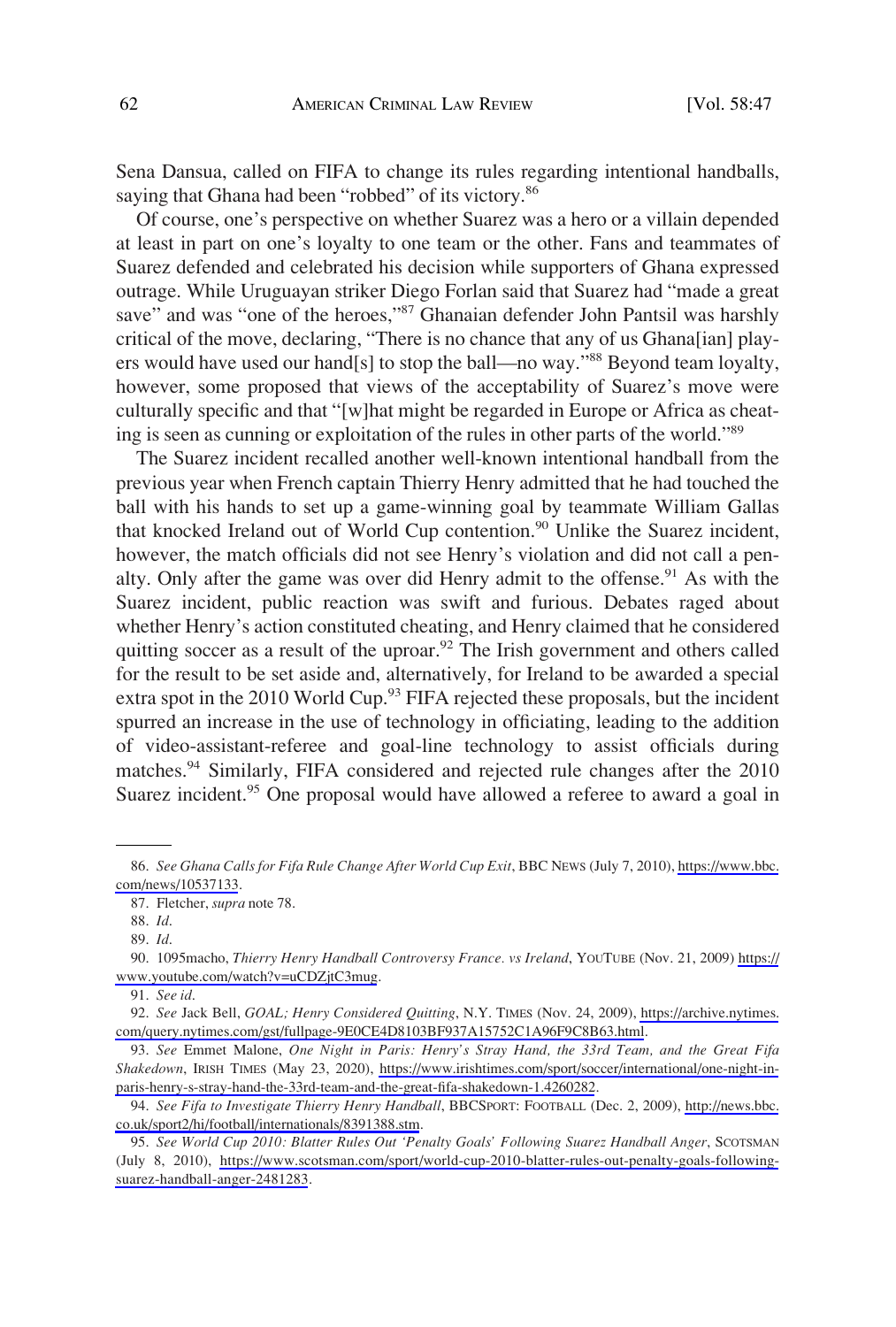<span id="page-16-0"></span>cases where an intentional handball prevented what would have been an obvious goal.96

Unlike Luis Suarez, Thierry Henry was contrite and proposed that the game should be replayed: "Naturally I feel embarrassed at the way that we won and feel extremely sorry for the Irish who definitely deserve to be in South Africa [at the World Cup]. . . . It was an instinctive reaction to a ball that was coming extremely fast in a crowded penalty area."<sup>97</sup> Irish players and even the president of FIFA, Sepp Blatter, expressed sympathy for Henry.<sup>98</sup> FIFA's disciplinary committee opened an investigation into whether he should be suspended or otherwise penalized for the handball but ultimately found no grounds to impose discipline on Henry.<sup>99</sup>

#### 2. Losing on Purpose

Tournament formats in many sports use the results of preliminary rounds to seed teams for the final knockout rounds. Occasionally, a team will qualify for the final knockout round and still have a preliminary round match to play, making the result relevant only to seeding. And on rare occasions, it will be to that team's benefit to lose the match, giving the team a better chance to win in the final knockout round of the tournament.100 In truly remarkable cases, it will be in the interests of both teams to lose a match in the preliminary round, leading to some bizarre match behavior.<sup>101</sup>

This was the case in the women's doubles badminton competition at the 2012 London Olympics.<sup>102</sup> Sixteen teams qualified for the tournament and eight would advance to the knockout round, with the seedings determined by performance in the preliminary round. China's two teams were the favorites entering the

<sup>96.</sup> *Id*. This would be similar to the rules of rugby, which allows for a goal to be awarded by the official when a player "would probably have scored . . . but for foul play by an opponent." WORLD RUGBY, WORLD RUGBY LEISURE RUGBY LAWS: BEACH FIVES RUGBY 8 (2020), [https://laws.worldrugby.org/?domain=7&modified\\_](https://laws.worldrugby.org/?domain=7&modified_form=5&language=EN) [form=5&language=EN](https://laws.worldrugby.org/?domain=7&modified_form=5&language=EN).

<sup>97.</sup> Laura Stevenson, *Replay the Best Solution Says Henry*, INDEPENDENT (November 20, 2009), [https://www.](https://www.independent.co.uk/sport/football/international/replay-the-best-solution-says-henry-1824593.html) [independent.co.uk/sport/football/international/replay-the-best-solution-says-henry-1824593.html](https://www.independent.co.uk/sport/football/international/replay-the-best-solution-says-henry-1824593.html).

*See Blatter Breaks Silence to Reveal Henry Support*, DAWN (Nov. 29, 2009), [https://www.dawn.com/](https://www.dawn.com/news/929684) 98. [news/929684](https://www.dawn.com/news/929684); Malone, *supra* note 93.

*See Fifa to Investigate Thierry Henry Handball*, *supra* note 94; David Hytner, *Thierry Henry Escapes*  99. *Punishment for World Cup Handball*, GUARDIAN (Jan. 18, 2010), [https://www.theguardian.com/football/2010/](https://www.theguardian.com/football/2010/jan/18/thierry-henry-fifa-handball-escapes-punishment) [jan/18/thierry-henry-fifa-handball-escapes-punishment](https://www.theguardian.com/football/2010/jan/18/thierry-henry-fifa-handball-escapes-punishment).

<sup>100.</sup> *See* PAPINEAU, *supra* note 2, at 86. A similar incentive exists in leagues that give the first-round draft pick to the team that finished last in the previous year. *See infra*, note 110 and accompanying text.

<sup>101.</sup> One notorious variation of this was in the 1994 Barbados-Grenada soccer match. PAPINEAU, *supra* note 2, at 88. The Barbados team needed to beat Grenada by two goals in order to advance to the finals. Because extratime points counted as double for goal-differential purposes, Barbados tied the game by *scoring on their own goal*, defending both goals (so that Grenada could not choose to lose by one), and then defeating Grenada by a goal in extra-time. *Id*. at 88–89.

*See Olympics Badminton 2012 China vs Korea*, YOUTUBE (Aug. 1, 2012) [https://www.youtube.com/](https://www.youtube.com/watch?v=H-bsqzlS-Gg) 102. [watch?v=H-bsqzlS-Gg](https://www.youtube.com/watch?v=H-bsqzlS-Gg) (showing both teams intentionally serving faults into the net, prompting referee to tell teams to play properly or risk being thrown out of the tournament).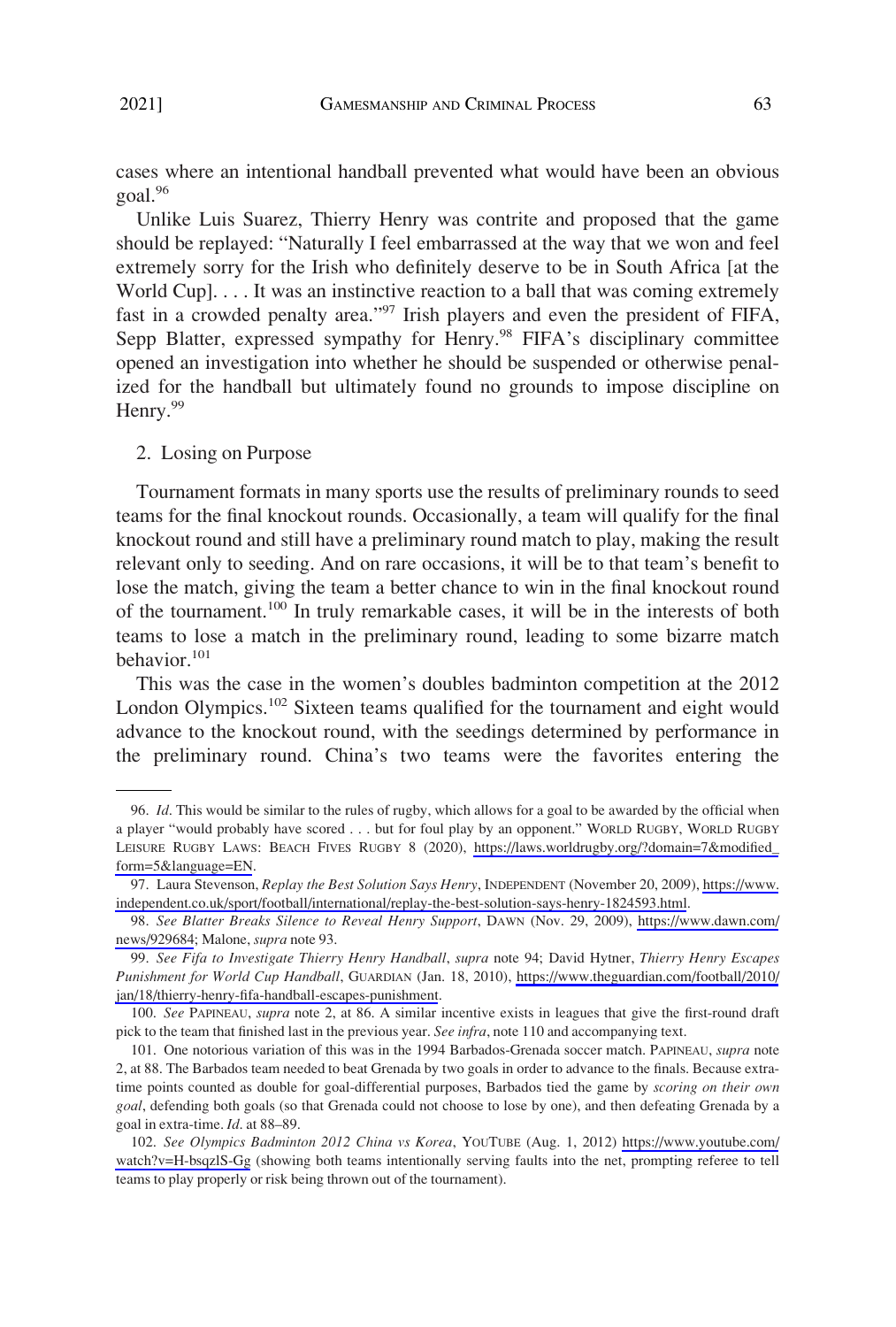tournament and were hoping for gold and silver medals. But when the Danish team unexpectedly beat the favorites from China in the preliminary round, both Chinese teams appeared to be headed to the same side of the bracket, meaning that they would meet not in the finals but in the semifinals, so there would be no chance of winning both gold and silver. To avoid this result, one of the Chinese teams resolved to lose their final preliminary game against South Korea, after which they would be back on the opposite side of the bracket from the other Chinese team.<sup>103</sup>

Once it became clear that the Chinese were trying to lose the match, the South Korean team decided that it would be to their advantage as well to lose the game. "As the crowd groaned and booed, the Chinese and South Korean players repeatedly served the birdie into or under the net, looking less competent than a bunch of Americans playing with a plastic Target badminton set at a backyard barbecue."<sup>104</sup> Eventually the Chinese team managed to lose, but in a match later that day another South Korean team and a team from Indonesia came to the same mutual conclusion: their chances of winning the *tournament* would be enhanced by losing the *match*. Amid widespread public outrage, all four teams were subsequently disqualified from the Olympic competition for "conducting [themselves] in a manner that is clearly abusive or detrimental to the sport."<sup>105</sup>

Public opinion was split, with many agreeing that the players behaved in an unsportsmanlike manner and others arguing that they were shrewdly maximizing their chances of winning the ultimate prize: a gold medal. Many felt that the players had disrespected the game by not trying their hardest,<sup>106</sup> while others argued that the athletes were simply employing the rules of the tournament to their advantage. The point, after all, was to win the tournament rather than a particular match.<sup>107</sup> Professor David Papineau defends the athletes who purposely lost in these contexts, arguing that "the public should be grateful that the incompetence of the authorities was so clearly exposed."108

The idea of purposely losing a match to gain an advantage comes up with surprising frequency, especially in multi-stage tournaments where seedings for final rounds depend upon results in preliminary rounds.<sup>109</sup> The other notorious context in which teams have an incentive to lose on purpose is toward the end of a season

*See* Justin Peters, *Shuttlecock and Bull*, SLATE (Aug. 1, 2012), [https://slate.com/culture/2012/08/](https://slate.com/culture/2012/08/badminton-scandal-olympics-2012-why-were-those-olympic-badminton-players-trying-to-lose-and-why-is-the-sport-so-dirty.html) 103. [badminton-scandal-olympics-2012-why-were-those-olympic-badminton-players-trying-to-lose-and-why-is-the](https://slate.com/culture/2012/08/badminton-scandal-olympics-2012-why-were-those-olympic-badminton-players-trying-to-lose-and-why-is-the-sport-so-dirty.html)[sport-so-dirty.html.](https://slate.com/culture/2012/08/badminton-scandal-olympics-2012-why-were-those-olympic-badminton-players-trying-to-lose-and-why-is-the-sport-so-dirty.html)

<sup>104.</sup> *Id*.

<sup>105.</sup> *Id*.

<sup>106.</sup> *See Olympics Badminton 2012 China vs Korea*, *supra* note 102 ("They're both trying to lose . . . and that is unforgivable.").

<sup>107.</sup> *See* PAPINEAU, *supra* note 2, at 86–87 ("[I]t was outrageous that the players should have their Olympic hopes shattered, just for doing their best to win the tournament.").

<sup>108.</sup> *Id*. at 88.

<sup>109.</sup> Prominent examples include not only the Olympic badminton tournament described above but also the 1982 World Cup soccer tournament between West Germany and Austria and the 1994 Barbados-Grenada soccer game. *See id*. at 86, 88.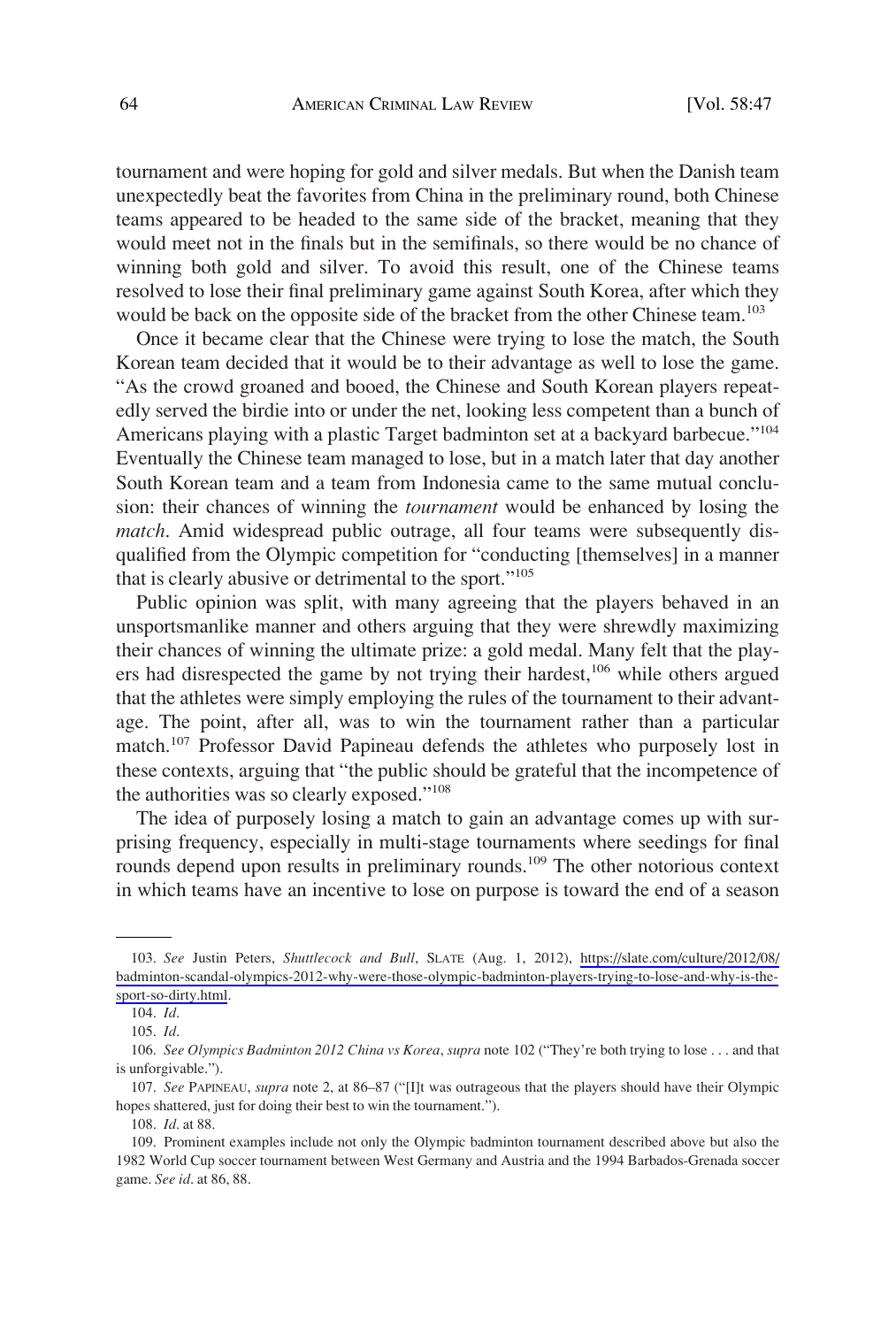<span id="page-18-0"></span>when future draft picks are awarded to the teams with the worst records.<sup>110</sup> Both of these situations are easily remedied by administrative tinkering with the specific procedures and awarding of incentives. All final-round preliminary matches in the World Cup, for example, are now played simultaneously to reduce the potential for strategic losses in the final round.<sup>111</sup> Other professional sports have turned to a weighted lottery system in drafting new players in order to avoid teams competing to have the worst record late in the season.<sup>112</sup> Losing on purpose turns out to be a form of gamesmanship easily addressed by changes to the governing rules.

#### 3. "Over-Enforcing" an Obscure Rule Against an Opponent

It is no coincidence that legal scholars interested in procedure are drawn to baseball metaphors.<sup>113</sup> The rules of baseball are full of arcane and little-known minutiae,<sup>114</sup> waiting to be strategically deployed against an opponent. And while of course there is no dispute about the appropriateness of raising the central or

*See* Kirsten Schlewitz, *Why Are the Final Group Stage Matches at the World Cup Played*  111. *Simultaneously?*, SBNATION (Jun. 26, 2014), [https://www.sbnation.com/soccer/2014/6/26/5843018/group](https://www.sbnation.com/soccer/2014/6/26/5843018/group-stages-2014-world-cup)[stages-2014-world-cup](https://www.sbnation.com/soccer/2014/6/26/5843018/group-stages-2014-world-cup) (describing the 1982 West Germany v. Austria strategic plan that caused public uproar and prompted the scheduling change).

*See, e.g*., Ryan Nanni, *It's a Very Bad Time to be the Worst Team in the NBA*, SBNATION (May 14, 112. 2019), <https://www.sbnation.com/2019/5/14/18615941/nba-draft-lottery-history-worst-team-odds>. In 1947 and 1948, having the worst season record in the NBA unconditionally guaranteed a team the first pick in the draft. Between 1949 and 1965, draft picks were assigned in reverse order of record, but territorial picks allowed any team to forfeit its first-round pick *at any time* and instead claim any player within a 50-mile radius of the team's home arena. Then, in 1966, the NBA's lottery system was created. The system initially used a coin flip to determine whether the worst team from the East or the worst team from the West would get the first pick. The system did away with the coin flip in 1985. Instead, every team that missed the playoffs had a chance to be randomly selected to have first pick. Beginning in 1994, the NBA implemented the system that is still used today. The NBA now takes 14 ping-pong balls, assigning 25% of the possible combinations to the worst team, and draws four of them to determine which team gets first pick. *Id*.

113. *See, e.g*., Frankel, *supra* note 58, at 1033 ("[T]he 'sporting theory' continues to infuse much of the business of our trial courts."); Finkelman, *supra* note 13, at 239 ("[Y]ear after year, . . . the rhythm of baseball and the law continue to shape our world. . . . I believe that our legal culture, perhaps the very rule of law itself in the United States, is to some extent tied to our national past time."); Yablon, *supra* note 44, at 229 (advancing the "radical" theory that "most of the advances in American legal theory have come from lawyers trying to figure out why the real legal system can't be more like baseball").

*See, e.g*., Emma Baccellieri, *A Brief Guide to MLB's Bizarre Uniform Guidelines*, SPORTS ILLUSTRATED 114. (May 16, 2018), [https://www.si.com/mlb/2018/05/16/mlb-uniform-guide-willson-contreras.](https://www.si.com/mlb/2018/05/16/mlb-uniform-guide-willson-contreras)

<sup>110.</sup> One particularly notorious example of this phenomenon was the 2006 "Bush Bowl," in which the Houston Texans played the San Francisco Forty-Niners. If the Texans lost the game, they would ensure the worst record in the National Football League that season and, therefore, the first draft pick of the following year, when Heisman-winning Reggie Bush of the University of Southern California would be available. *See* John Branch, *In Bush Bowl, Texans Lose, and Win*, N.Y. TIMES (Jan. 2, 2006), [https://www.nytimes.com/2006/01/02/sports/](https://www.nytimes.com/2006/01/02/sports/football/in-bush-bowl-texans-lose-and-win.html)  [football/in-bush-bowl-texans-lose-and-win.html.](https://www.nytimes.com/2006/01/02/sports/football/in-bush-bowl-texans-lose-and-win.html) Notwithstanding some controversy about incentivizing losses, the NFL still assigns draft picks in order of worst performance in the previous season. *The Rules of the Draft*, NAT'L FOOTBALL LEAGUE: OPERATIONS, [https://operations.nfl.com/the-players/the-nfl-draft/the-rules-of-the](https://operations.nfl.com/the-players/the-nfl-draft/the-rules-of-the-draft/)[draft/](https://operations.nfl.com/the-players/the-nfl-draft/the-rules-of-the-draft/) (last visited Oct. 24, 2020). The National Basketball Association (NBA), by contrast, uses a weighted lottery for the worst teams, so a poorly performing team has little incentive to purposely lose games late in the season. *See NBA Draft Lottery: Schedule, Odds and How It Works*, NAT'L BASKETBALL ASS'N (Aug. 20, 2020), <https://www.nba.com/nba-draft-lottery-explainer>.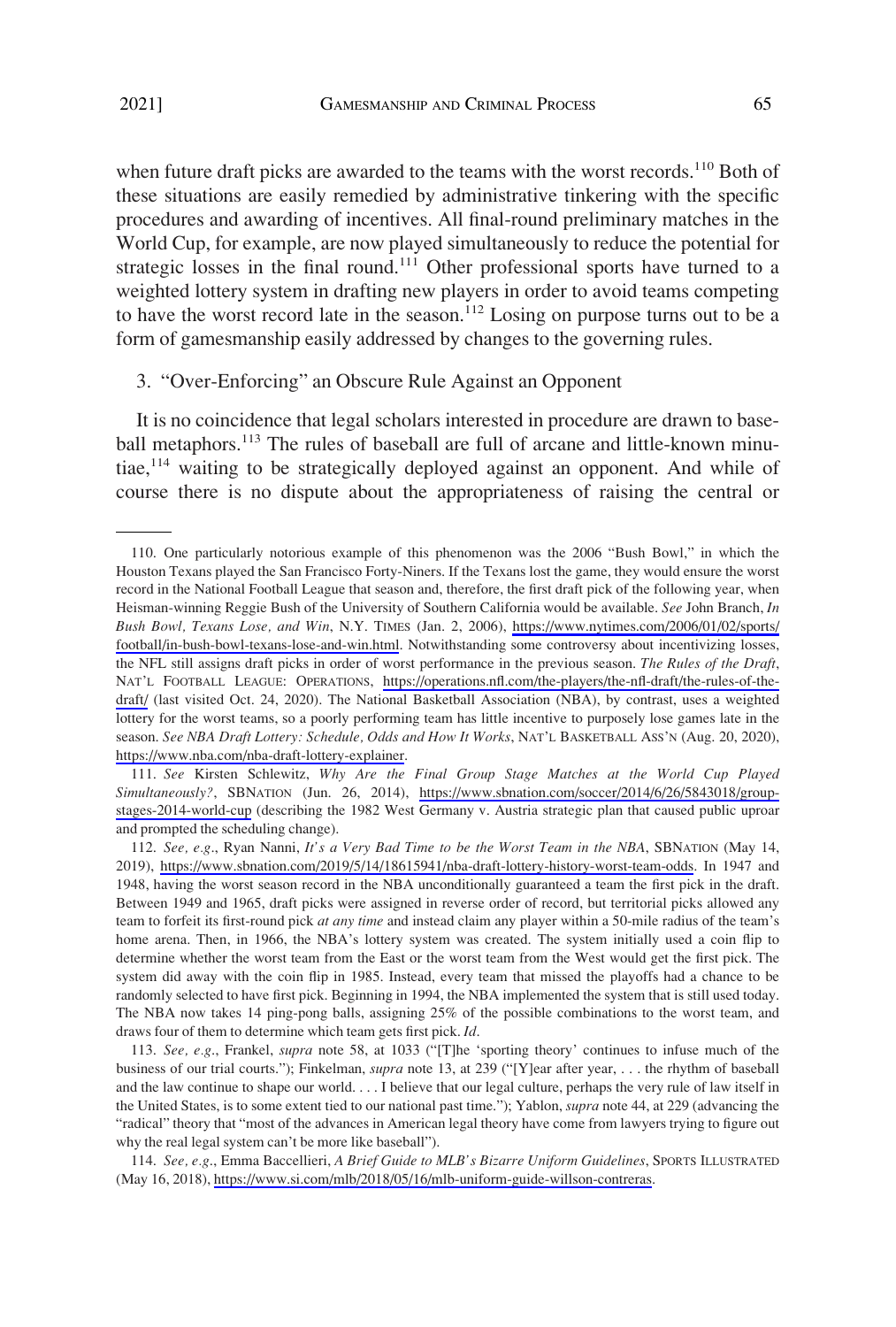constitutive rules of baseball against an opponent during a game, managers will, on occasion, invoke the lesser-known rules of baseball to seek an advantage and be subject to cries of gamesmanship for their efforts.

The Kansas City Royals were losing by a single run with two outs in the ninth inning in a July 1983 game at Yankee Stadium when George Brett, of the Kansas City Royals, came to the plate with a runner on base.<sup>115</sup> When Brett hit Goose Gossage's pitch out of the park into the right field seats, it looked like the Royals had taken the lead. But Billy Martin, the manager of the Yankees, came out of the dugout immediately after Brett's hit and told the umpire that, because Brett's bat had too much pine tar on its handle, the home run should be disallowed, and Brett should be called out. Then and now, Major League Baseball allows for pine tar to be used on the handle of the bat to improve the batter's grip but, in order to maintain the cleanliness of the baseballs, $116$  restricts the use of pine tar to the bottom eighteen inches of the bat. The officiating crew examined the bat, measured the length of the pine tar on the handle, and concluded that it exceeded the allowable length and therefore violated the rule.<sup>117</sup> Because he had used an "illegal bat" according to the rules, $118$  Brett was ruled out, his home run nullified, and the game declared over with the Yankees having won by a run.<sup>119</sup>

Outrage ensued—at least outside of New York. The Royals appealed the decision and commentators lamented the clear gamesmanship of Billy Martin and the Yankees. The Royals petitioned American League president Lee MacPhail to reverse the decision because "the intent of the rule was not about competitive advantage but about keeping balls cleaner."120 Likely not lost on MacPhail was the strategic decision by the Yankees to wait until *after* the home run to invoke the rule, seeming to show that their concern was not the cleanliness of the baseballs but in obtaining a competitive advantage. To great public celebration, MacPhail took the extremely unusual step of overturning the umpire's decision, finding that, although the umpire had complied with the letter of the law in ruling Brett out, the decision was "not in accord with the intent or spirit of the rules."121 MacPhail ordered that the Royals be credited with Brett's two-run home run and that the game be resumed at a future date at Yankee Stadium.<sup>122</sup> Columnist George Will's

<sup>115.</sup> Jared Tobin Finkelstein, In re Brett*: The Sticky Problem of Statutory Construction*, 52 FORDHAM L. REV. 430, 430 (1984). For an in-depth and entertaining analysis of the "pine tar incident," see *id*.

<sup>116.</sup> Steve Wulf, *A Win for Common Sense*, ESPN (July 24, 2013), https://www.espn.com/mlb/story/\_/id/ [9498442/george-brett-pine-tar-game-common-sense-won-out.](https://www.espn.com/mlb/story/_/id/9498442/george-brett-pine-tar-game-common-sense-won-out)

<sup>117.</sup> *Id*. at 430.

<sup>118.</sup> *See id*. (stating that "the pine tar on Brett's bat extended beyond the permissible eighteen-inch limit of the Official Baseball Rules").

*See id*.; MLB, *George Brett and the Pine Tar Incident*, YouTube (May 9, 2013), [https://www.youtube.](https://www.youtube.com/watch?v=gbEHAsZxRYo) 119. [com/watch?v=gbEHAsZxRYo](https://www.youtube.com/watch?v=gbEHAsZxRYo).

<sup>120.</sup> Wulf, *supra* note 116.

<sup>121.</sup> Finkelstein, *supra* note 115, at 435 (quoting Press Release, American League, Decision Regarding the Protest of the Game of Sunday (July 28, 1983)).

<sup>122.</sup> Finkelstein, *supra* note 115, at 431.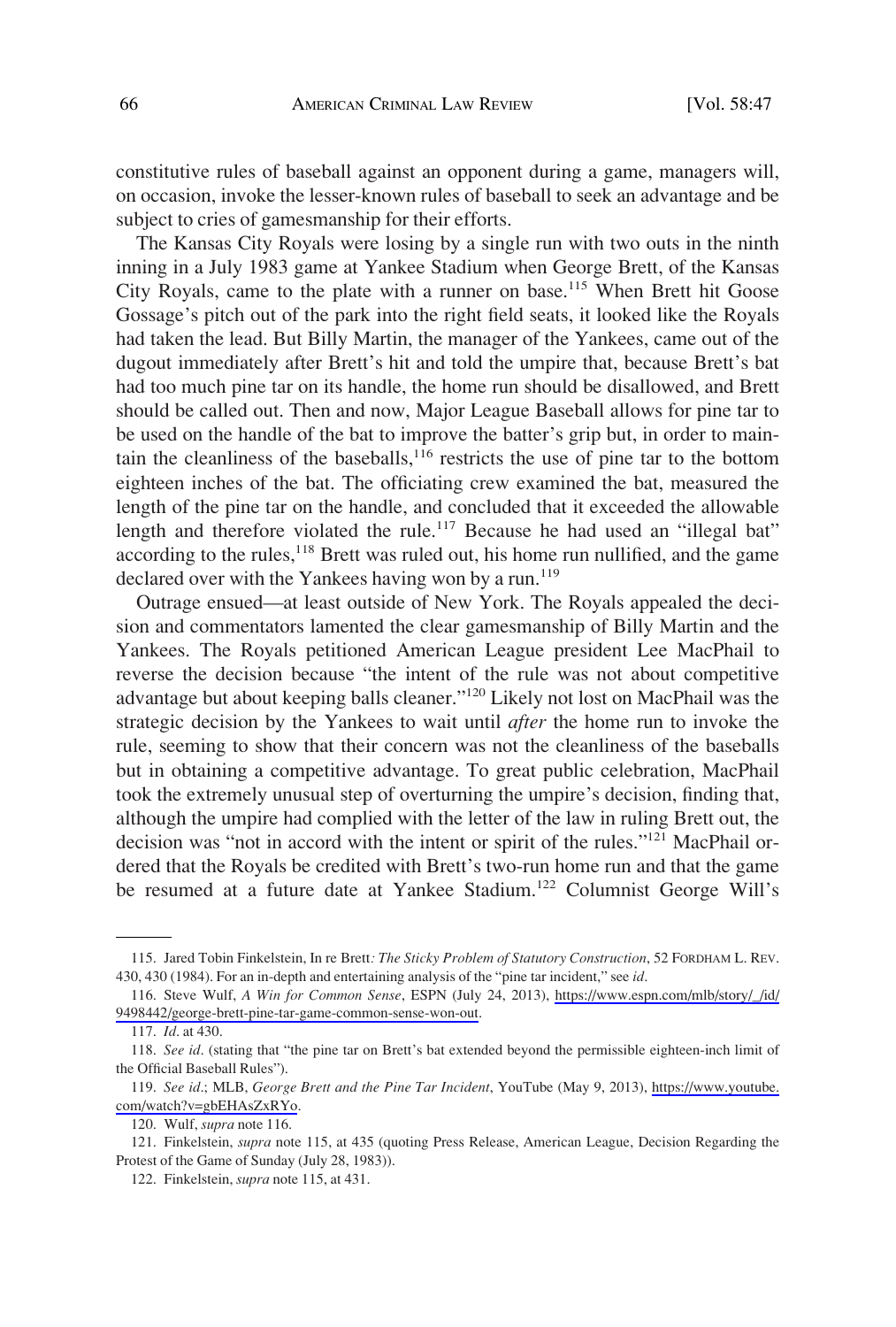<span id="page-20-0"></span>relieved reaction to the decision spoke for many fans: "George Brett's pine tar almost let the plague of modern life, lawyers, into the sole redeeming facet of modern life, baseball."<sup>123</sup>

MacPhail's decision in the pine tar incident can be defended not only on textual grounds but also with regard to the broader purposes of the specific rule in question and, more generally, the rules of baseball.<sup>124</sup> But just under the surface of his analysis overturning the decision was a recognition that the Yankees had realized that Brett's bat violated the rule and then waited until a strategically opportune time to register their objection. By ruling against the Yankees even though Brett's bat did clearly and factually violate the rules, MacPhail undermined "a traditional managerial tactic—to use the rules to your best advantage."125 Although some commentators criticized the decision because "clever ploys and gambits are a part of the essence and history of baseball,"<sup>126</sup> others lauded the decision on the grounds that "[g]ames are supposed to be decided by skills of players, not technicalities and loopholes."<sup>127</sup> Whether MacPhail's decision upheld or undermined the best values of baseball depends, of course, on what those values are, and the pine tar incident demonstrated that not everybody agrees on that central question.

As described above, one's reaction to a particular charge of gamesmanship often depends on one's pre-existing allegiance to the team or side engaged in the behavior. For every Royals fan in Kansas City who was appalled at the poor sportsmanship of the Yankees, there was a fan in New York celebrating the shrewd tactics of Billy Martin, the Yankees' manager. But while some such behavior undermines the overall objectives of the contest, other examples can be understood to advance and refine those goals. By taking a broader perspective on the concept of gamesmanship and what different types of behavior can fall within this broad category, we can come to a clearer understanding of when it is desirable and when, on the other hand, it should be discouraged by amendment of the formal rules that allow it to exist.

\*\*\*\*\*

#### *B. Allegations of Gamesmanship in Criminal Litigation*

Allegations of gamesmanship in criminal litigation fall into a few general categories, each broadly characterized as pursuing some objective that, while conferring an advantage on the litigant, is peripheral to what is supposed to be the central goal of the litigation. Although they have not used the term expressly in this context, several members of the Supreme Court have accused lawyers representing

<sup>123.</sup> George Will, *Such, Such Were the Joys*, NEWSWEEK, Jan. 2, 1984, at 72.

<sup>124.</sup> *See* Finkelstein, *supra* note 115, at 434, 437.

<sup>125.</sup> *Id*. at 438.

<sup>126.</sup> Ira Berkow, *The Eternal Pine Tar Case*, N.Y. TIMES (Aug. 9, 1983), https://www.nytimes.com/1983/08/ [09/sports/sports-of-the-times-the-eternal-pine-tar-case.html](https://www.nytimes.com/1983/08/09/sports/sports-of-the-times-the-eternal-pine-tar-case.html).

<sup>127.</sup> Peter Gammons, *Off-Color Questions in Pine Tar Controversy*, ST. LOUIS POST-DISPATCH, July 26, 1983, at 3C.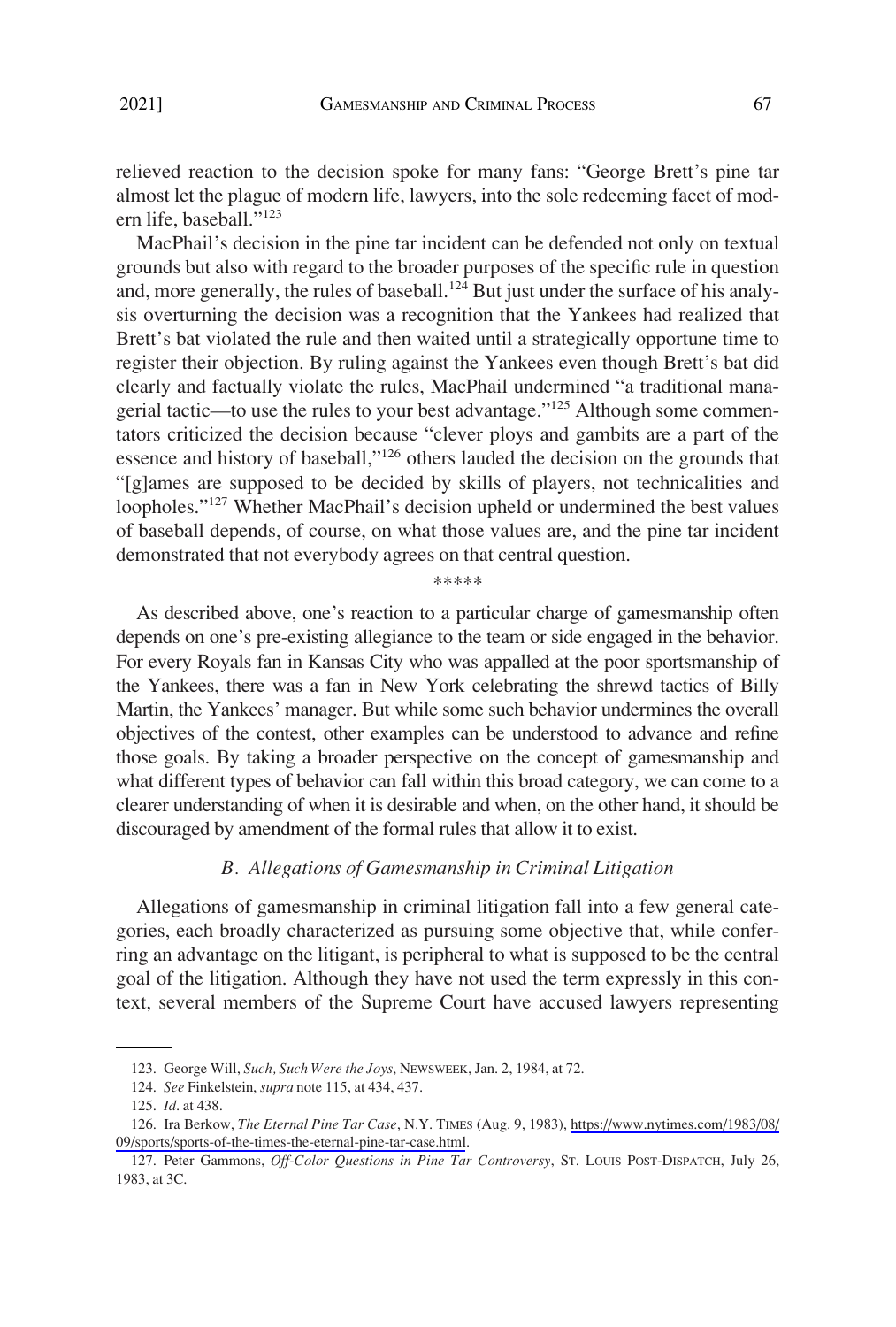<span id="page-21-0"></span>clients sentenced to death of a kind of gamesmanship in their litigation strategy. Most explicitly, Justice Thomas recently wrote that

it is obvious that, for some who oppose capital punishment on policy grounds, the only acceptable end point . . . is for this Court . . . to strike down the death penalty as cruel and unusual in all circumstances. In the meantime, though, the next best option for those seeking to abolish the death penalty is to embroil the States in never-ending litigation concerning the adequacy of their execution procedures.<sup>128</sup>

Justices Alito and Scalia have joined in this questioning of the true motives of those advocates raising constitutional challenges to methods of execution.<sup>129</sup> Litigating whether a particular method of execution violates the Eighth Amendment's prohibition of cruel and unusual punishment is seen by some as a basic protection of a defendant's rights and by others as an attempt to achieve an instrumental goal through means unrelated to the central merits of the issue.130 Some of the most frequent procedural areas of criminal litigation have to do with discovery rights, disclosure by the government of evidence favorable to the defense, and jury selection. Disputes in each of these areas lead to charges of gamesmanship.

#### 1. Confrontation and Discovery Rights

Criminal defendants possess a variety of procedural rights that are designed to lead to accurate and reliable results at trial, as well as to ensure the dignity and

<sup>128.</sup> Baze v. Rees, 553 U.S. 35, 104–05 (2008) (Thomas, J., concurring). *See also* Glossip v. Gross, 135 S. Ct. 2726, 2755 (2015) (Thomas, J., concurring) ("To the extent that we are ill at ease with these disparate outcomes, it seems to me that the best solution is for the Court to stop making up Eighth Amendment claims in its ceaseless quest to end the death penalty through undemocratic means."). Ty Alper has disputed this interpretation, arguing that it is in fact lawyers for the state who are playing games in an attempt to manipulate the courts into denying valid Eighth Amendment challenges to methods of execution. *See* Ty Alper, *The Truth About Physician Participation in Lethal Injection Executions*, 88 N.C. L. REV. 11, 49–52 (2009) (arguing that state officials have "exaggerated their inability to find willing doctors" to participate in death penalty cases).

<sup>129.</sup> *See, e.g*., *Glossip*, 135 S. Ct. at 2749 (Scalia, J., concurring) (declaring that arguments by anti-death penalty advocates about lengthy delays in carrying out executions "calls to mind the man sentenced to death for killing his parents, who pleads for mercy on the ground that he is an orphan"); *Baze*, 553 U.S. at 67 (Alito, J., concurring) ("Although there has been a proliferation of litigation challenging current lethal injection protocols, evidence regarding alleged defects in these protocols and the supposed advantages of alternatives is strikingly haphazard and unreliable.").

<sup>130.</sup> Justice Scalia brought up concerns of gamesmanship with some frequency in his opinions. *See, e.g*., Sell v. United States, 539 U.S. 166, 193 (2003) (Scalia, J., dissenting) (arguing that gamesmanship could result from allowing a defendant to seek immediate review of a medication order when ordinarily that challenge is only available on appeal); Maryland v. Shatzer, 559 U.S. 98, 110–11 (2010) (arguing, in the context of police interrogations, that the police can re-approach a suspect fourteen days after release because any "gamesmanship" of releasing and re-arresting suspects will have been dispelled); Puckett v. United States, 556 U.S. 129, 140 (2009) (requiring an objection at the time of sentencing on the basis of a breached plea agreement because otherwise a defendant could "game the system" and wait to see if the sentence is later satisfactory); Yeager v. United States, 557 U.S. 110, 131 (2009) (Scalia, J., dissenting) (noting issue preclusion is used to prevent "gamesmanship" of subsequent prosecutions that require defendants to "run the gantlet a second time") (internal quotations omitted).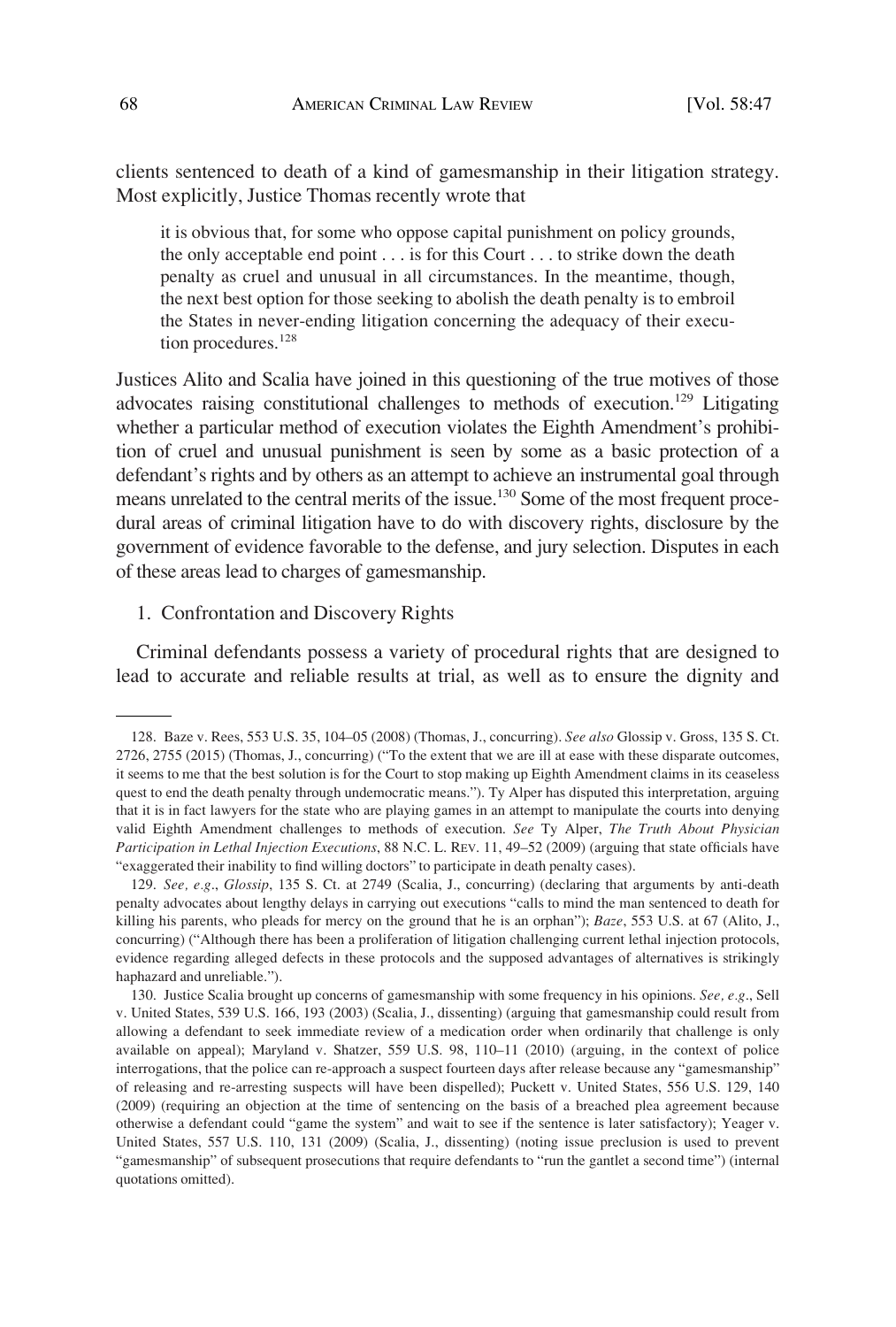fairness of the proceeding. Invocation of these rights, however, can lead to claims of gamesmanship by prosecutors. In *Melendez-Diaz v. Massachusetts*, 131 the Supreme Court considered the impact of its newly invigorated Confrontation Clause jurisprudence<sup>132</sup> on the everyday prosecution of drug cases.<sup>133</sup> Five years earlier, the *Crawford v. Washington* Court held that the Sixth Amendment's Confrontation Clause prohibited the use of testimonial out-of-court statements against a defendant in a criminal case.<sup>134</sup> Charged with distribution of cocaine, Mr. Melendez-Diaz objected at trial to the introduction into evidence of a certificate of laboratory analysis defining the substance in question as cocaine.<sup>135</sup> The Supreme Court reversed Melendez-Diaz's conviction and agreed with him that introduction of the certificate violated his rights under the Confrontation Clause.136

The Court's decision in *Melendez-Diaz* changed how courts conduct trials of drug offenses in most jurisdictions. Defendants and defense lawyers now had a new tool that could be used in challenging the government's case: they could insist that the prosecution call a live witness to testify about the testing and nature of the substance in question and to undergo cross-examination on those topics. Justice Kennedy's dissent in *Melendez-Diaz* described the majority opinion as offering a "windfall to defendants," allowing factually guilty defendants to go free on technical grounds.<sup>137</sup> This practice, Kennedy argued, did not advance the truth-seeking function of trials.<sup>138</sup> If the lab analyst was unable for whatever reason to appear in person for trial, the defendant would walk free regardless of the existing quantum of evidence against him.

The majority recognized the potential for this kind of defense strategy but predicted that defendants would not use this tactical advantage too frequently because of the prospect of angering judges.139 In response, the dissent argued that not only

133. *Melendez-Diaz*, 557 U.S. at 305.

135. *Melendez-Diaz*, 557 U.S. at 308–09.

138. *See id*. at 331–32 (Kennedy, J., dissenting) (arguing that the ruling is "divorced from . . . the underlying purpose of the [Confrontation] Clause" and "has vast potential to disrupt criminal procedures . . . .").

139. *See id*. at 328 (arguing that defense attorneys will be reluctant to exercise the newly-recognized right to confront because of a desire not to "antagonize the judge or jury by wasting their time with the appearance of a witness whose testimony defense counsel does not intend to rebut in any fashion"). Justice Kennedy argued against the idea that courts will punish defense attorneys for taking advantage of the Court's ruling:

[T]he Court's speculation rests on the apparent belief that our Nation's trial judges and jurors are unwilling to accept zealous advocacy and that, once "antagonize[d]" by it, will punish such advocates with adverse rulings. The Court offers no support for this stunning slur on the integrity of the Nation's courts.

*Id*. at 352 (Kennedy, J., dissenting) (internal citations omitted).

<sup>131. 557</sup> U.S. 305 (2009).

<sup>132.</sup> *See, e.g*., Crawford v. Washington, 541 U.S. 36, 68–69 (2004) (ruling that testimonial statements fall within the Confrontation Clause); Davis v. Washington, 547 U.S. 813, 822 (2006) (refining the definition of "testimonial" within the meaning of statements made during police interrogations that therefore fall within the Confrontation Clause).

<sup>134.</sup> *Crawford*, 541 U.S. at 68–69.

<sup>136.</sup> *Id*. at 329.

<sup>137.</sup> *See id*. at 343 (Kennedy, J., dissenting).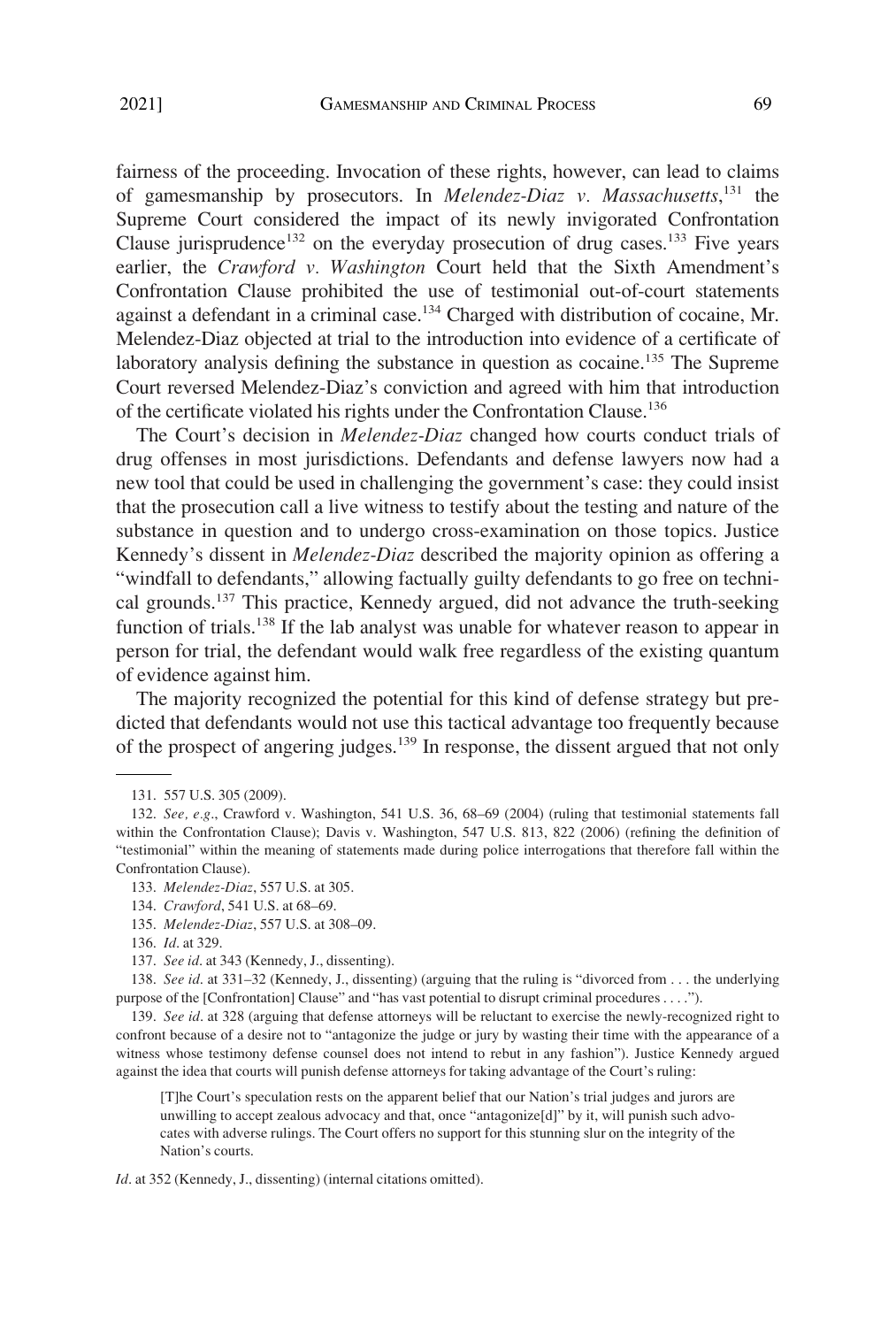would defendants be tempted to regularly employ these tactics, but defense counsel would also have an obligation to object when the prosecution failed to call the technician.140

The consequences of *Melendez-Diaz* extend to many different kinds of cases, with prosecutors occasionally crying foul when defense lawyers raise creative objections based on the newly expanded confrontation rights. After one acquittal in a DUI case in which the trial judge excluded evidence of the breath test because the test operator did not testify, the chief prosecutor declared, "[i]t's Christmas in July for criminal lawyers who represent drunk drivers."<sup>141</sup> States quickly responded to the decision by passing "notice-and-demand" statutes, requiring the defendant to make any objection well in advance of trial to allow prosecutors to secure the attendance of necessary witnesses.<sup>142</sup>

Such claims can be based on statutory discovery rules as well as constitutional rights. In a federal criminal prosecution, a defendant is entitled to discovery through Rule 16 of the Federal Rules of Criminal Procedure.<sup>143</sup> Among other entitlements, Rule 16 not only allows a defendant to "inspect" material documents but also allows him to do the same to "buildings or places" that are both within the government's possession and control, and material to the preparation of the defense.144 For example, a typical drug-related prosecution ordinarily will involve disclosure of a certificate of analysis concluding that the substance in question is indeed illegal drugs along with, perhaps, some lab notes of the analyst who performed the chemical testing.<sup>145</sup> Occasionally, however, defense lawyers have tested the scope of Rule 16 and asked for disclosure and inspection of documents and items not routinely disclosed.

In *United States v. Curtis*,<sup>146</sup> for instance, the District of Columbia Court of Appeals addressed a defense request for broad disclosure under Rule 16.<sup>147</sup> In *Curtis*, the defendants, who had been charged in connection with the alleged sale

143. FED. R. CRIM. P. 16(a) (detailing information subject to disclosure).

<sup>140.</sup> *See id*. at 353–54 (Kennedy, J., dissenting).

<sup>141.</sup> Joseph King, Chris Leibig, & Kristen D. Clardy, Melendez-Diaz *and* Briscoe*: Return of Constitutional Guarantees Worth the Cost to the System*, 36 NEW ENG. J. ON CRIM. & CIV. CONFINEMENT 289, 290–91 (2010) (quoting Tom Jackman & Rosalind S. Helderman, *Kaine Calls Session to Amend Laws on Trial Testimony*, WASH. POST, July 23, 2009, at B1).

<sup>142.</sup> *See, e.g*., N.C. GEN. STAT. ANN. § 90-95(g) (West 2020). The *Melendez-Diaz* Court seemed to encourage the creation of such statutes. *See Melendez-Diaz*, 557 U.S. at 326 (explaining that "notice-and-demand statutes require the prosecution to provide notice to the defendant of its intent to use an analyst's report as evidence at trial, after which the defendant is given a period of time in which he may object to the admission of the evidence" unless the analyst testifies and noting that such statutes are likely constitutional).

<sup>144.</sup> *Id*.

<sup>145.</sup> *See, e.g*., *Melendez-Diaz*, 557 U.S. at 307–08 (describing drug testing process, including notarized "certificates of analysis").

<sup>146. 755</sup> A.2d 1011 (D.C. 2000). Although I was not involved in the *Curtis* appeal, the defendant was represented by lawyers in my office, the Georgetown Criminal Justice Clinic.

<sup>147.</sup> Although the litigation addressed the District of Columbia's Rule 16, the Court noted that its rule is "substantially the same as its federal counterpart" and "is to be construed consistently with the federal rule." *Id*. at 1014.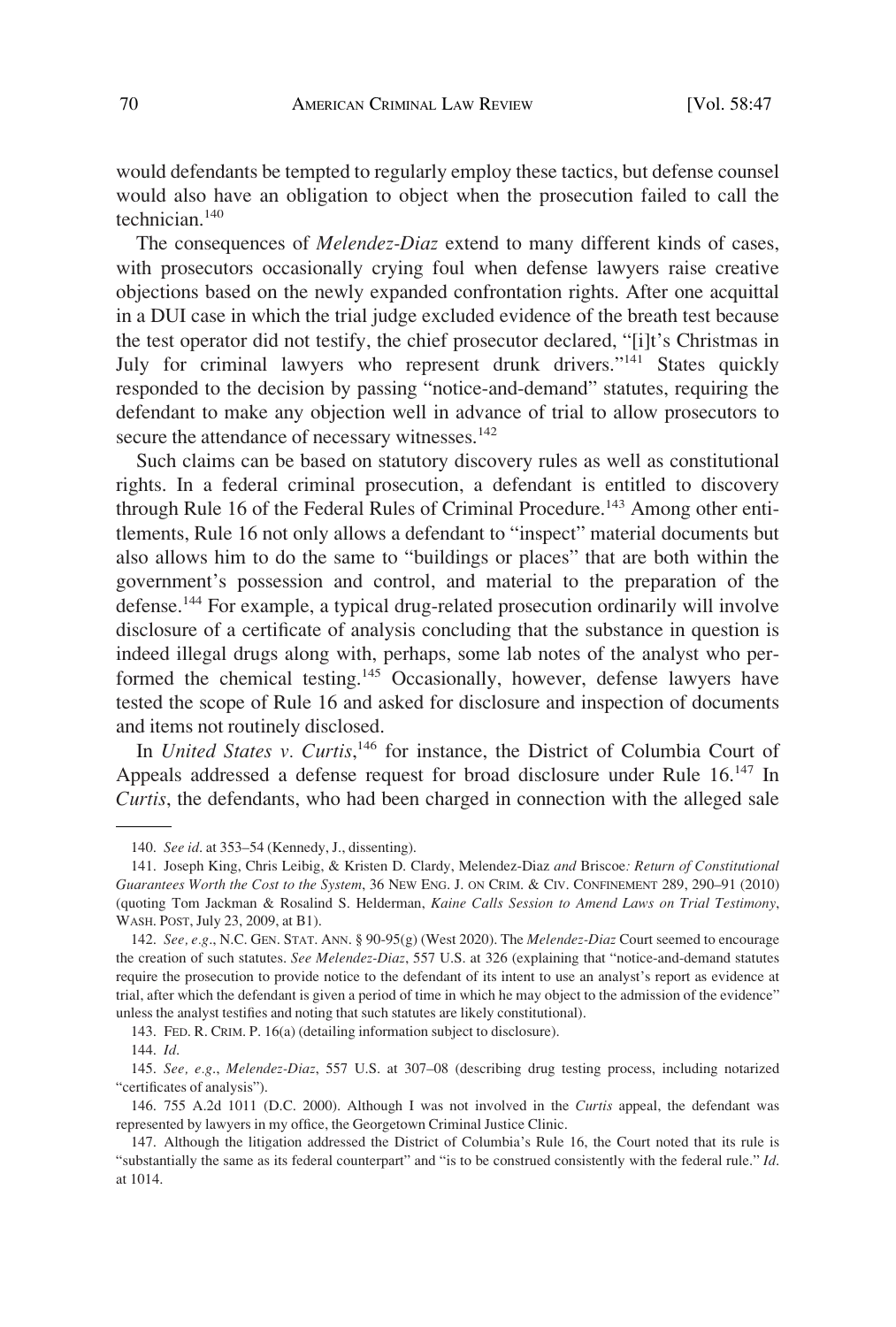of heroin, were given the discovery that was "customarily provided before trial in narcotics cases"<sup>148</sup>: a chain of custody report and a certificate of analysis containing the analyst's conclusion that the substance seized from the defendants was heroin. The defendants sought additional discovery not relating specifically to the analysis of the charged substances in their cases, but rather to the maintenance and repair records of the scientific instruments used in the analysis. They also requested training materials and testing protocols concerning the laboratory's methods. When the prosecution refused to comply with these requests, the defendants filed a motion to compel discovery, which the trial court granted. The prosecution then refused to comply with the court order and the trial court granted the defendants' motion to dismiss the charges as a sanction for the government's noncompliance.<sup>149</sup>

On appeal, the District of Columbia Court of Appeals reversed the trials court's dismissal of the cases because the trial court had made no specific findings concerning whether the evidence sought was material to the preparation of the defense. The Court remanded the case to the trial court to make these findings but also stated that, to prevail, the defendants "must make some preliminary showing of a reason to doubt the chemical analysis provided by the government."<sup>150</sup> Although the appellate court ultimately reversed the trial court's dismissal of the cases, in the months leading up to that reversal, the underlying litigation led to many drug cases being dismissed for violations of Rule 16 when defense lawyers began filing similar discovery requests in every drug case.<sup>151</sup> Among the various trial courts handling drug cases, several judges took the position that Rule 16 required such disclosure and several other judges disagreed. Whether a drug case was dismissed prior to trial, therefore, became largely a function of which judge was presiding.

With the many pre-trial dismissals came claims from prosecutors that defense lawyers were just engaged in gamesmanship: that they were not interested in actually obtaining the discovery that they requested under Rule 16, but instead were simply interested in provoking a dismissal based on the government's refusal to comply with a pre-trial order to compel discovery. Such arguments were a prelude to claims by prosecutors after *Melendez-Diaz*152 that defense lawyers would exercise their newly recognized procedural rights in a way that had nothing to do with the search for the truth but would simply drive up the costs of prosecuting crimes and lead to dismissals based on "technical" violations of the Confrontation Clause.

Did the defendants in *Curtis* and the hundreds of other drug cases in that jurisdiction in which similar discovery requests were made seek the requested

<sup>148.</sup> *Id*. at 1012.

<sup>149.</sup> *Id*. at 1013–14.

<sup>150.</sup> *Id*. at 1015.

<sup>151.</sup> My description of this period—here and in the succeeding paragraphs in this Subsection—is based on my firsthand experience as a defense lawyer practicing in the Superior Court of the District of Columbia at this time.

<sup>152. 557</sup> U.S. 305 (2009).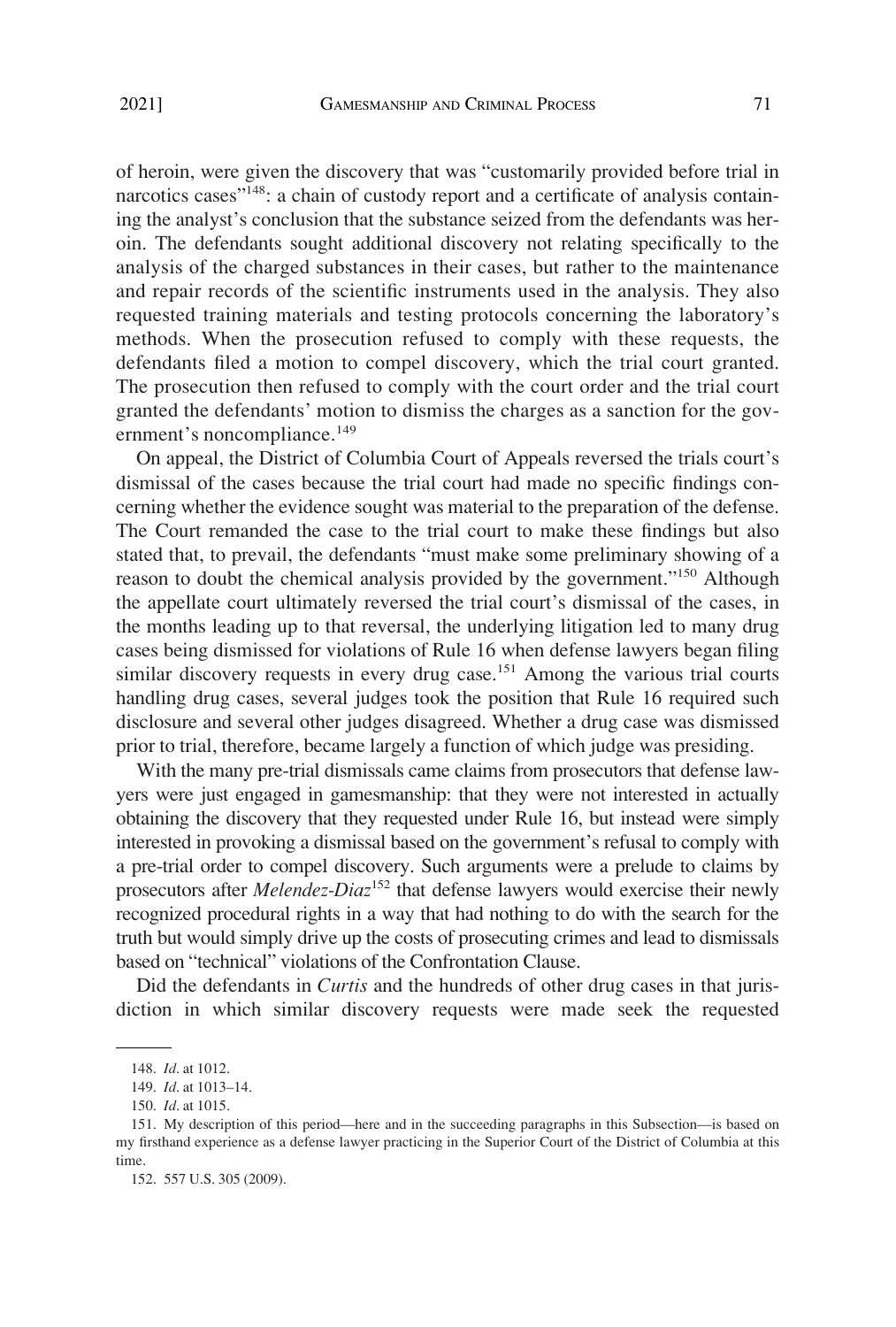<span id="page-25-0"></span>discovery solely to test the strength of the government's evidence and establish reasonable doubt as to whether the government had proven each element of its case? Or were the defense lawyers reacting to a procedural ruling that, without regard to the factual merit of the case, would lead to a dismissal of the charges? There is certainly a colorable claim to be made that the maintenance records and training protocols could "lead to other admissible evidence, assist the defendant in the preparation of witnesses or in corroborating testimony, or be useful as impeachment or rebuttal evidence."<sup>153</sup> But any defendant charged with such a crime—even one who may have admitted to law enforcement that the substance in question is in fact illegal drugs—is similarly entitled to request discovery in this way. And, until the appellate court in that jurisdiction restricted the trial courts' reading of Rule 16, any defense lawyer who did not make such a request would not be providing effective assistance of counsel.

2. Disclosure of Favorable Evidence

Allegations of gamesmanship in criminal litigation flow both ways, of course, and just as prosecutors sometimes complain about defendants' active exercise of their procedural rights to discovery and to confront witnesses against them, defense lawyers often complain about gamesmanship in the disclosure of *Brady*154 material by prosecutors.155 In *Brady v. Maryland*, the Supreme Court ruled that prosecutors have an obligation to disclose to the defense evidence that is favorable to the accused and material to the outcome of the case.<sup>156</sup> Subsequent cases, however, have restricted this right and created numerous doctrines that can make what seemed like a command into more of a suggestion.<sup>157</sup> Because of the numerous decisions cutting back on the promise of *Brady*, especially by restricting the definition of what evidence is material and therefore within the scope of the requirement, a prosecutor so inclined can withhold favorable evidence with little fear of consequence.<sup>158</sup>

158. Gershman, *supra* note 11, at 531, 549 ("[A]s interpreted by the judiciary, *Brady* actually invites prosecutors to bend, if not break, the rules, and many prosecutors have become adept at *Brady* gamesmanship to avoid compliance.").

<sup>153.</sup> *Curtis*, 755 A.2d at 1015.

<sup>154.</sup> Brady v. Maryland, 373 U.S. 83 (1963).

<sup>155.</sup> *See* Gershman, *supra* note 11, at 533 ("[N]o rule in criminal procedure . . . has generated as much gamesmanship[] as the *Brady* rule.").

<sup>156.</sup> *See Brady*, 373 U.S. at 87.

<sup>157.</sup> *See* Kate Weisburd, *Prosecutors Hide, Defendants Seek: The Erosion of* Brady *Through the Defendant Due Diligence Rule*, 60 UCLA L. REV. 138, 158 (2012) (explaining how the "defendant due diligence rule" suggests that the government's *Brady* obligations are not absolute and encourages suppression of exculpatory evidence by shifting the burden of discovery onto the defendant); Gershman, *supra* note 11, at 548 (discussing suppression of evidence through misleading open-file policies); Scott E. Sundby, *Fallen Superheroes and Constitutional Mirages: The Tale of* Brady v. Maryland, 33 MCGEORGE L. REV. 643, 659 (2002) (explaining how the realities of the criminal justice system, particularly the high rates of pleas, make the *Brady* requirement "more of a post-trial due process safety check" rather than a pre-trial discovery mechanism).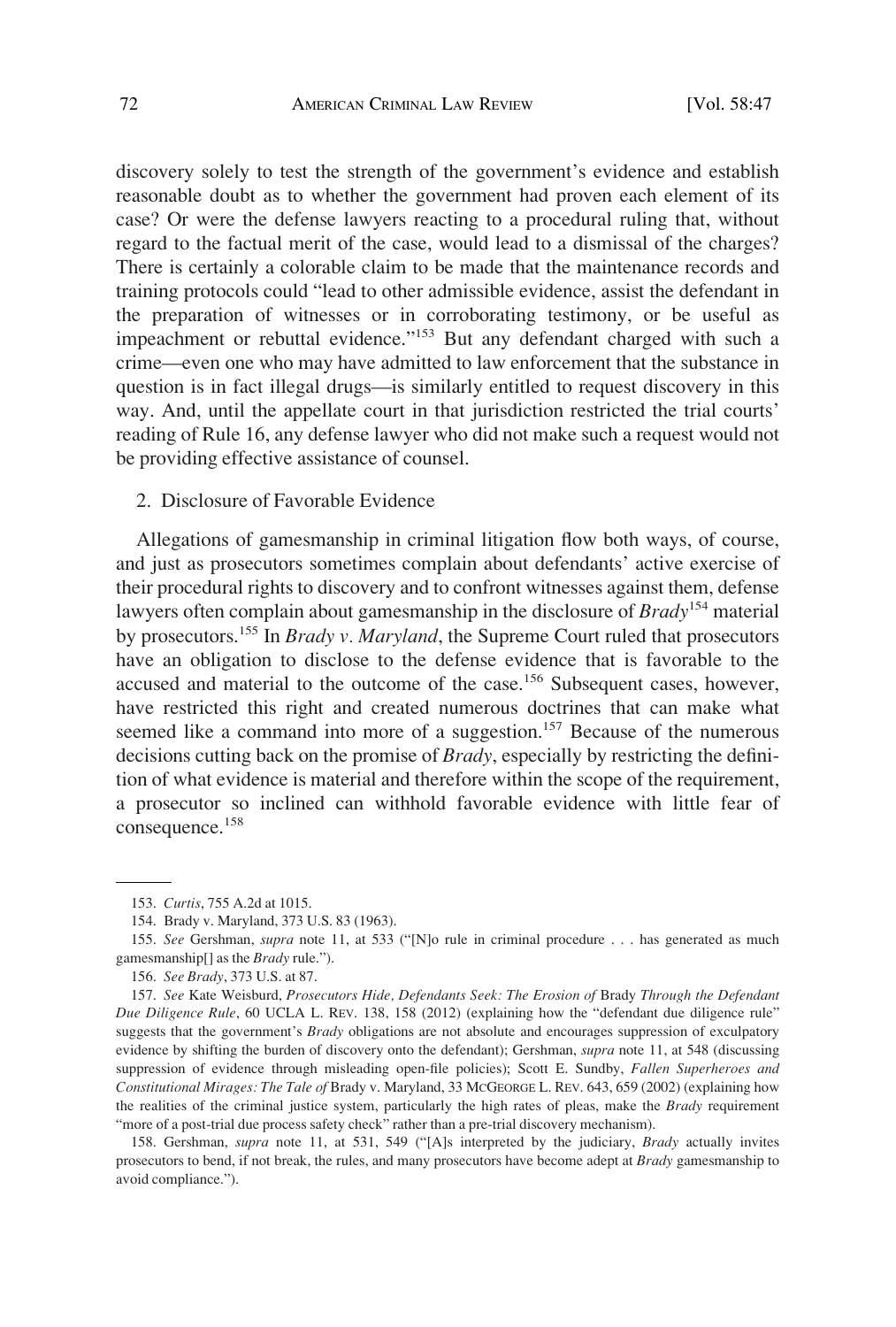Examples of prosecutorial gamesmanship in this context include the avoidance of overt and explicit promises of rewards to cooperating witnesses so neither the prosecutor nor the witness need disclose the existence of an agreement;<sup>159</sup> the purposeful decision to avoid creating any *Brady* material so there is nothing to disclose;<sup>160</sup> the disclosure of material at the last minute;<sup>161</sup> and the disclosure of a single piece of favorable evidence amid an avalanche of less consequential evidence in the hopes that the defense will fail to recognize the significance of the Brady material.<sup>162</sup> An extreme version of *Brady* gamesmanship occurs when a prosecutor enters into an agreement with an attorney for a cooperating witness but agrees that neither lawyer will reveal to the cooperating witness either the details or even the existence of the agreement.<sup>163</sup>

While *Brady* seemed on its face to embrace a move away from adversarialism, in practice it has accomplished very little.164 *Brady* on its face appeared to mark "a potentially revolutionary shift from traditionally unfettered adversarial combat toward a more inquisitorial, innocence-focused system."<sup>165</sup> Because other aspects of the criminal adjudication system, however, remained adversarial, most observers would agree that *Brady* has had little effect on how criminal cases are tried.<sup>166</sup> This is an example of behavioral norms—as well as formal financial and other incentive structures—being more powerful than formal procedural rules.<sup>167</sup>

Courts have at times referred critically to prosecutors' gamesmanship in dealing with *Brady*.<sup>168</sup> With the curtailing of the doctrine in subsequent cases, however,

163. Gershman, *supra* note 11, at 538–40.

164. *See* Stephanos Bibas, Brady v. Maryland*: From Adversarial Gamesmanship Toward the Search for Innocence?*, *in* CRIMINAL PROCEDURE STORIES 129, 129 (Carol Steiker ed., 2005).

165. *Id*.

166. *See, e.g*., Miriam H. Baer, *Timing* Brady, 115 COLUM. L. REV. 1, 4, 29 (2015) ("[S]ince its inception, the [*Brady*] doctrine has attracted sharp criticism."); Bennett L. Gershman, *Reflections on* Brady v. Maryland, 47 S. TEX. L. REV. 685, 708 (2006); Scott E. Sundby, *Fallen Superheroes and Constitutional Mirages: The Tale of*  Brady v. Maryland, 33 MCGEORGE L. REV. 643, 644 (2002).

167. Bibas, *supra* note 164, at 141 ("Simple exhortations to be neutral or pursue justice cannot transform our adversarial system into an inquisitorial one. The traditions, culture, and incentives of our adversarial system are deeply rooted and hard to change.").

168. *See* Gershman, *supra* note 11, at 531 n.4 (citing United States v. Oxman, 740 F.2d 1298, 1310 (3d Cir. 1984) ("This court has been faced with annoying frequency with gamesmanship by some prosecutors with respect to the duty to disclose.") and United States v. Starusko, 729 F.2d 256, 265 (3d Cir. 1984) ("The [*Brady*] game will go on, but justice will suffer.")).

<sup>159.</sup> *Id*. at 540.

<sup>160.</sup> *See id*. at 551.

<sup>161.</sup> *Id*. at 560–62.

*Id*. at 548. *See, e.g*., Carrie Johnson, *Federal Prosecutors Discussed "Burying" Evidence in Troubled*  162. *New York Case*, NAT'L PUB. RADIO (July 6, 2020), [https://www.npr.org/2020/07/06/887297768/federal](https://www.npr.org/2020/07/06/887297768/federal-prosecutors-discussed-burying-evidence-in-troubled-new-york-case)[prosecutors-discussed-burying-evidence-in-troubled-new-york-case](https://www.npr.org/2020/07/06/887297768/federal-prosecutors-discussed-burying-evidence-in-troubled-new-york-case) (revealing email correspondence between prosecutors in which one referred to an important piece of evidence favorable to the defense and wrote to the other, "I'm wondering if we should wait until tomorrow and bury it in some other documents."); *cf*. Babcock, *supra* note 16, at 142–45 (recounting the thought process of prosecutors when asked to open their files to the defendant); Weisburd, *supra* note 157, at 175–78 (criticizing the due diligence rule as not taking into account the differing resources between prosecutors and defense lawyers).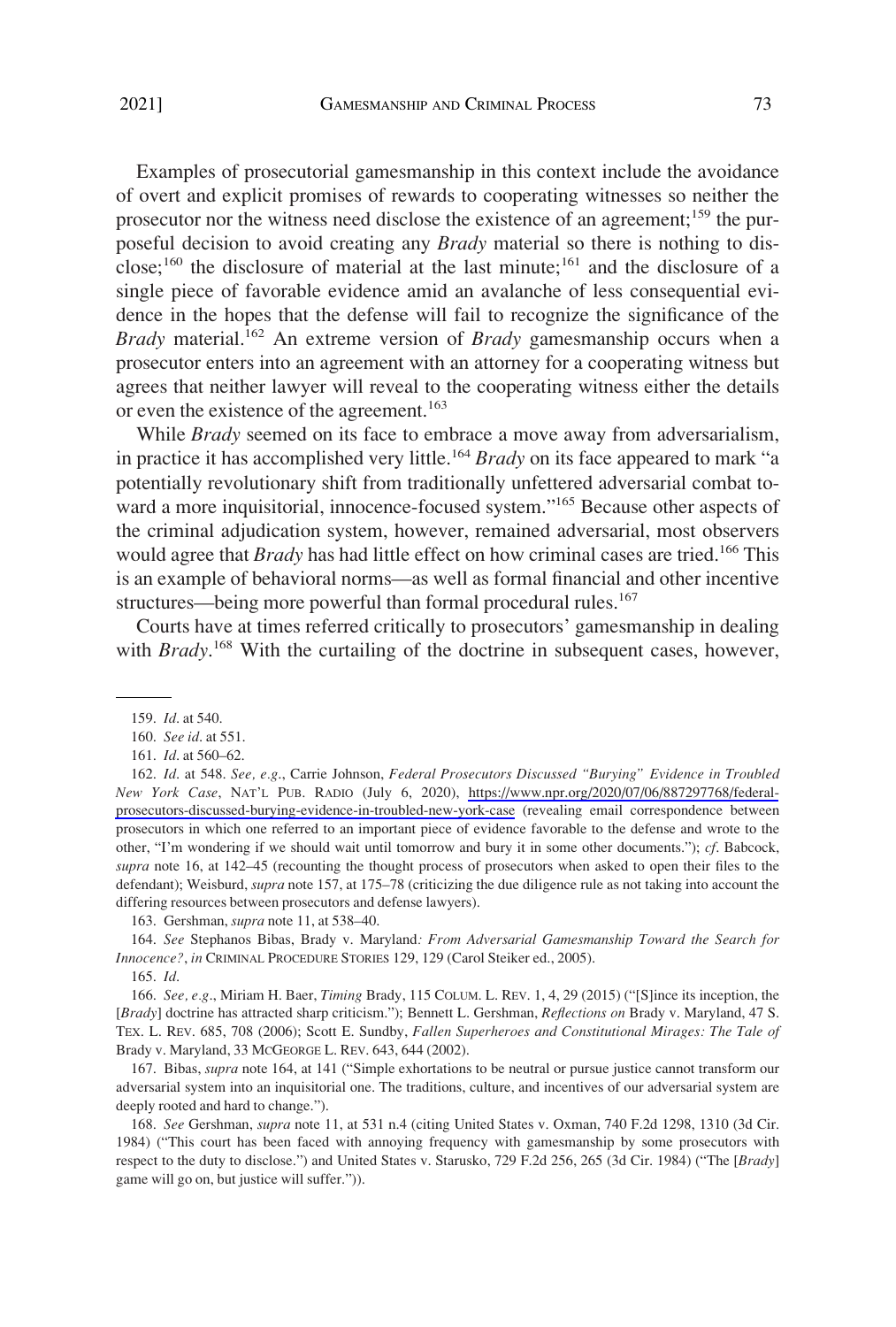<span id="page-27-0"></span>appellate courts often lack the authority to require prosecutors to meaningfully disclose evidence that would be helpful to a defendant.<sup>169</sup> Because the doctrine has evolved in a way to make actionable *Brady* violations rare, and because disciplinary authorities have been reluctant to take action against prosecutors who have failed to disclose favorable evidence,<sup>170</sup> strategic nondisclosure by prosecutors remains a frequent complaint of defense lawyers.<sup>171</sup>

#### 3. Jury Selection

Any first-year law student can recite the importance and the sanctity of the jury in America's criminal justice system. The criminal jury serves as an "inestimable safeguard against the corrupt or overzealous prosecutor and against the compliant, biased, or eccentric judge."<sup>172</sup> With a pedigree tracing back to Magna Carta, criminal trial by jury was a motivating factor in the very founding of the country.<sup>173</sup> Of course, the importance of the criminal jury right is codified in the Sixth Amendment<sup>174</sup> as well as in Article III of the Constitution itself.<sup>175</sup> And for well over a century, the right to trial by jury has been recognized as an important protection against racial discrimination.<sup>176</sup>

Of course, just as any first-year law student can recite the theory behind the right to trial by jury, any first-year trial lawyer can recite the conventional wisdom and cynical truth of jury selection: trial lawyers routinely strike jurors on the basis of race.<sup>177</sup> Probably the most notorious embrace of race-conscious jury selection is the 1987 training video made for new Philadelphia prosecutors $178$  in the wake of

<sup>169.</sup> *See, e.g*., United States v. Agurs, 427 U.S. 97, 114 (1976) (providing that a prosecutor's failure to provide evidence to defense counsel does not deprive a defendant of a fair trial because defense counsel did not specifically request such evidence nor did the evidence involved perjury).

<sup>170.</sup> *See* Margaret Z. Johns, *Unsupportable and Unjustified: A Critique of Absolute Prosecutorial Immunity*, 80 FORDHAM L. REV. 509, 521 (2011) ("[E]ven where cases go to trial and prosecutorial misconduct is established on appeal, it is rarely found to constitute harmful—and therefore reversible—error. . . . Prosecutors are almost never subjected to professional discipline-even where the misconduct constitutes harmful error.").

<sup>171.</sup> *See* Ellen Yaroshefsky, *Why Do* Brady *Violations Happen?: Cognitive Bias and Beyond*, 37 CHAMPION 12, 12–13 (2013) (discussing the "[s]cores of defense lawyer accounts of intentional *Brady* failures").

<sup>172.</sup> Duncan v. Louisiana, 391 U.S. 145, 156 (1968).

<sup>173.</sup> *See id*. at 151–52 ("[B]y the time our Constitution was written, jury trial in criminal cases had been in existence . . . for several centuries and carried impressive credentials traced by many to Magna Carta.").

<sup>174.</sup> U.S. CONST. amend. VI ("In all criminal prosecutions, the accused shall enjoy the right to a speedy and public trial, by an impartial jury.  $\dots$ ").

<sup>175.</sup> U.S. CONST. art. III, § 2, cl. 3 ("The Trial of all Crimes . . . shall be by Jury . . . .").

<sup>176.</sup> *See* Strauder v. West Virginia, 100 U.S. 303, 305 (1880) (answering the question of whether "every citizen of the United States has a right to a trial of an indictment against him by a jury selected and impanelled [sic] without discrimination against his race or color" in the affirmative).

<sup>177.</sup> *See, e.g*., Jeffrey Bellin & Junichi P. Semitsu, *Widening* Batson'*s Net to Ensnare More than the Unapologetically Bigoted or Painfully Unimaginative Attorney*, 96 CORNELL L. REV. 1075, 1077 (2011) (noting that "virtually every commentator (and numerous judges) who have studied the issue have concluded that racebased juror strikes continue to plague American trials").

<sup>178.</sup> Jury Selection with Jack McMahon All 1 Hour and 1 Minute, YOUTUBE (Apr. 6, 2015), https://www. [youtube.com/watch?v=Ag2I-L3mqsQ.](https://www.youtube.com/watch?v=Ag2I-L3mqsQ)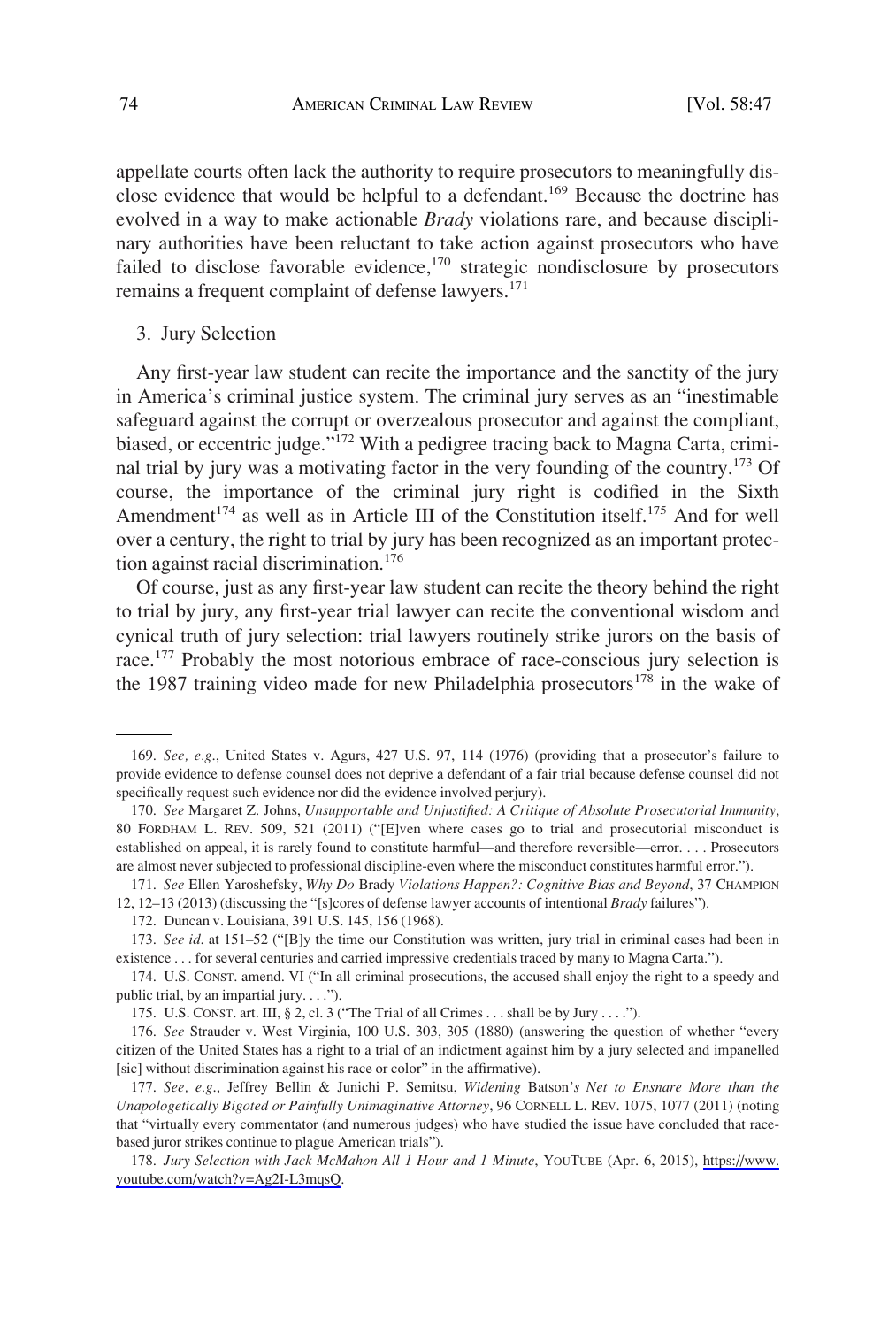the Supreme Court's decision in *Batson v. Kentucky*. 179 In the training video, Assistant District Attorney and experienced prosecutor Jack McMahon encouraged the new prosecutors to empanel juries as "unfair" as they possibly could, specifically instructing them to strike African Americans from their juries.<sup>180</sup> McMahon went on to instruct the new prosecutors on how to get around the new constitutional restrictions against race-based peremptory strikes:

When you do have a black juror, question them at length. And on this little sheet that you have, mark something down that you can articulate later if something happens . . . and question them and say, "Well the woman had a kid about the same age as the defendant and I thought she'd be sympathetic to him," or "She's unemployed and I just don't like unemployed people." . . . So, sometimes under that line you may want to ask more questions of those people so it gives you more ammunition to make an articulable reason as to why you are striking them, not for race.<sup>181</sup>

Although the McMahon training video may be remarkable for its candor, many think the sentiments expressed and tactics suggested by him are commonplace.<sup>182</sup>

Peremptory challenges allow for any party to a criminal trial to strike a certain number of potential jurors who are otherwise qualified, without stating a reason.<sup>183</sup> Although sometimes questioned and criticized by scholars and judges,<sup>184</sup> peremptory challenges are still allowed by every state<sup>185</sup> and the federal system.<sup>186</sup> The Supreme Court has approved the use of peremptory challenges and has cited their long historical pedigree and widespread use in American jurisdictions as demonstrating "the long and widely held belief that peremptory challenge is a necessary

<sup>179. 476</sup> U.S. 79 (1986).

<sup>180.</sup> *See* Bellin & Semitsu, *supra* note 177, at 1078–79 ("Let's face it . . . there's the blacks from the lowincome areas . . . you don't want those people on your jury. . . . You know, in selecting blacks, again, you don't want the real educated ones . . . [I]n my experience, black women, young black women, are very bad.") (quoting *Jury Selection with Jack McMahon All 1 Hour and 1 Minute*, *supra* note 178, at 39:15).

<sup>181.</sup> *See Jury Selection with Jack McMahon All 1 Hour and 1 Minute, supra* note 178, at 57:50.

<sup>182.</sup> *See, e.g*., Flowers v. Mississippi, 139 S. Ct. 2228, 2247 (2019) ("On average . . . the State asked 29 questions to each struck black prospective juror. The State asked an average of one question to each seated white iuror.").

<sup>183.</sup> FED. R. CRIM. P. 24(b).

<sup>184.</sup> *See Batson*, 476 U.S. at 102–03 (Marshall, J., concurring) ("The decision today will not end the racial discrimination that peremptories inject into the jury-selection process. That goal can be accomplished only by eliminating peremptory challenges entirely."); Miller-El v. Dretke, 545 U.S. 231, 272 (2005) (Breyer, J., concurring) (urging the reconsideration of *Batson* because "[i]f used to express stereotypical judgments about race, gender, religion, or national origin, peremptory challenges betray the jury's democratic origins and undermine its representative function"); Morris B. Hoffman, *Peremptory Challenges Should Be Abolished: A Trial Judge's Perspective*, 64 U. CHI. L. REV. 809, 812 (1997) ("I have come to realize that the very notion of peremptory challenges is in hopeless conflict with our ideals of what an impartial jury is and how it should be selected.").

<sup>185.</sup> *See, e.g*., D.C. CODE ANN. § 23-105(a) (West 2020); FLA. STAT. ANN. § 913.08(1) (West 2020); MD. CODE ANN., CRIM. PROC. § 4-313(a)(1) (West 2020).

<sup>186.</sup> FED. R. CRIM. P 24(b).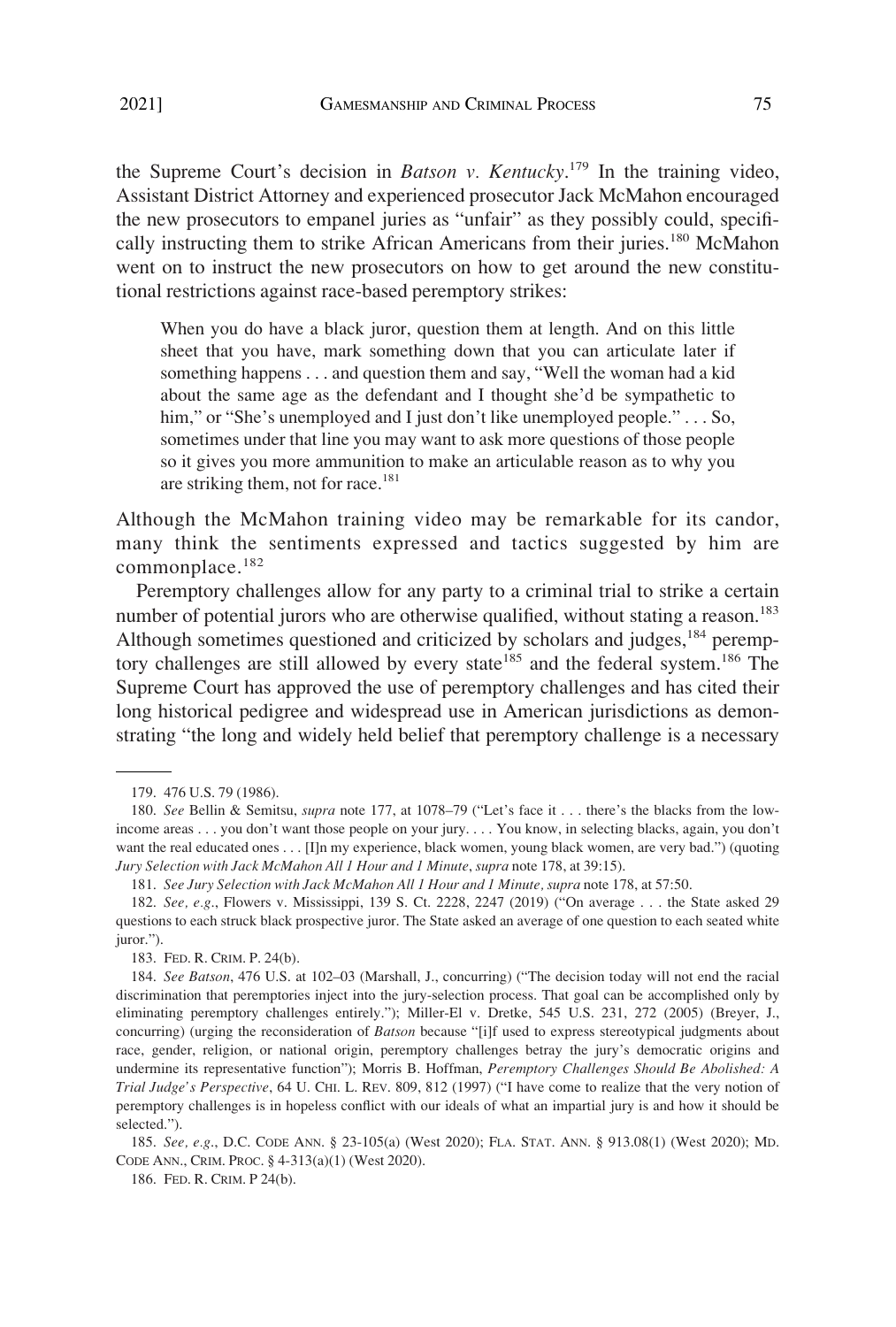part of trial by jury."187 Although traditionally a peremptory challenge could be exercised for any reason, the Supreme Court held in *Batson v. Kentucky* that a lawyer may not exercise peremptory challenges in a manner motivated by race.<sup>188</sup> The potential for gamesmanship in the jury selection process, and for the use of peremptory challenges to skew the racial makeup of a jury based on pretextual reasons, was foreseen by Justice Marshall at the time of the *Batson* decision, in which he argued that peremptory strikes should no longer be allowed in criminal trials.<sup>189</sup>

A chronic complaint of litigants in the criminal justice system is that their opponent is using race-based strikes to exclude jurors of a particular ethnicity. Much evidence exists to show that prosecutors and defense lawyers do take race and gender into account when exercising their peremptory challenges.190 Indeed, the *Batson* rule is seen as one of the most frequently violated rules of constitutional criminal procedure.191 As with the *Brady* context discussed above, the Supreme Court opened the door for gamesmanship in the *Batson* context when, a decade after the initial decision, it held in *Purkett v. Elem* that a lawyer need only provide a race-neutral—not necessarily a plausible—reason for a strike to survive the initial stage of a *Batson* challenge.<sup>192</sup> Any lawyer can insulate a peremptory challenge from meaningful review by articulating a race-neutral reason, however absurd, or by relying on behavior by the struck juror that would not appear in the trial record.<sup>193</sup>

Using race as a basis for exercising peremptory strikes violates a clear rule and therefore could more properly be characterized as cheating than gamesmanship. Because the enforcement mechanism established by the Supreme Court in *Batson*  and *Purkett* has made it so difficult to establish such a violation and obtain a remedy, however, such behavior continues to be a significant part of criminal litigation. Violations of the rule against using race in this way generally result only in the potential juror being seated on the jury (if before trial) or the conviction being reversed (if after trial) but not in professional discipline for the lawyer found to

191. *See* Baldus, et. al., *supra* note 190, at 73, n.197 (explaining a study that found race-based uses of prosecutorial peremptories declined by only 2% after *Batson*).

192. 514 U.S. 765, 768–69 (1995).

<sup>187.</sup> Swain v. Alabama, 380 U.S. 202, 219 (1965).

<sup>188.</sup> *Batson*, 476 U.S. at 89. This holding was extended to cover peremptory challenges by the defendant in *Georgia v. McCollum*, 505 U.S. 42, 59 (1992), and was further extended to include gender-based peremptory challenges in *J.E.B. v. Alabama ex. rel. T.B*., 511 U.S. 127, 146 (1994).

<sup>189.</sup> *Batson*, 476 U.S. at 107 (Marshall, J., concurring) ("The inherent potential of peremptory challenges to distort the jury process by permitting the exclusion of jurors on racial grounds should ideally lead the Court to ban them entirely from the criminal justice system.").

<sup>190.</sup> *See* David C. Baldus, George Woodworth, David Zuckerman, Neil Alan Weiner, & Barbara Broffitt, *The Use of Peremptory Challenges in Capital Murder Trials: A Legal and Empirical Analysis*, 3 U. PA. J. CONST. L. 3, 52–53, 73, n.197 (2001) (finding that prosecutors struck 51% of Black jurors in a sample and that race-based uses of prosecutorial peremptories declined by only 2% after *Batson*); *Jury Selection with Jack McMahon All 1 Hour and 1 Minute*, *supra* note 178.

<sup>193.</sup> *See, e.g*., Jonathan Abel, Batson*'s Appellate Appeal and Trial Tribulations*, 118 COLUM. L. REV. 713, 719–20 (2018) ("Anyone with even a modicum of savvy can choose a justification that is not observable on the record— such as the claim that the juror was not making good eye contact—thereby making it impossible for trial judges, and later appellate judges, to disprove the justification."); Bellin & Semitsu, *supra* note 177, at 1093.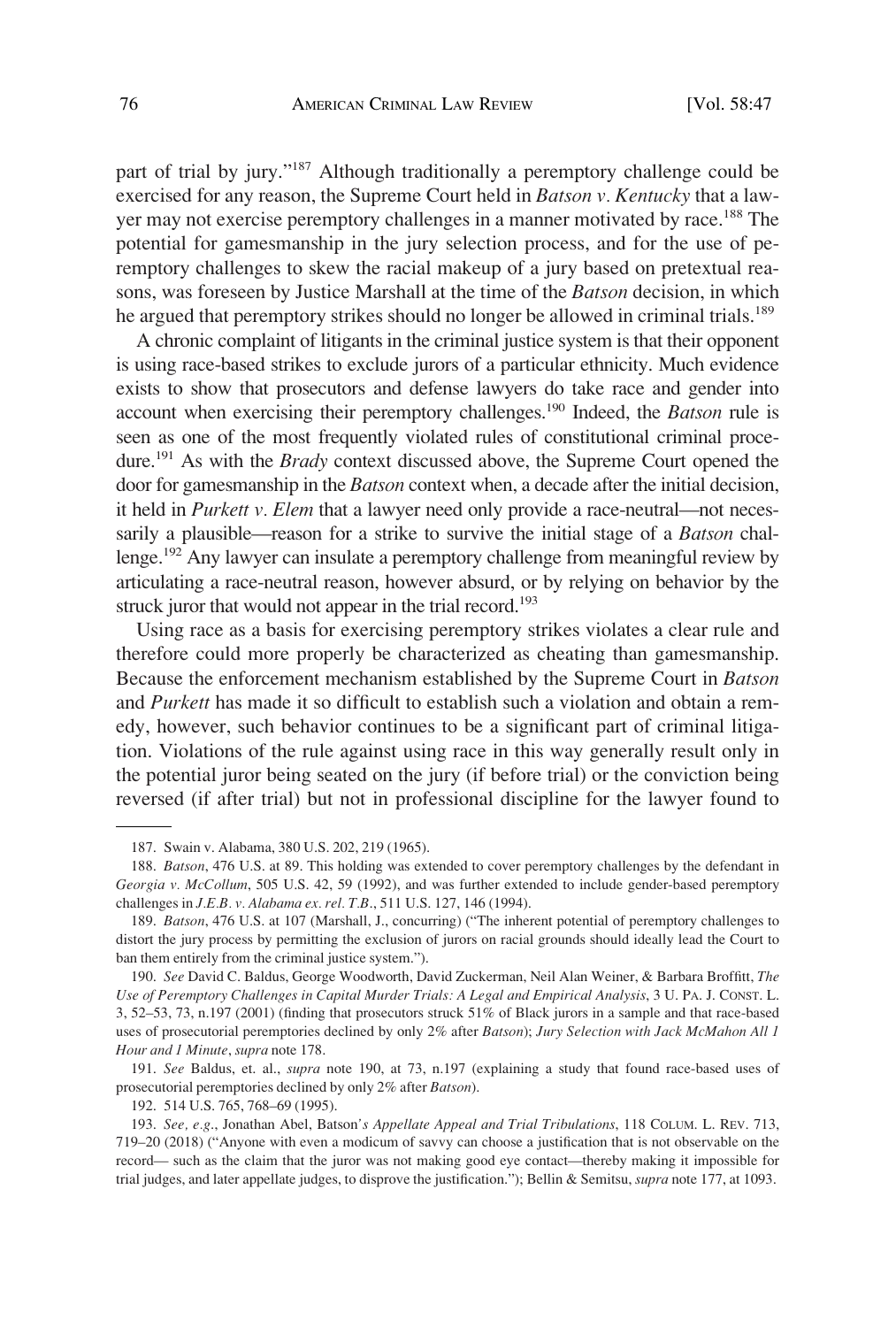<span id="page-30-0"></span>have engaged in this practice.<sup>194</sup> Because a peremptory strike is so easily defended against a *Batson* challenge by citing some race-neutral reason, and because the system seems to largely tolerate this behavior, the practice of race-based strikes is more usefully analyzed as a form of gamesmanship than as an example of cheating.

\*\*\*\*\*

These are just a few of the most commonly cited examples of gamesmanship in criminal litigation. Of course, gamesmanship is in the eye of the beholder and some will see nothing remotely troubling in these examples. Other strategic litigation decisions are so commonplace that many do not view them as gamesmanship. In some criminal justice systems, for example, delay has become such a central part of strategic decision-making by defendants and prosecutors that it seems to escape notice as a litigation tactic. In her book *Misdemeanorland*, Professor Issa Kohler-Hausmann describes how prosecutors can use pretrial delay and detention to achieve goals unrelated to the merits of the criminal charges. In her description of low-level courts in New York City, conviction is not even the central goal of prosecutors as much as the marking, monitoring, and social control of those people brought into criminal court.<sup>195</sup> The statutory speedy trial guarantee, generally understood as a protector of defendants' rights, operates in Kohler-Hausmann's account as a tool in the hands of the prosecutors, allowing them to keep a case open long enough to coerce certain actions by the defendant regardless of the merits of the case.196 The book is full of examples of actors on both sides using the delay that is endemic to the system to engineer outcomes unrelated to the legal or factual guilt of the defendant.<sup>197</sup> Such behaviors have become such constant features of the architecture of the system, however, that they can escape critical attentions as examples of strategic behavior and gamesmanship.

#### III. GAMESMANSHIP, CHEATING, AND HOW TO RESPOND

In criminal litigation, as in sports, gamesmanship forces to the surface those values and qualities that are considered essential to the adversarial process. Strategic

<sup>194.</sup> *See, e.g*., Bellin & Semitsu, *supra* note 177, at 1099–1102 (describing the rarity of successful post-trial *Batson* challenges).

<sup>195.</sup> *See* KOHLER-HAUSMANN, *supra* note 12, at 5 ("[C]riminal courts are using tools for social control work. . . . [S]ocial control in misdemeanorland is primarily sought through three primary techniques that I call

<sup>&#</sup>x27;marking,' 'procedural hassle,' and 'performance.'").

<sup>196.</sup> *See id*. at 204 ("The statutory time allowed to prosecute a case is therefore not only a guarantee to the defendant of a speedy trial or resolution, it is a tool that allows the state to engage the defendant in a series of encounters with state authority.").

<sup>197.</sup> *See, e.g*., *id*. at 201–02 (describing a scenario in which the defense attorney used delay to the benefit of their client); *see also* Alexandra Natapoff, *The High Stakes of Low-Level Criminal Justice*, 128 YALE L.J. 1648, 1690 (2018) ("Prosecutors took advantage of court delays, postponements, and the requirement that defendants be physically present at every court date to pressure defendants to plead."). Natapoff provides a description of how the entire misdemeanor system (at least in New York) might be engaged in a kind of gamesmanship to encourage waivers of rights and resolution through guilty pleas. *See generally id*.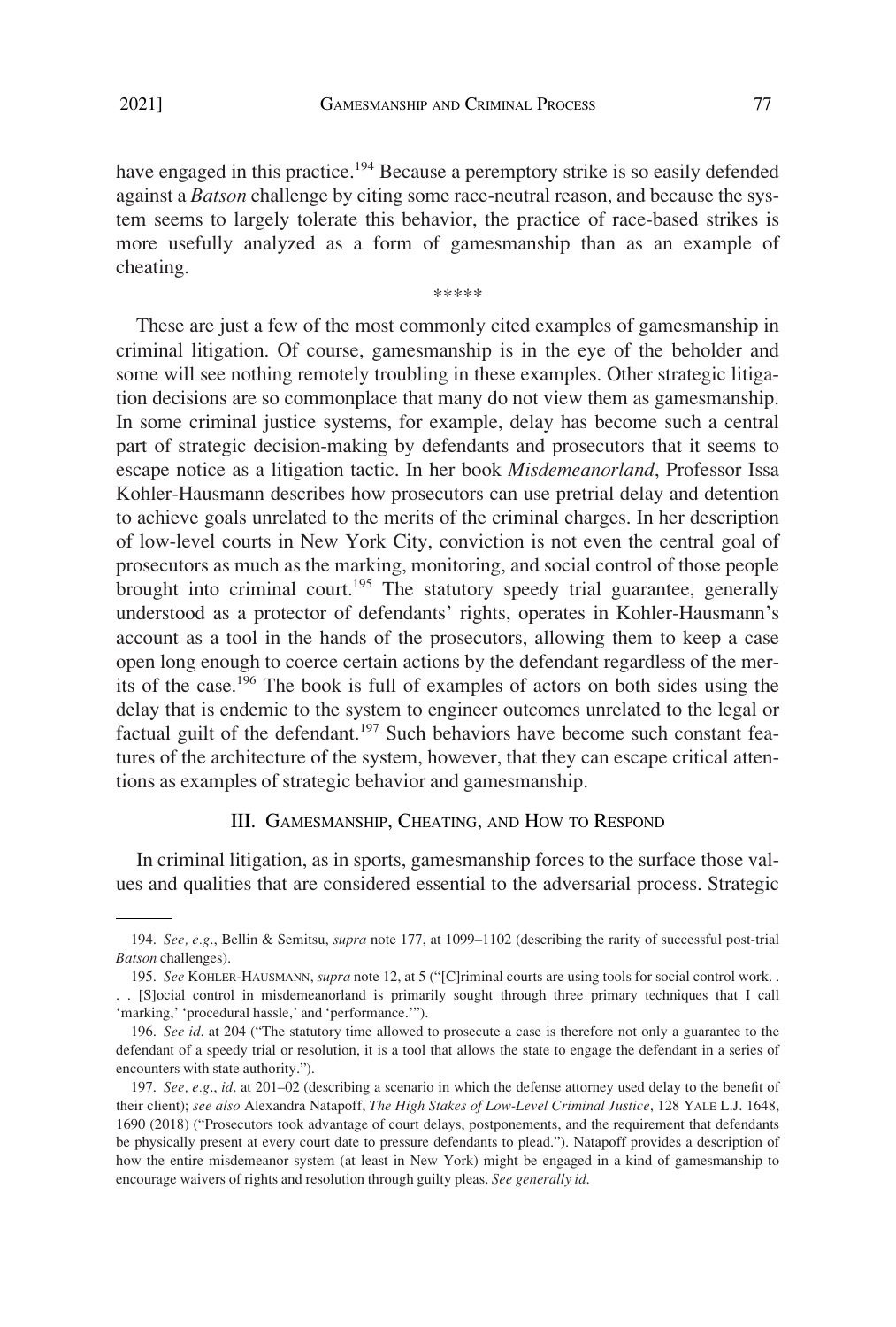<span id="page-31-0"></span>behavior in litigation necessarily brings about a discussion regarding which qualities we truly value in the criminal justice system and clarifies the boundaries within which the process plays out. To understand how discussions from sports can illuminate the criminal litigation context, it is important to clearly define gamesmanship, distinguish the concept from cheating, and examine how sports authorities have responded to allegations of gamesmanship that were seen as detrimental to the sport.

#### *A. Gamesmanship Defined*

Gamesmanship forces those who care about a system to clarify what the rules should specifically allow and forbid. By reflecting on these concepts, we refine our ideal boundaries and make plain the values of the criminal justice system. Do we want to define the role of the prosecutor, for example, as one who affirmatively seeks out particular evidence helpful to the defense, or do we prefer a prosecutorial role that simply makes available all evidence to the defense without reference to what might be particularly helpful? Or do we instead prefer a system of relatively pure adversarialism, where the prosecutor has no obligation to disclose any favorable evidence?

Those who have looked at the issue of gamesmanship from a philosophical perspective come to at least a half-hearted defense of the practice. Unlike cheating, true gamesmanship by definition exists not outside of the formal rules but within the rules themselves. True gamesmanship depends on the rules for its very existence. Our system of criminal procedure evolves and develops only by individual litigants asserting rights and pressing creative legal arguments. The system succeeds in achieving its goals (including those of accurate fact-finding and just outcomes) only by aggressive application of procedural rules by lawyers.<sup>198</sup> A system without aggressive policing of the rules, especially by defense lawyers, would lead increasingly to unclear procedures and inaccurate (and unfair) outcomes.<sup>199</sup>

Not only can the practice be justified as acceptable in the criminal litigation context, but many also defend it as socially productive within the world of sport. Defending what she terms actions of "weak" gamesmanship, such as baseball pitchers purposely throwing inside and the strategic withholding of information about player injuries and likely lineups, philosopher Leslie A. Howe argues that such tactics advance the ultimate goals of sport and should, in fact, be welcomed:

<sup>198.</sup> *See* Pamela R. Metzger, *Cheating the Constitution*, 59 VAND. L. REV. 475, 535 (2006) (referring to "our systemic overdependence upon individual defendants and their attorneys to proctor the criminal justice system").

<sup>199.</sup> *See* William J. Stuntz, *The Uneasy Relationship Between Criminal Procedure and Criminal Justice*, 107 YALE L.J. 1, 12 (1997) (describing how rules of criminal procedure "extensively regulate[] the conduct of various actors in the system, ranging from police officers and prosecutors to defense attorneys and court personnel" and arguing that the rules "depend for their enforcement on an adequate level of litigation by defendants, meaning in practice by defense counsel").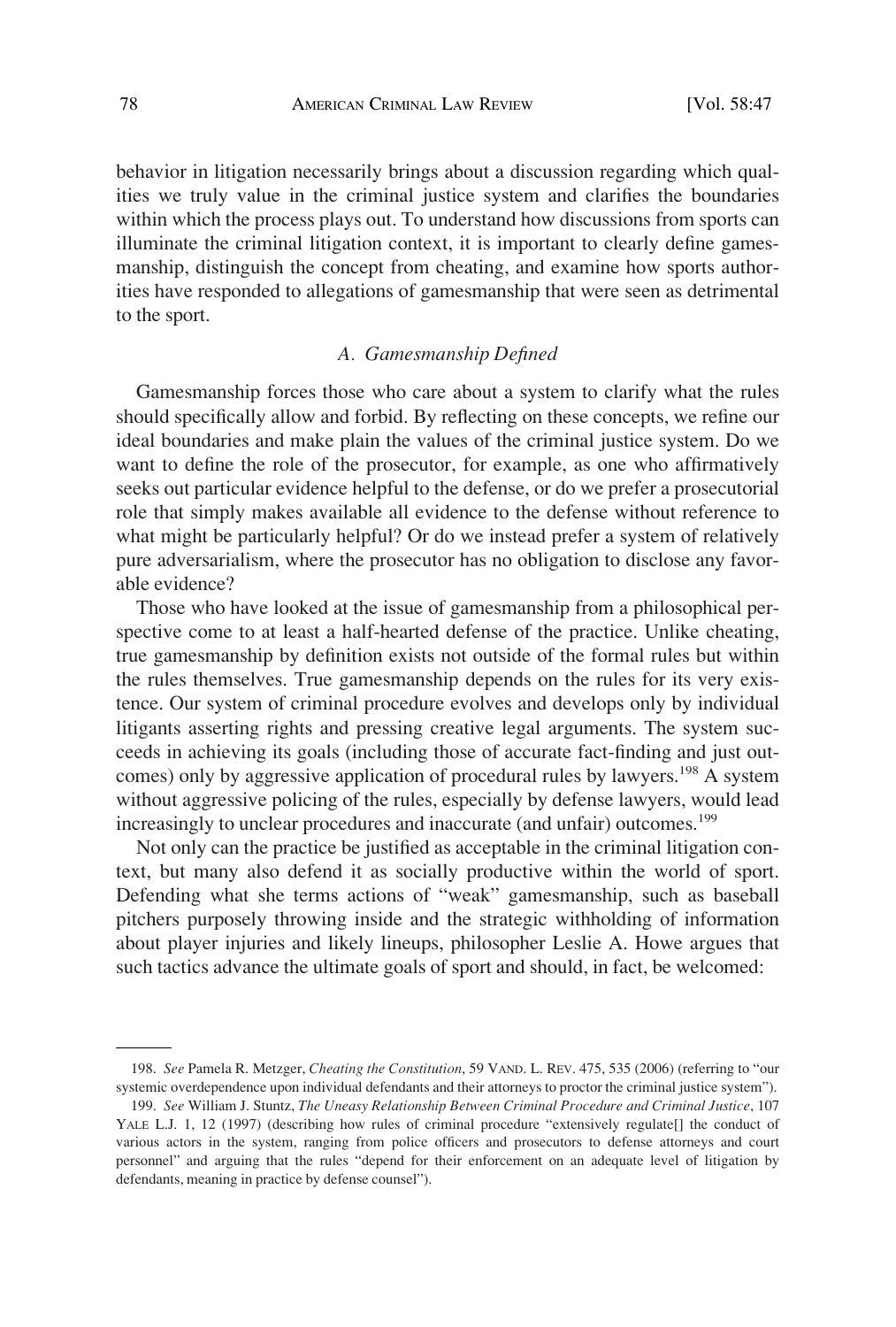<span id="page-32-0"></span>Provided that a tactic is compatible with the rules of a given sport and with the aims of sport in general, there seems no prima facie reason to discourage it. If it enhances or furthers these aims, . . . that seems prima facie a good reason to encourage it.<sup>200</sup>

Similarly, David Papineau defends those badminton players who tried to purposely lose a match in order to improve their chances of winning the tournament, arguing that their actions only exposed an irrationality that existed in the rules of the tournament and should be fixed.<sup>201</sup> The clear exposure of flawed or outdated rules benefits the system by making plain that changes are needed.

The same can be said of gamesmanship in the context of criminal litigation, as long as we are careful to define the term to include those tactics that are within the rules of procedure and ethics and are consistent with the ultimate goals of the criminal justice system.<sup>202</sup> These goals, of course, encompass more than simply the factually accurate resolution of disputes. They also include normative expressions of community judgment, procedural safeguards for the defendant, and respect for the individual rights of those involved in the process.

## *B. Gamesmanship Distinguished from Cheating*

To define the idea of gamesmanship in a way that is both clear and useful, we must clarify what it is not: cheating is importantly different and theoretically easier to deal with than gamesmanship. A prosecutor who knowingly presents the testimony of a lying witness or a coach who bribes an official presents an ethically uncomplicated case, and that conduct would be universally condemned as cheating. Professor Howe defines gamesmanship as

the attempt to gain competitive advantage either by an artful manipulation of the rules that does not actually violate them or by the psychological manipulation or unsettling of the opponent (or sometimes the officials), whether this be

*Id*.

<sup>200.</sup> Howe, *supra* note 1, at 221. Howe goes further:

A case can be made that certain forms of (weak) gamesmanship are indeed *required*—it would be wrong not just athletically but also morally not to employ them, because to withhold such actions is disrespectful of the opponent—it implies that the other competitor is not significant enough to warrant one's full attention.

<sup>201.</sup> PAPINEAU, *supra* note 2, at 87 ("I thought it was outrageous that the players should have their Olympic hopes shattered, just for doing their best to win the tournament. What did the organizers expect, if they didn't have the sense to organize a competition properly? The hazards of group-knockout competitions are well known. If anybody betrayed the Olympic spirit, it was the incompetent badminton authorities, not the players.").

<sup>202.</sup> Because of the asymmetrical nature of criminal litigation, however, the sports metaphor can only go so far. Unlike sporting events, we assign different roles to the defense lawyer and the prosecutor, and we ask the prosecutor not simply to win the case but to see that justice is done. Due to this structural preference in criminal litigation, it is possible that gamesmanship on the part of the prosecutor is less defensible than a similar tactic employed by the defendant. *See supra* Section I.C (describing the limits of the analogy between law and sport, including the different institutional roles assigned to the prosecutor and defense attorney).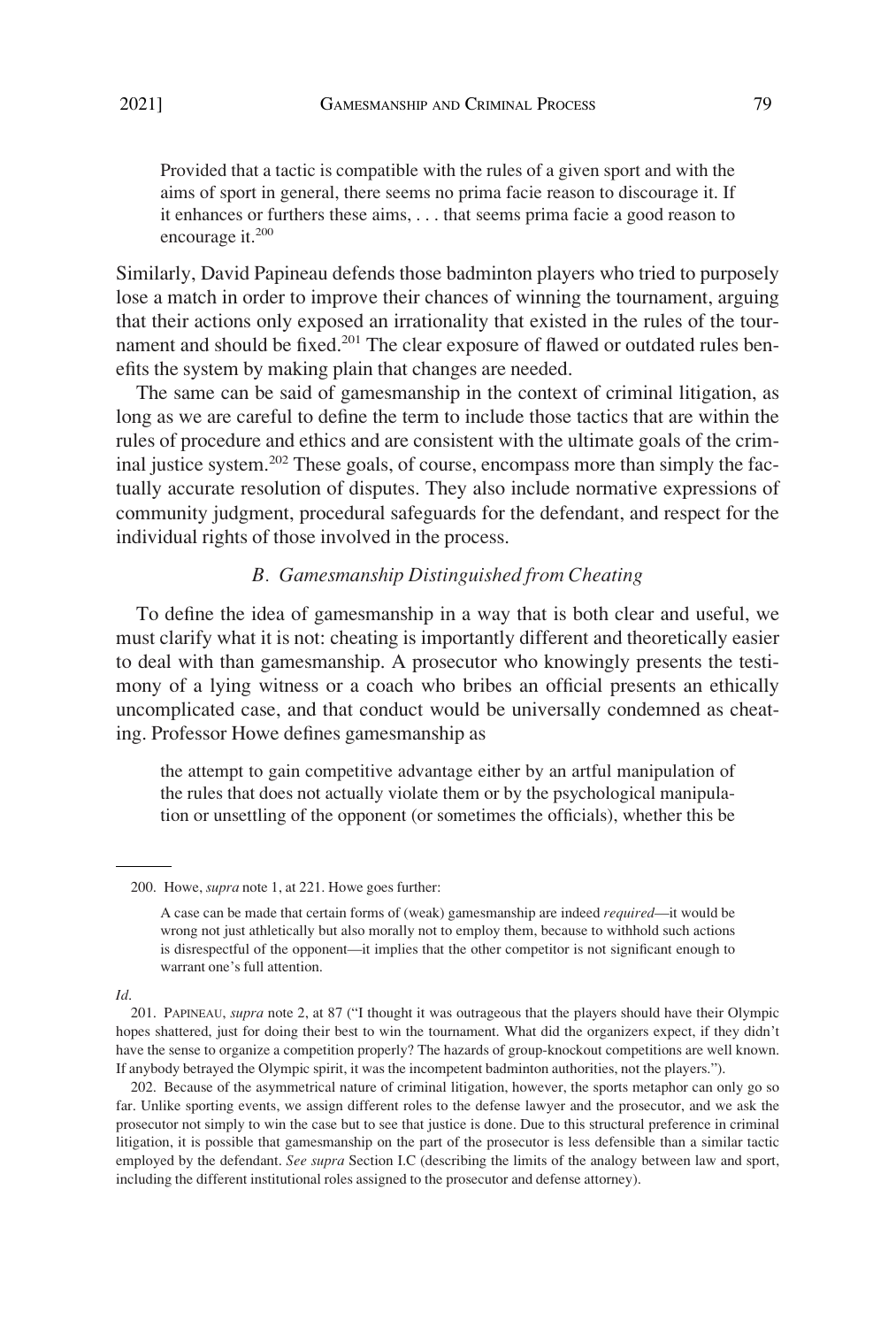by intimidation, nondisclosure of information, outright deception, or the first alternative (instrumental use of the rules). $203$ 

Cheating, on the other hand, is "the intentional *violation* of a public system of rules to secure the goals of that system for oneself or for those for whom one is concerned."204 Cheating is considered wrong and unacceptable not only because it violates an implicit promise but also because the behavior, if universally adopted, would destroy the system of rules and the broader purpose that those rules serve.<sup>205</sup>

The distinction between gamesmanship and cheating—and the reasons one might be celebrated, or at least tolerated, while the other condemned—gets at the very idea of what sport is. Sport only exists if there is a possibility of failure, of one side winning and the other losing.<sup>206</sup> Without this element, there is no true sporting contest.<sup>207</sup> If sport is defined by the possibility of failure, the same is true of a criminal trial. Where no risk of losing exists, no jeopardy has attached and no trial has occurred in any realistic sense.<sup>208</sup> When forms of gamesmanship in either context simply invalidate the competition and are clearly indefensible, they are more akin to cheating. The more interesting cases are those such as the "professional foul," which Howe defines as "an action that is explicitly contrary to the rules of the competition, *but* . . . committed openly, with the player accepting . . . the legal punishment for it."209

Cheating occurs when a participant in a contest fails to accept the legitimacy of the rules and the restrictions placed upon the competitors by the nature of those rules. "One can have various personal ends in view when playing a particular game. But whatever these ends, one thing is clear: One's means for achieving these ends are importantly limited in ways they would not be in a more purely 'technical' exercise."<sup>210</sup> Failing to observe and acquiesce to these limits is called cheating, at least in a strictly formalist sense. One pure formalist view argues that someone

<sup>203.</sup> Howe, *supra* note 1, at 213.

<sup>204.</sup> ROBERT L. SIMON, CESAR R. TORRES & PETER F. HAGER, FAIR PLAY: THE ETHICS OF SPORT 60 (4th ed. 2014) (emphasis added) (citing BERNARD GERT, MORALITY: ITS NATURE AND JUSTIFICATION 198 (1998)).

<sup>205.</sup> *See id*. ("The distinctive element in the general presumption that cheating is wrong is that the cheater behaves in a way that no one could rationally or impartially recommend that everyone in the activity emulate; that is why the public system of rules prohibits it in the first place.").

<sup>206.</sup> *See* Babcock, *supra* note 16, at 1141.

*Psychology of Losing*, EXACTSPORTS (Aug. 14, 2011), [https://exactsports.com/blog/psychology-of-](https://exactsports.com/blog/psychology-of-losing/2011/08/14/)207. [losing/2011/08/14/](https://exactsports.com/blog/psychology-of-losing/2011/08/14/) (stating that "[i]n all sporting events there is a winner and a loser," and that the desire to win is the primary reason for some athletes' participation in sports).

*See, e.g*., People v. Aleman, 667 N.E.2d 615, 624–25 (Ill. 1996) (providing that the Double Jeopardy 208. Clause did not bar retrial after acquittal in a case where the defendant had bribed the judge to obtain the acquittal). Similarly, when asked about trying enemy combatants in the regular American criminal court system, Jack Goldsmith, responded, "Another reason why you might not want to use the trial system [is] [b]ecause the trial system, to be legitimate, has to be able to have the possibility of acquitting someone of the crime." *Transcript: After Guantanamo*, NOW ON PBS (Sept. 4, 2009), [https://www.pbs.org/now/shows/536/transcript.](https://www.pbs.org/now/shows/536/transcript.html) [html.](https://www.pbs.org/now/shows/536/transcript.html)

<sup>209.</sup> Howe, *supra* note 1, at 212.

<sup>210.</sup> Fred D'Agostino, *The Ethos of Games*, 8 J. OF THE PHIL. OF SPORT 7, 8 (1981).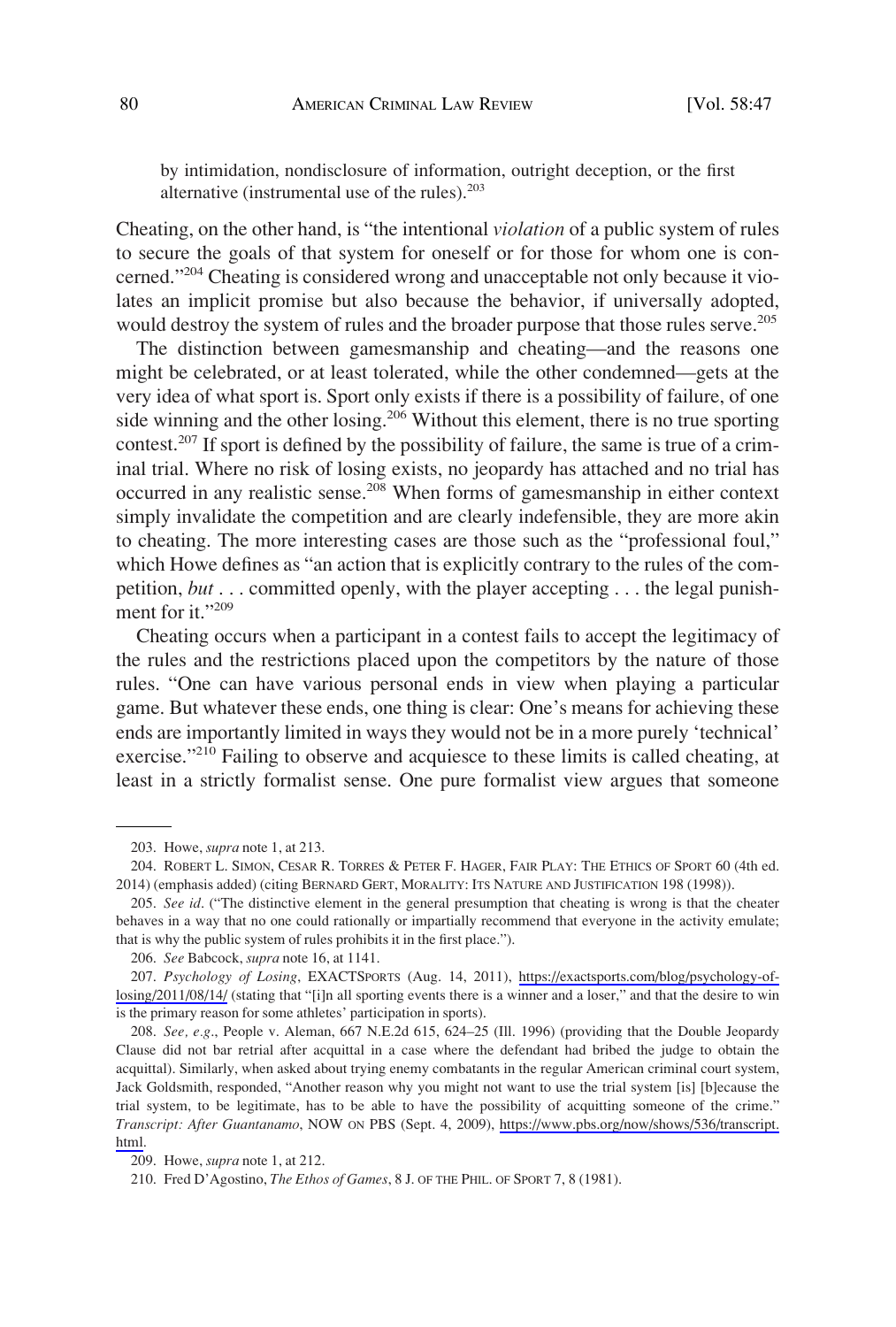who purposely violates a rule of a game is no longer playing that game. Some argue that it is impossible to cheat and to still be playing a game. $211$ 

But this formalist view leaves unexplained the difference between playing a game and playing a game fairly. As scholar Fred D'Agostino argues:

[A] formalist account of games effaces the distinction in ordinary language between playing and playing fairly (i.e., according to the rules). Against formalism, we might maintain . . . that "it seems more reasonable to say that the cheater is not playing fairly than that he is not playing at all."<sup>212</sup>

Alternatively, a formalist might take the position that there can be no cheating at a game if a specified sanction within the game is dictated by the formal rules for a particular action. The sanction, then, could be considered a price to be paid in exchange for taking a particular action, rather than something that is against the rules $^{213}$ 

D'Agostino suggests that our ordinary intuitions tell us that neither explanation of cheating is adequate nor satisfying. What is missing from either formalist account of the idea of cheating is the explanatory power of a game's ethos and the possibility that a player might forgo a legal tactic because it seems inappropriate or contrary to the spirit of the game.<sup>214</sup> One of the limits of formalism in its ability to explain behavior is its failure to account for informal norms of conduct.

#### *Id*.

<sup>211.</sup> *See* BERNARD SUITS, THE GRASSHOPPER: GAMES, LIFE, AND UTOPIA 41 (1978) ("To play a game is to attempt to achieve a specific state of affairs . . . *using only means permitted by the rules* . . . ." (emphasis added)); *id*. at 25 ("It is impossible for me to win the game and at the same time to break one of its rules.").

<sup>212.</sup> D'Agostino, *supra* note 210, at 9 (quoting Michael Quinn, *Practice-Defining Rules*, 86 ETHICS 76, 80 (1975)).

<sup>213.</sup> *See* Berman, *Let 'em Play*, *supra* note 45, at 1347 n.66. Berman also cites the philosophical literature on whether intentional fouling can be considered breaking the rules or unethical, and he suggests that fouls are not actually prohibited by the rules of basketball. Rather than banning fouls, the rules of basketball simply impose a price for their use. Berman illustrates this idea:

If you drive southward from Marin County over the Golden Gate Bridge, you will be compelled to pay a toll on the far side. That toll is not a penalty, and your driving into San Francisco is not prohibited. The toll . . . is a price exacted for permitted conduct, not a penalty or sanction imposed for prohibited conduct.

<sup>214.</sup> Making this distinction, D'Agostino argues:

This alternative account of penalties suggests that the only rational motive a participant in [a game] might have for refraining from [a prohibited behavior] is that engaging in such behavior is likely to be technically inefficient since it is likely to be penalized. But, surely, participants in [a game] often refrain from [prohibited behavior] not for reasons of technical efficiency, but because they believe that engaging in [that prohibited behavior] is, by and large, inappropriate in the context of [the game]. It is the inappropriateness, rather than the technical inefficiency of penaltyliable behavior which this alternative account of penalties fails to capture.

D'Agostino, *supra* note 210, at 11.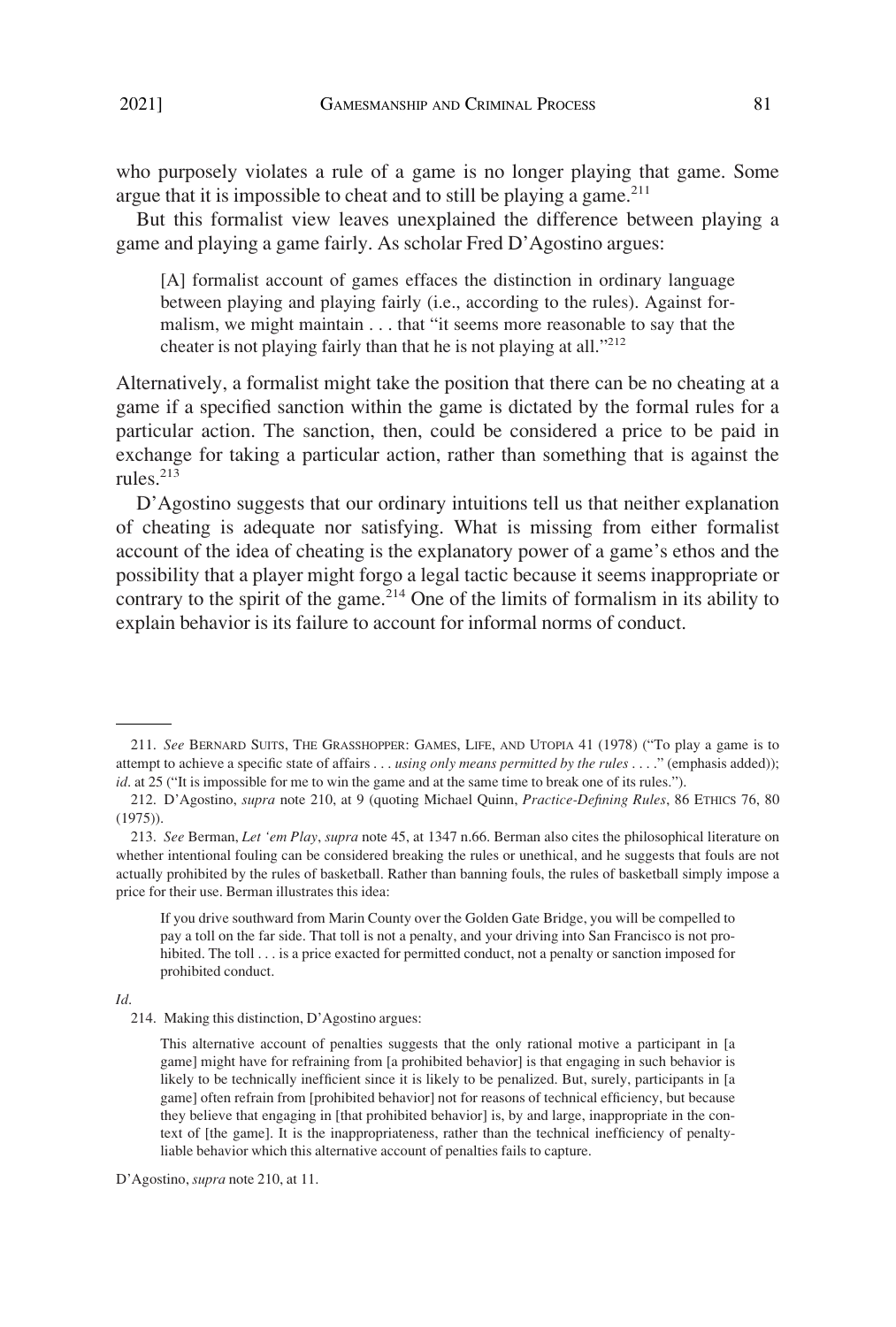Some have attempted to resolve the conundrum of what constitutes cheating by distinguishing between the constitutive and regulative rules of a game.<sup>215</sup> They argue that rules that constitute what a game *is* cannot be violated without actually ceasing to play the game, while regulative rules can be violated and punishment for those violations imposed within the game.<sup>216</sup> According to D'Agostino, "On this account, every penalty-invoking rule of [a particular game] is regulative, but not constitutive."217 Under this proposal, every rule of a game is either constitutive or regulative, but cannot be both. D'Agostino dismisses the explanatory power of this "dichotomization thesis" because of the arbitrariness of the division of many rules into one or the other category. He wrote, "[a] rule which is regulative from the formal point of view (a penalty-invoking rule . . .) may be constitutive from the intuitive point of view."218

This critique of the dichotomization thesis gets at the heart of the Luis Suarez intentional handball issue.<sup>219</sup> Because the rules of soccer provide for a penalty in exchange for his behavior, a formal approach would tell us that intentionally using one's hands is merely a regulative rule of soccer. But it is difficult to think intuitively of a rule that is more constitutive of the game of soccer than the prohibition against using one's hands. $220$ 

As a concrete example of why formalism fails to explain behavior within games, D'Agostino offers basketball. By its rules, basketball is a "non-contact" sport.<sup>221</sup> Any game of basketball, however, is full of both accidental and intentional contact between players, only some of which results in a penalty being called. D'Agostino asks, "Why is this so?"

This is so because the players and game officials have, in effect, conspired to ignore certain of the rules of basketball, at least in certain situations, in order to promote certain interests, which they share, for instance, with team owners

<sup>215.</sup> *See generally* JOHN R. SEARLE, THE CONSTRUCTION OF SOCIAL REALITY (1995) (discussing the difference between constitutive and regulative rules).

<sup>216.</sup> *Id*. at 27–28.

<sup>217.</sup> D'Agostino, *supra* note 210, at 11. On the proposed distinction between constitutive and regulative rules, see Christopher Cherry, *Regulative and Constitutive Rules*, 23 PHIL. Q. 301, 302 (1973).

<sup>218.</sup> D'Agostino, *supra* note 210, at 12. The idea that any behavior with a specified and explicit penalty is necessarily within the rules of a game is intuitively unsatisfying and can lead to absurd results. As Kathleen Pearson argued, "penalties for breaking the law are contained within the law books, but no sensible person concludes, therefore, that all acts are within the law." Kathleen M. Pearson, *Deception, Sportsmanship, and Ethics*, *in* PHILOSOPHIC INQUIRY IN SPORT 183, 184 (William J. Morgan & Klaus V. Meier eds., 2d ed., 1995).

<sup>219.</sup> See *supra* Section II.A.1 for a discussion of the Luis Suarez handball incident.

<sup>220.</sup> Avishai Margalit discusses Thierry Henry's deliberate handball and Maradona's 1986 "Hand of God" handball by saying that they "were not fine examples of disregarding the rules. They were cases of successful cheating." Avishai Margalit, *Monday Morning Philosophers*, N.Y. REV. BOOKS (Mar. 22, 2018), [https://www.](https://www.nybooks.com/articles/2018/03/22/monday-morning-philosophers/)  [nybooks.com/articles/2018/03/22/monday-morning-philosophers/](https://www.nybooks.com/articles/2018/03/22/monday-morning-philosophers/). Margalit goes on to suggest that, because the prohibition against using one's hands is a constitutive rule of soccer, neither Henry nor Maradona were even playing soccer when they deliberately used their hands! *See id*.

*See* Kevin Bosner, *How Basketball Works*, HOWSTUFFWORKS, [https://entertainment.howstuffworks.](https://entertainment.howstuffworks.com/basketball5.htm) 221. [com/basketball5.htm](https://entertainment.howstuffworks.com/basketball5.htm) ("Basketball, by rule, is a non-contact sport.").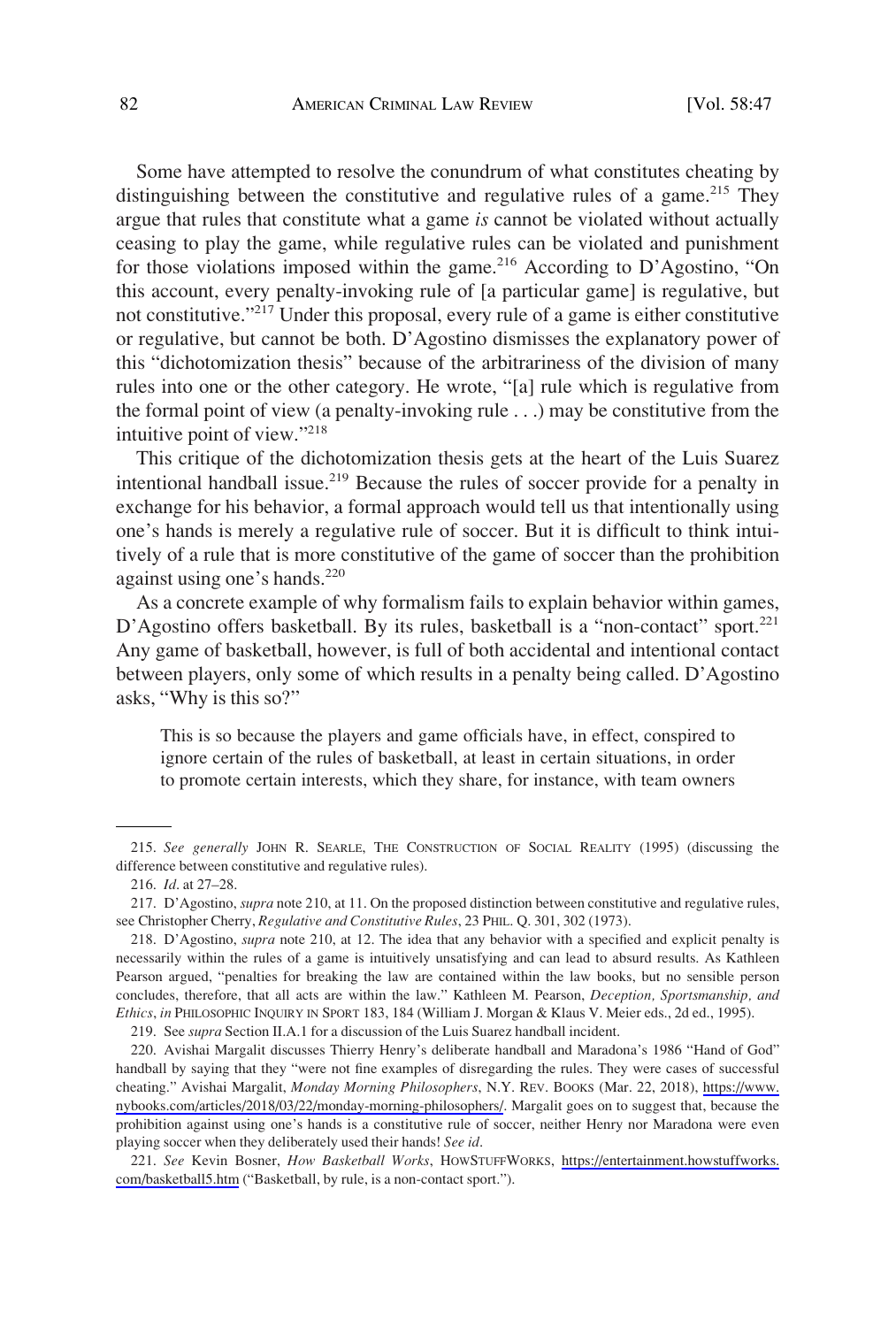and spectators—e.g., to make the game more exciting than it would be if the rules were more strictly enforced.<sup>222</sup>

Although the formal rules of basketball specify a particular sanction for prohibited behavior, "an unofficial system of conventions . . . determines how the official rules of the game will be applied in various concrete circumstances."<sup>223</sup> No formal set of rules generally provides a guide on how rules are actually applied and enforced in a game; instead, one can only understand these conventions and the ethos of a game by studying how it is actually played. Of course, the formal rules can be modified to clearly supplant or supplement the ethos of a game if it is determined by those in authority that the manner in which the rules are being applied is not in the broader interests of the game.

All games are governed by a set of formal rules as well as an ethos, or a system of conventions that dictates how and when the formal rules of a game are applied.<sup>224</sup> If we seek to understand a game solely by looking at the formal rules of the game, our understanding will fall short because we are not taking into account the ethos by which the game is played. This is the shortcoming of the formalist approach to examining how games work.<sup>225</sup> "[T]he ethos of a game distinguishes between behavior that is permissible, behavior that is impermissible but acceptable, and behavior that is unacceptable."<sup>226</sup> This account leaves out, however, behavior that is permissible but unacceptable. Baseball is full of examples of such behavior, such as running up the score or bunting when one's team is winning by a number of runs.<sup>227</sup>

One important distinction is between morality and convention: a baseball fielder who traps the ball just after it bounces is generally expected to pretend to have caught the ball and nobody thinks it a violation of the code of fair play to try to mislead the umpires in this way. But doing the same thing in cricket would be considered unsportsmanlike, embarrassing, and even shameful. A fielder caught doing this in cricket would be seen to have been "exposed as someone lacking in moral fibre."<sup>228</sup> This distinction has been used as an illustration of the difference between morality and convention: "[M]orality is universal, independent of authority, and has to do with genuine welfare, while convention varies across societies, depends on decree, and governs matters of no intrinsic importance."229 Violation of a

<sup>222.</sup> D'Agostino, *supra* note 210, at 14.

<sup>223.</sup> *Id*. (emphasis removed). For a detailed analysis of whether officials are justified in temporal variance in the calling of various kinds of fouls, see Berman, *Let 'em Play*, *supra* note 45, at 1334–46.

<sup>224.</sup> D'Agostino, *supra* note 210, at 7.

<sup>225.</sup> *See id*.

<sup>226.</sup> *Id*. at 15.

*See, e.g*., Craig Bogar, *Running Up the Score: Is it Ever Acceptable?*, SPORT DIG. (Jan. 20, 2011), [http://](http://thesportdigest.com/2011/01/running-up-the-score-is-it-ever-acceptable/) 227. [thesportdigest.com/2011/01/running-up-the-score-is-it-ever-acceptable/](http://thesportdigest.com/2011/01/running-up-the-score-is-it-ever-acceptable/).

<sup>228.</sup> PAPINEAU, *supra* note 2, at 63–64.

<sup>229.</sup> *Id*. at 64 (citing a study showing that children "discriminate naturally between moral principles, which they view as unalterable, and rules instituted by parochial authorities, which they assume can be easily changed").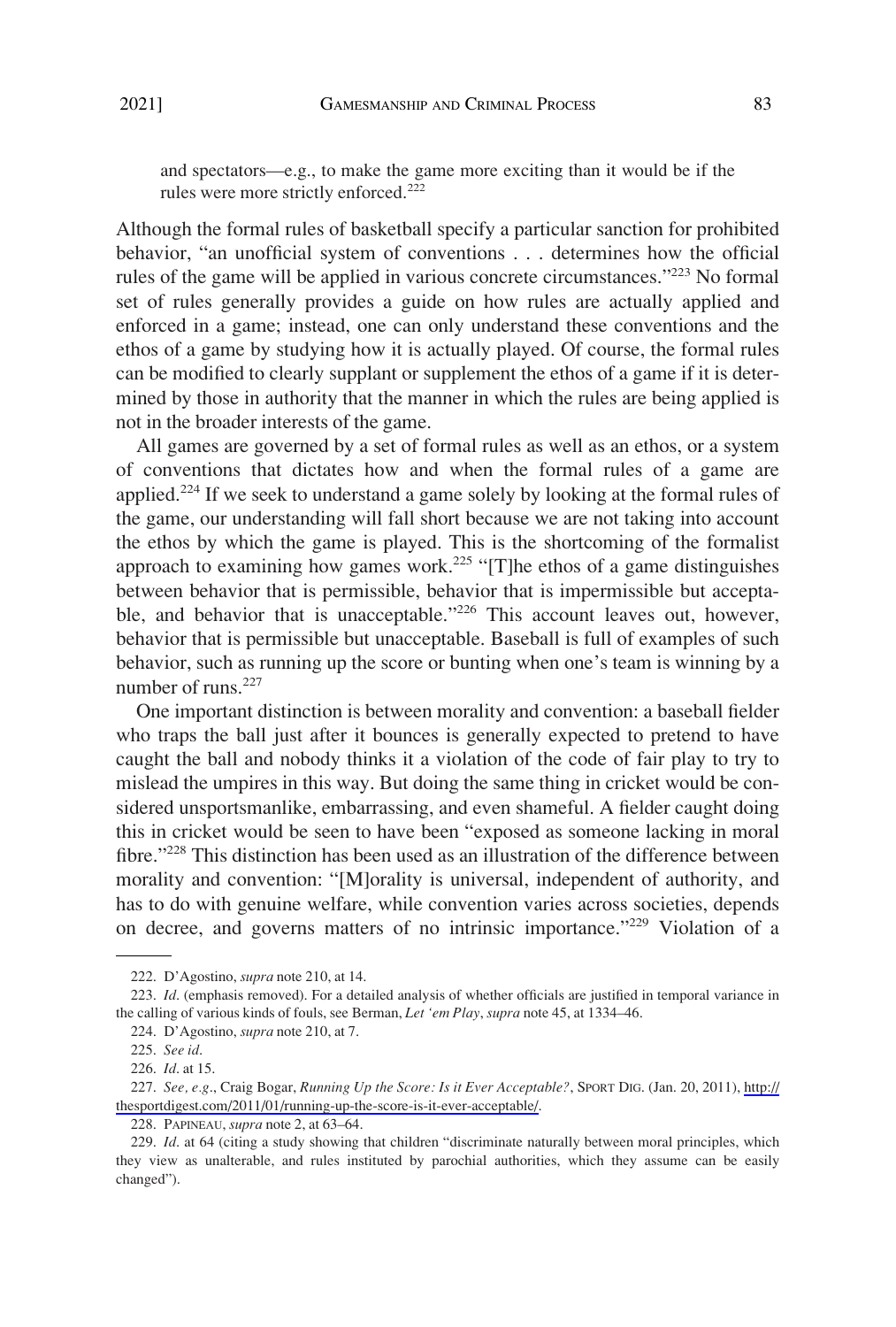"convention" is ordinarily not a moral issue but sometimes such violations can rise to the level of immoral behavior.<sup>230</sup>

The same is true in the criminal justice context. In criminal procedure, local conventions can dictate, for example, when a plea agreement has been reached and the extent to which parties can rely on a common understanding. Some defense lawyers forgo filing motions for discovery because of a shared understanding of the conventions governing informal discovery. In that way, the observation (or violation) of a convention can become a more important matter than just convention alone. This is why a cricket player falsely claiming a catch can be said to be behaving immorally, while a baseball outfielder engaged in the exact same action would not be subject to the same moral judgment.<sup>231</sup> Cricket players collectively agree to self-police while baseball players collectively agree to try to fool the umpire when possible.232 Papineau explained:

The various understandings of fair play observed by different sports are like contracts that you enter into when you start a match. . . . The different standards upheld by different sports are at first pass just alternative contractual arrangements, different sets of expectations about what the players owe each other.<sup>233</sup>

Actors in the criminal justice system are frequently governed as much by informal norms and understandings as by the formal rules of evidence and criminal procedure.

Mitchell Berman makes the same point by comparing the norms of baseball and golf—in the latter, there is an expectation that players will confess an infraction even when they could get away with it. He tells the story of Bobby Jones assessing himself a one-stroke penalty for moving the ball when nobody else saw the infraction: "Applauded afterwards for his integrity, Jones would have none of it: 'You might as well praise me for not robbing banks.'"234 By contrast, Berman describes baseball as a sport that is "widely understood, even glorified, as a game of cheating and deception—from spitballs and sign stealing to the hidden-ball trick."<sup>235</sup>

Of course, adherence to convention can at times amount to complicity in an immoral or unjust system. Some social conventions can serve to prop up an unjust regime or hierarchy, and sometimes adhering to convention is itself immoral. Even

<sup>230.</sup> Papineau's example is driving on the wrong side of the road. *Id*. at 66.

<sup>231.</sup> *Id*. at 67 ("Anybody taking part in a cricket match has effectively agreed to abide by the cricketers' code of practice, and in particular not to claim catches they haven't made.").

<sup>232.</sup> *Id*. at 64. Examples of this occur throughout baseball, including the practice of catchers attempting to "frame" pitches so the umpire will call them strikes when they are really balls. *Id*. at 71–72.

<sup>233.</sup> *Id*. at 68.

<sup>234.</sup> Berman, *Let 'em Play*, *supra* note 45, at 1332 n.22 (quoting ROBERT SOMMERS & ARNOLD PALMER, GOLF ANECDOTES: FROM THE LINKS OF SCOTLAND TO TIGER WOODS 81–82 (2004)).

<sup>235.</sup> *Id*. Berman also quotes Chicago Cubs president Andy MacPhail: "There is a culture of deception in [baseball]. It's been in this game for 100 years. I do not look at this in terms of ethics. It's the culture of the game." *Id*.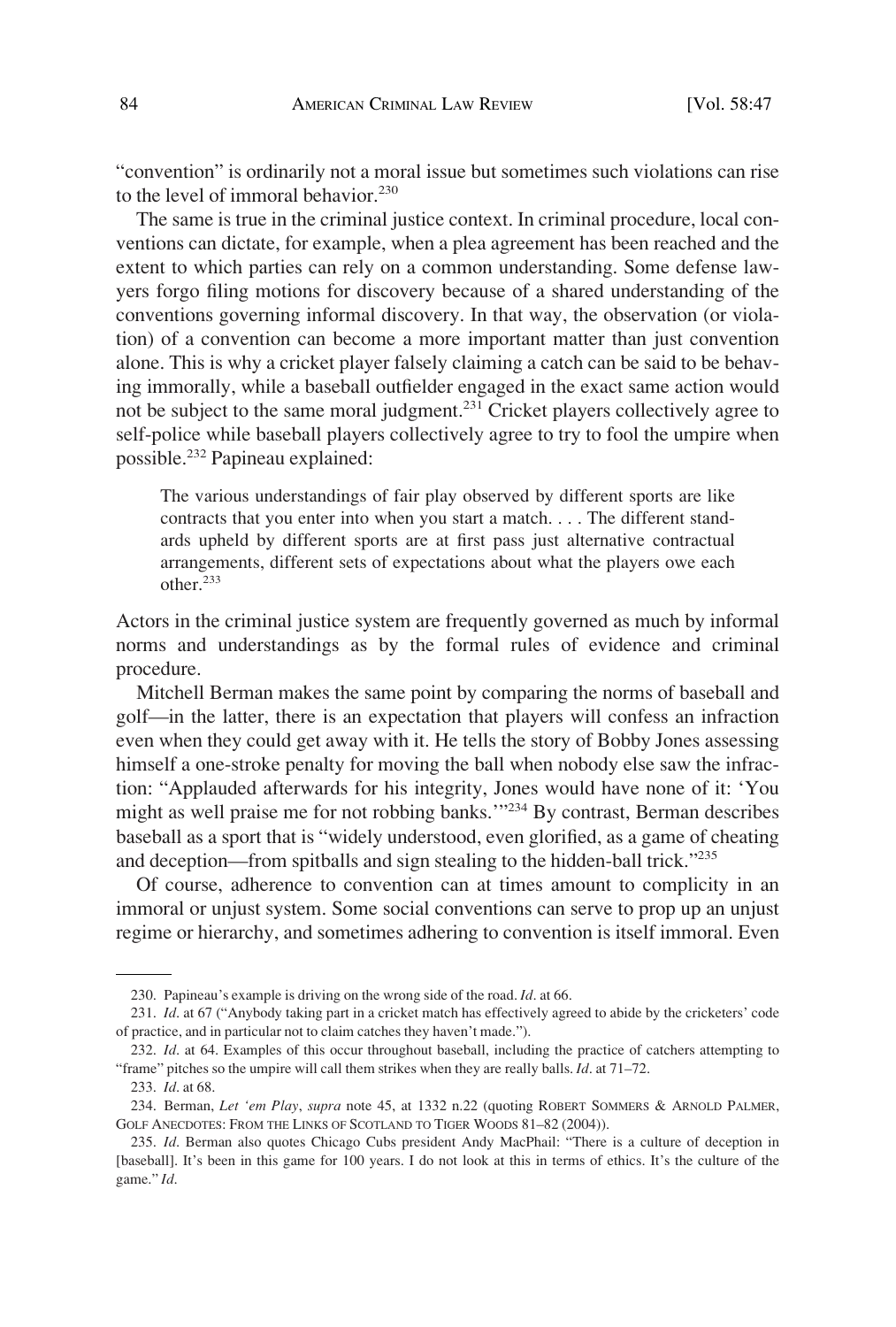if the conventions of rugby, for instance, condone or encourage eye gouging and worse, and even if the tradition of bicycle racing tolerates or even encourages doping, these practices could be considered immoral, especially if they lead to realworld harms outside of the game.<sup>236</sup> Rule breaking can be strategic—as in an intentional foul in basketball—or contemptible—as in eye-gouging in rugby. In the real world of criminal litigation, norms of conduct in many courthouses dictate that defense lawyers waive procedural rights of their clients at astonishingly high rates, often without any apparent benefit to the defendant.237 Although contrary behavior would violate widely accepted local norms of behavior, it is likely the only way to defend the rights of the defendant and uphold the stated values of the system.

Certain contexts seem to encourage and even celebrate a benign disregard for formal rules. Where most participants in a system seem to agree that a degree of "rule-bending" is appropriate and even expected, analyses of cheating and fair play become more difficult. One defense of this attitude is where such behavior is not only generally condoned but also consistent with the broader goals of the game or system within which it is practiced. Baseball presents the starkest example in sports of this phenomenon and may share with the criminal justice system a celebration of some degree of rule-bending.<sup>238</sup>

Baseball and criminal litigation share a history of what could be called "folk heroes who are also outlaws."239 The narrative of outlaws in baseball fits into a broader American narrative that celebrates rule-breaking and those who "skirted . . . just inside the rules."240 As examples of plays that complied with the formal rules but seemed to be at odds with some broader principle of the game, legal (and baseball) historian Paul Finkelman has cited baseball owner Bill Veeck's sending a dwarf to bat in order to guarantee a walk.<sup>241</sup> He also noted Reggie Jackson's breaking up a double play by intentionally interfering with a throw, knowing that he was already out and that the only penalty for interference was that he would be called out.<sup>242</sup> One can imagine that both Veeck and Jackson were criticized and celebrated for their tactical moves, depending on the loyalties of the commentator.

This ambivalence toward the formal rules of a game has been compared to a broader American ambivalence toward rules and authority.243 But to be considered

<sup>236.</sup> *See* PAPINEAU, *supra* note 2, at 70–71.

<sup>237.</sup> *See generally* AMY BACH, ORDINARY INJUSTICE: HOW AMERICA HOLDS COURT (2009) (detailing the norms of conduct that make defense lawyers waive procedural rights).

<sup>238.</sup> Finkelman, *supra* note 13, at 239–40, 244 (noting that baseball and the law are similar, and both encourage learning "to manipulate the rules to our advantage").

<sup>239.</sup> *Id*. at 244.

<sup>240.</sup> *Id*. at 245.

<sup>241.</sup> *Id*.

<sup>242.</sup> *Id*.

<sup>243.</sup> David Luban & Daniel Luban, *Cheating in Baseball*, *in* THE CAMBRIDGE COMPANION TO BASEBALL 187 (Leonard Cassuto & Stephen Partridge, eds., 2011) ("At one level, Americans understand the importance of laws and extol the rule of law. At another level, we hate red tape and despise robotic rule-following. It's a cultural contradiction engraved in our national psyche.").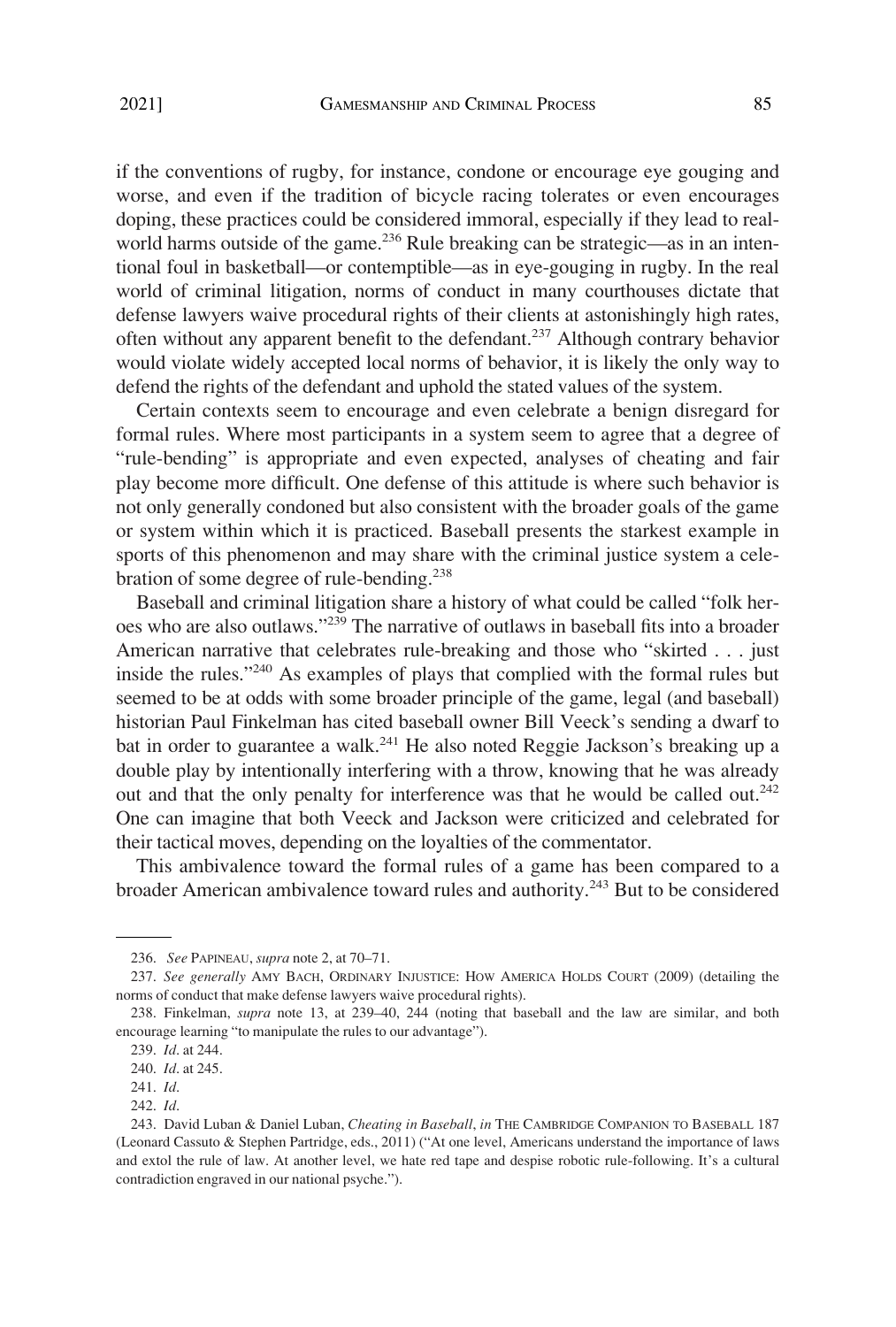morally acceptable, rule-breaking must not systematically disadvantage one team or violate some fundamental principle of the game.244 Some actions violate not only the formal rules of the game but also broader moral commands. Although the rules of baseball forbid a pitcher from intentionally hitting the batter, the practice is widely accepted from a moral perspective but only as long as the pitched ball hits the batter below his neck and head. "The game's unwritten rules have always allowed plunking the batter below the neckline . . . in fact, that's how teams enforce the code. But players and fans have always agreed that outright headhunting is beyond the pale, just as bribing umpires would be."<sup>245</sup>

Rogers Hornsby, one of baseball's legends, said, "I've been in pro baseball since 1914 and I've cheated, or watched someone on my team cheat, in practically every game. You've got to cheat."<sup>246</sup> Examining the question of cheating in baseball, authors David and Daniel Luban distinguish between two kinds of cheating, saying that the "right kind" of cheating belongs "in an unusual moral category: wrongdoing that baseball lovers would rather have in the game than not."<sup>247</sup> In this category, the authors include tactics like stealing signs and taking shortcuts around the basepath when the umpire is not looking.<sup>248</sup> Because of the widespread acceptance and even celebration of these tactics by fans, the authors question whether such actions, though contrary to the formal rules of the game, constitute cheating.<sup>249</sup>

Criminal lawyers delight in telling stories of courtroom stunts that seem close cousins to these examples of deception in sports. Clarence Darrow is said to have put a long wire in his cigar and smoked it during his opponent's closing argument, distracting the jury members who, instead of listening to his adversary's argument, wondered why the ash would not fall off Darrow's cigar.<sup>250</sup> The story is wellknown of Abraham Lincoln winning a case by referring, during cross-examination

249. *See* Luban & Luban, *supra* note 243, at 186 ("The label 'cheating' is morally loaded: by definition, cheating is wrong. By definition, wrong is what you cannot do. But far from becoming incensed by cheating in baseball, fans tolerate it and—truth be told—fans enjoy it. What's going on?").

*See* Tim Jones, *Renowned Attorney Trying to Bring some L.A. into Law*, CHI. TRIB. (Mar. 31, 2004), 250. <http://www.chicagotribune.com/news/ct-xpm-2004-03-31-0403310174-story.html> (explaining how Clarence Darrow used a cigar to distract the jury in the Scopes Monkey Trial in 1925).

<sup>244.</sup> *See id*. ("We tolerate rule-breaking as long as it's equal-opportunity and doesn't violate some deeper principle, and we admire the audacity of players who care more about the game than the rule book.").

<sup>245.</sup> *Id*.

<sup>246.</sup> *Id*. at 185.

<sup>247.</sup> *Id*. at 186.

<sup>248.</sup> See id. ("The fact is that many of the most beloved and colorful stories in the annals of baseball involve cheating."). Controversy over stealing signs broke into the public consciousness in 2020, when it as revealed that the 2017 World Series champion Houston Astros had employed a sophisticated algorithmic system called "codebreaker" to monitor and decode signals and inform batters of what pitches to expect. *See* Jared Diamond, *"Dark Arts" and "Codebreaker": The Origins of the Houston Astros' Cheating Scheme*, WALL ST. J. (Feb. 7, 2020), <https://www.wsj.com/articles/houston-astros-cheating-scheme-dark-arts-codebreaker-11581112994>. Major League Baseball fined the team five million dollars and suspended both the manager and the general manager for one year. *See* Katherine Acquavella & R.J. Anderson, *A.J. Hinch Suspended Then Fired; Draft Picks Lost*, CBS SPORTS (Jan. 14, 2020), [https://www.cbssports.com/mlb/news/mlb-hammers-astros-in-cheating](https://www.cbssports.com/mlb/news/mlb-hammers-astros-in-cheating-scandal-jeff-luhnow-aj-hinch-suspended-then-fired-draft-picks-lost/)[scandal-jeff-luhnow-aj-hinch-suspended-then-fired-draft-picks-lost/.](https://www.cbssports.com/mlb/news/mlb-hammers-astros-in-cheating-scandal-jeff-luhnow-aj-hinch-suspended-then-fired-draft-picks-lost/)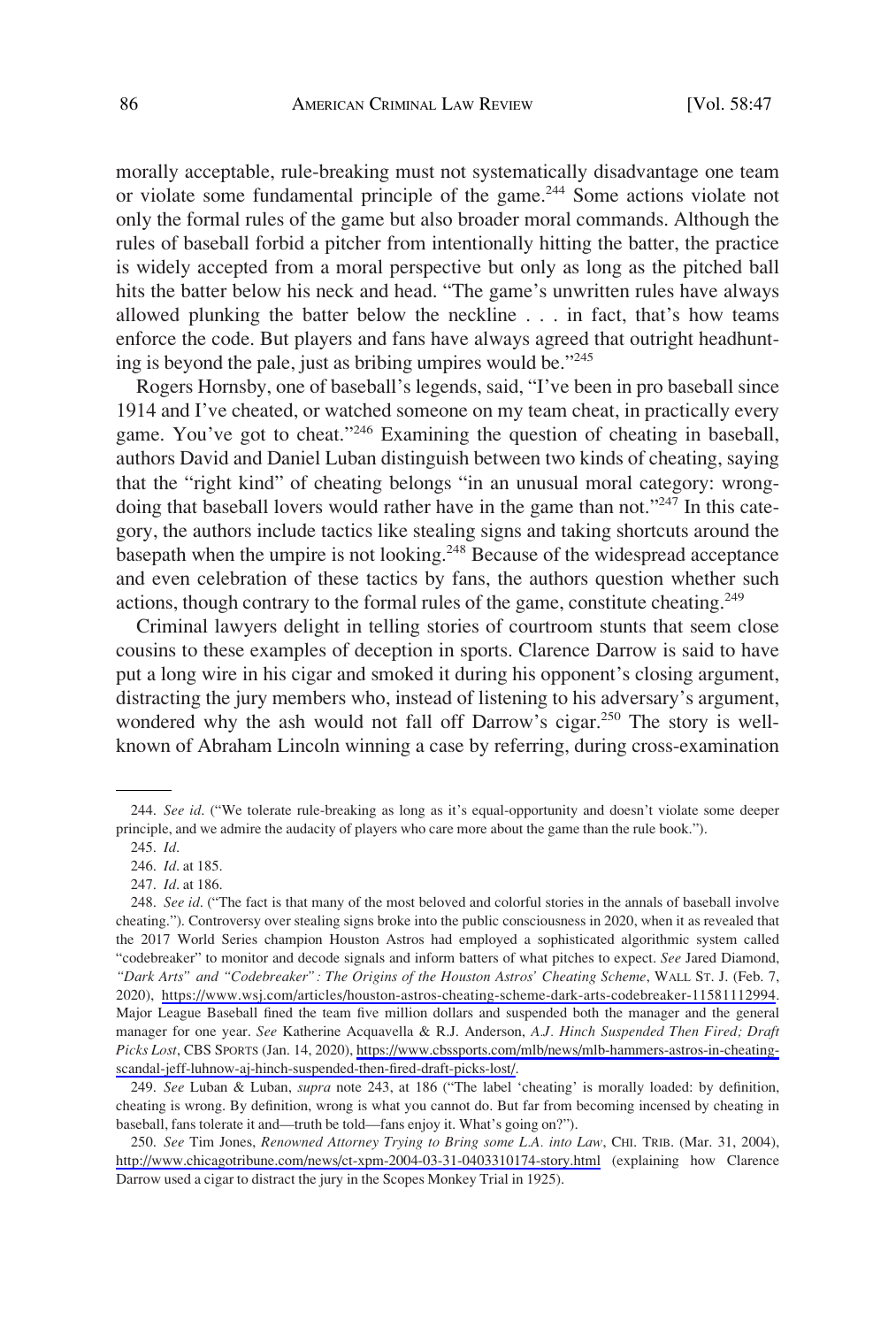<span id="page-40-0"></span>of a key prosecution witness, to a document that he said showed the night in question to be moonless, when in fact it said no such thing.251 Others later accused Lincoln of unethical conduct as a trial lawyer for the phantom moonlight trick, $^{252}$ and indeed, such antics may violate Rules 3.5(d) and 8.4(d) of the Model Rules of Professional Conduct.<sup>253</sup> Scholars and experts have weighed in on whether ethics allow, for example, a lawyer to put glasses on a defendant or witness to make him look more believable,<sup>254</sup> and on whether, and to what extent, a criminal defendant can be dressed up to appear more innocent than normal,<sup>255</sup> among other tactics.<sup>256</sup>

## *C. Regulatory Responses to Gamesmanship in Sport*

John Rawls once famously described a conversation he had with legal scholar Harry Kalven about baseball. Rawls cited with approval Kalven's description of baseball as the perfect game because its rules, he believed, were static and pristine from the beginning:

[T]he rules of the game are in equilibrium: that is, from the start, the diamond was made just the right size, the pitcher's mound just the right distance from home plate, etc., and this makes possible the marvelous plays, such as the double play. The physical layout of the game is perfectly adjusted to the human skills it is meant to display and to call into graceful exercise. Whereas basketball, e.g., is constantly . . . adjusting its rules to get them in balance.<sup>257</sup>

255. *See* Hoffman & Weiner, *supra* note 253, at 4–6.

<sup>251.</sup> *See, e.g*., JOHN EVANGELIST WALSH, MOONLIGHT: ABRAHAM LINCOLN AND THE ALMANAC TRIAL 3 (2000). There is a whole genre of "phantom document" anecdotes, in which a lawyer suggests that a document says something while knowing it is not true. In addition to Lincoln's "phantom moonlight" trick, this was a plot point in "A Few Good Men."

<sup>252.</sup> *Id*. at 89–99 (describing Lincoln as "clever but unscrupulous" and noting that there are rumors that Lincoln later edited the document for use during other trials).

<sup>253.</sup> *See* MODEL RULES OF PRO. CONDUCT r. 3.5(d) (AM. BAR ASS'N 1983) ("A lawyer shall not . . . engage in conduct intended to disrupt a tribunal."); MODEL RULES OF PRO. CONDUCT r. 8.4(d) (AM. BAR ASS'N 1983) ("It is professional misconduct for a lawyer to . . . engage in conduct that is prejudicial to the administration of justice.").

*See* Kevin Deutsch, *Defense Lawyers Swear by Gimmick of Having Defendants Wearing Glasses at*  254. *Trial*, N.Y. DAILY NEWS (Feb. 13, 2011), [http://www.nydailynews.com/news/crime/defense-lawyers-swear](http://www.nydailynews.com/news/crime/defense-lawyers-swear-gimmick-defendants-wearing-glasses-trial-article-1.138930)[gimmick-defendants-wearing-glasses-trial-article-1.138930](http://www.nydailynews.com/news/crime/defense-lawyers-swear-gimmick-defendants-wearing-glasses-trial-article-1.138930) (providing explanation of the "nerd defense" by defense attorney Harvey Slovis who stated, "Glasses soften [defendants'] appearance so that they don't look capable of committing a violent crime . . . . I've tried cases where there's been a tremendous amount of evidence, but my client wore glasses, dressed well and got acquitted."). Research has shown that the "nerd defense" seems to work on jurors—a 2008 study claimed that wearing glasses led to more acquittals*. Id*. *See also* Janet Lee Hoffman & Andrew Weiner, *The Juror as Audience: The Impact of Non-Verbal Communication at Trial*, 32 LIT. J. 3, 5 (2013) (stating that using eyeglasses to mislead jurors might violate ethical rule prohibiting lawyers from engaging in dishonest conduct or misrepresentation).

<sup>256.</sup> *See generally* JACK MARSHALL & PROETHICS, LTD., CLARENCE DARROW'S ETHICS LESSONS FOR TODAY'S MORE ETHICAL LAWYER (2018) (discussing the ethical implications of a variety of "court room stunts").

<sup>257.</sup> John Rawls, *The Best of All Games*, Bos. REV. (Mar. 1, 2008), [http://bostonreview.net/rawls-the-best-of](http://bostonreview.net/rawls-the-best-of-all-games)[all-games](http://bostonreview.net/rawls-the-best-of-all-games).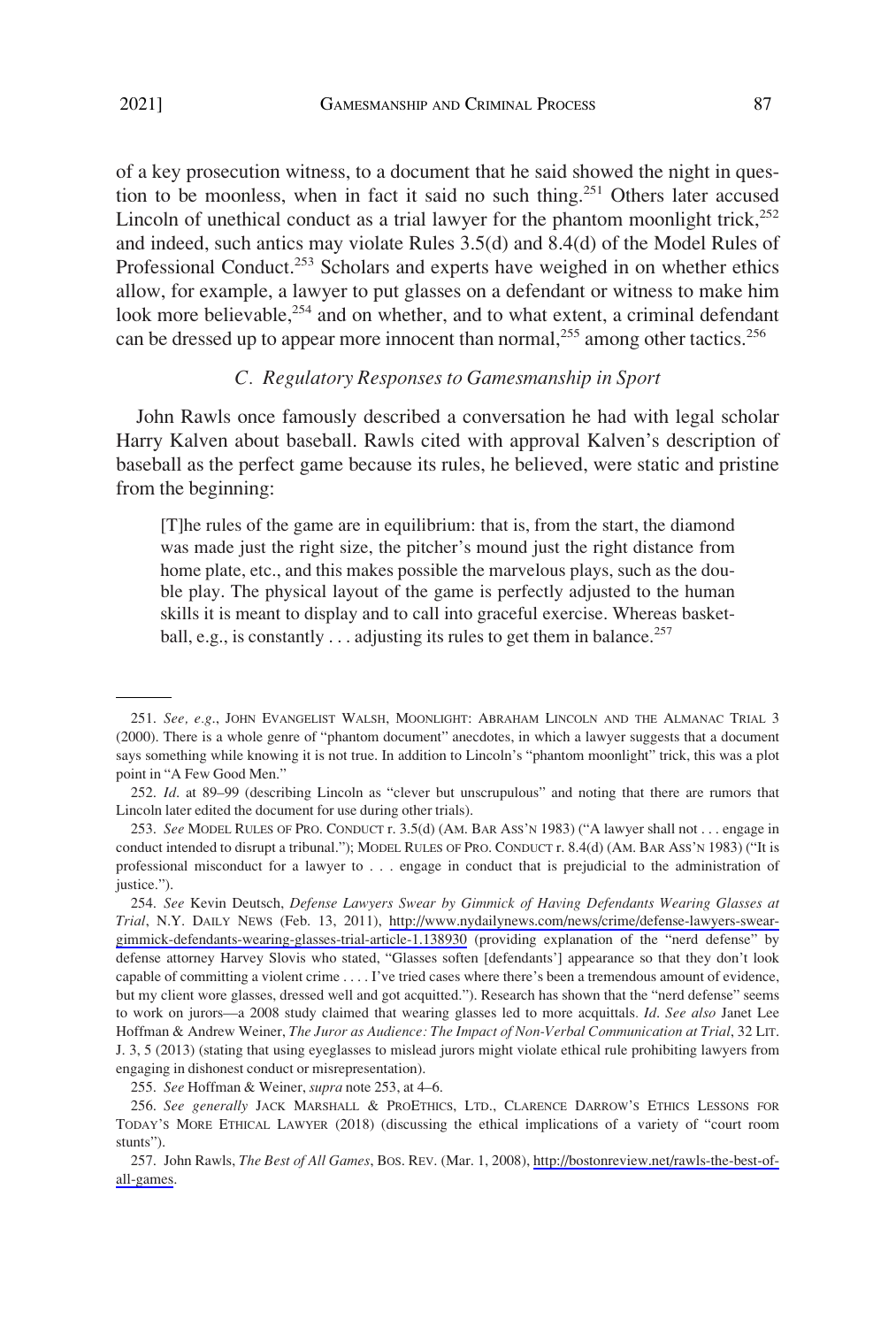Of course, the truth is that baseball has changed its rules many times during its history and continues to do so.<sup>258</sup> These rule changes come in response to new tactics that existing rules cannot accommodate without changing the nature of the game for the worse. Administrators have also implemented rule changes in response to developments in the manner in which the game is played, as when Major League Baseball lowered the height of the pitcher's mound in 1969 in response to a "complete dominance of pitching over hitting" that year.<sup>259</sup>

The infield fly rule, which prohibits fielders in baseball from purposely dropping a fly ball to force a double play, has been a fruitful metaphor for legal scholars for close to a half century, since the *University of Pennsylvania Law Review* published an "Aside" entitled "The Common Law Origins of the Infield Fly Rule."260 The publication has been called "the launching point of the Law and Baseball movement."<sup>261</sup> Two later authors in the movement summarized the rule as:

At its core, the infield fly rule is a rule against a form of strategic play that results in a deviation from the normal principle that the offensive team benefits from always seeking to hit the ball in such a way as to maximize the chance of a base hit.  $\cdot \cdot \cdot^{262}$ 

When the administrators of baseball noticed that players had discovered that the rules allowed for a strategic advantage that did not advance the broader purposes

260. William S. Stevens, *The Common Law Origins of the Infield Fly Rule*, 123 U. PA. L. REV. 1474 (1975).

261. Neil B. Cohen & Spencer Weber Waller, *Taking Pop-Ups Seriously: The Jurisprudence of the Infield Fly Rule*, 82 WASH. U. L.Q. 453, 454 (2004); *see also* Yablon, *supra* note 44, at 238 (listing a series of law review articles published in response to the Stevens essay); John J. Flynn, *Further Aside - A Comment on "The Common Law Origins of the Infield Fly Rule*,*"* 4 J. CONTEMP. L. 241 (1978) (critiquing and expanding on Stevens's analogy); Yelnosky, *supra* note 26, at 825–26 (discussing the influence of baseball rules and baseball traditions on legal scholars); Mark W. Cochran, *The Infield Fly Rule and the Internal Revenue Code: An Even Further Aside*, 29 WM. & MARY L. REV. 567 (1988) (responding to the Stevens essay); Margaret A. Berger, *Rethinking the Applicability of Evidentiary Rules at Sentencing: Of Relevant Conduct and Hearsay and the Need for an Infield Fly Rule*, 5 FED. SENT'G REP. 96, 97 (1992) (comparing prosecutors and baseball players and arguing for the functional equivalent of the "infield fly rule": a new evidentiary rule).

262. Cohen & Waller, *supra* note 261, at 458 (providing a concise description of the rule but also comparing the infield fly situation to intentional walks and sacrifice bunts).

<sup>258.</sup> *See* Steven P. Gietschier, *The Rules of Baseball*, *in* THE CAMBRIDGE COMPANION TO BASEBALL 9–20 (Leonard Cassuto & Stephen Partridge, eds., 2011).

Earl Nash, *Pitching Mound History—Balance Between Pitchers and Batters*, BOSOX INJECTION, [https://](https://bosoxinjection.com/2013/12/13/pitching-mound-history/) 259. [bosoxinjection.com/2013/12/13/pitching-mound-history/](https://bosoxinjection.com/2013/12/13/pitching-mound-history/) (last visited Sept. 22, 2020). There have been multiple other rule changes. *See, e.g*., Earl Nash, *Origins of Baseball: "In the Big Inning* . . .*" When Did 60'-6'' Become the Distance From Pitching Plate to Home Plate?*, BOSOX INJECTION, [https://bosoxinjection.com/2013/05/02/](https://bosoxinjection.com/2013/05/02/origins-of-baseball-in-the-big-inning-when-did-60-6-become-the-distance-from-pitching-plate-to-home-plate/)  [origins-of-baseball-in-the-big-inning-when-did-60-6-become-the-distance-from-pitching-plate-to-home-plate/](https://bosoxinjection.com/2013/05/02/origins-of-baseball-in-the-big-inning-when-did-60-6-become-the-distance-from-pitching-plate-to-home-plate/)  (last visited Sept. 22, 2020) (stating that overhand pitching was allowed for the first time in 1888, and the resulting harder throws spurred the new rule in 1893 that increased the distance between the pitcher and batter); David Hiskey, *There Once Was a Little Person Who Played in Major League Baseball*, TODAYIFOUNDOUT (Mar. 28, 2012), [https://www.todayifoundout.com/index.php/2012/03/there-once-was-a](https://www.todayifoundout.com/index.php/2012/03/there-once-was-a-little-person-who-played-in-major-league-baseball/)[little-person-who-played-in-major-league-baseball/](https://www.todayifoundout.com/index.php/2012/03/there-once-was-a-little-person-who-played-in-major-league-baseball/) (stating that the American League once banned little people from playing after Bill Veeck signed a little person who managed an easy walk in a game). For an evolution of the rules of baseball, see Gietschier, *supra* note 258, at 9–20.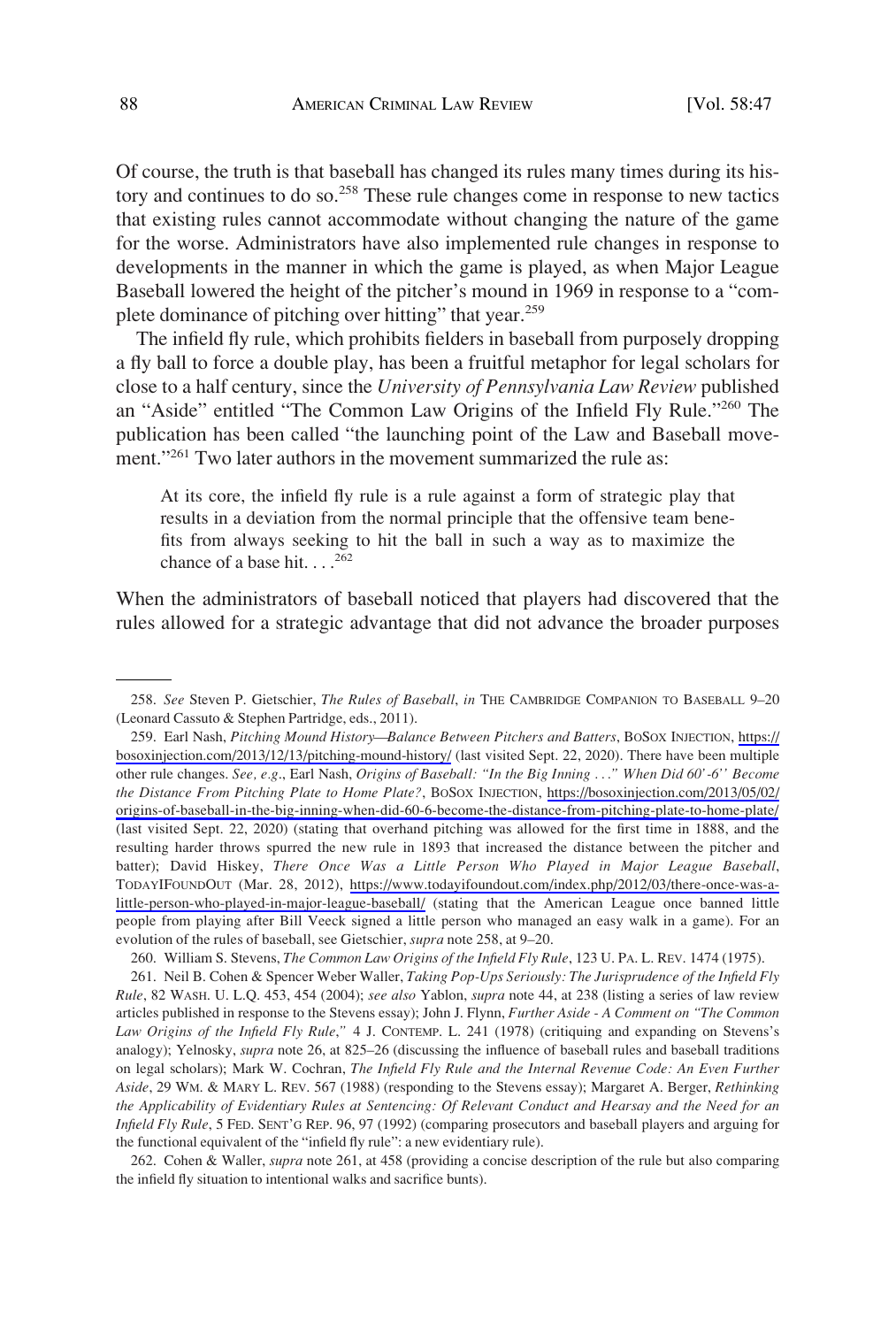of the game, they changed the rule. By doing so, they took away the incentive for that behavior and eliminated it from the sport.

Some have called for the abolition of the infield fly rule, characterizing it as "protectionist rulemaking" and calling instead for a fuller embrace of deception and trickery in baseball.<sup>263</sup> Whether this point of view is correct depends on one's perspective of just what the "objectives" of baseball are. The normative determination regarding whether (and to what extent) baseball should embrace deception and trickery necessarily precedes any discussion about whether particular strategic behavior should be allowed and rewarded.<sup>264</sup> Although the infield fly rule may have been appropriate in the gentler times in which it was adopted, goes the argument, "proper conduct in today's America is governed not by rigidity and gentility, but by autonomy, risk taking, and shamelessness."265 If true, then perhaps the infield fly rule is indeed "a perversion of protectionism based on outdated values."266

When a new development or tactic in sports is deemed harmful to some broader interest of the sport, adjudicators (the sporting equivalent of legislatures) can change the rules to accommodate the game or ban the practice. Former University of North Carolina basketball coach Dean Smith developed the "four corners offense" in the 1960s to run out the clock and hold on to a lead. Four players would spread out to four distant corners of the offensive half of the court and the fifth would stay in the middle dribbling. The players would occasionally switch positions but generally the point was to slow the action down so the game clock expired. Although the strategy was useful in reducing the number of possessions in a game and retaining a lead, it led to a very boring style of play. Smith used this strategy very successfully for two decades until the NCAA finally responded to calls for reform and instituted a shot clock in 1985, which limits the amount of time one team can have the ball on a single possession.<sup>267</sup> Because the four corners offense was seen as detrimental to the overall appeal of college basketball and

<sup>263.</sup> Andrew J. Guilford & Joel Mallord, *Time to Drop the Infield Fly Rule and End a Common Law Anomaly*, 164 U. PA. L. REV. 281, 283 (2015). In support of their proposal, the authors argue that the purposely dropped infield pop-up is no different from the other "bag of tricks filled with deception, risk, and even purposely dropped balls" available to baseball players and list many such tactics considered perfectly appropriate in the game of baseball. *Id*. at 286–87.

<sup>264.</sup> *See id*. at 288 ("[T]he rules of sports, like a society's laws, must reflect cultural values . . . [and] are meant to ensure proper conduct, and it is society that determines what is proper.") (citing Stevens, *supra* note 260, at 1479).

<sup>265.</sup> *Id*. at 288. The authors published this essay in the relatively genteel era of 2015. It is difficult to imagine what conduct might be permissible on the baseball diamond today if we allow the evolving standards of decency in popular culture to dictate acceptable on-field behavior. *See id*.

<sup>266.</sup> *Id*. at 288; *see also* Eldon L. Ham, *Aside the Aside: The True Precedent of Baseball in Law, The Residue of Luck – Or, Who's Not on First?*, 13 MARQ. SPORTS L. REV. 213, 213 (2003) ("In baseball, as in free market economics and in law, the chip-on-the-shoulder, tobacco-spittin' object of competition is to win.").

*See* Gordon S. White Jr., *Boring, But It Worked*, N.Y. TIMES (Mar. 7, 1982), [https://archive.nytimes.com/](https://archive.nytimes.com/www.nytimes.com/packages/html/sports/year_in_sports/03.07.html) 267. [www.nytimes.com/packages/html/sports/year\\_in\\_sports/03.07.html](https://archive.nytimes.com/www.nytimes.com/packages/html/sports/year_in_sports/03.07.html) (stating that the NCAA adopted the 45 second shot clock in order to thwart the stall that Dean Smith used in his "four corners" strategy).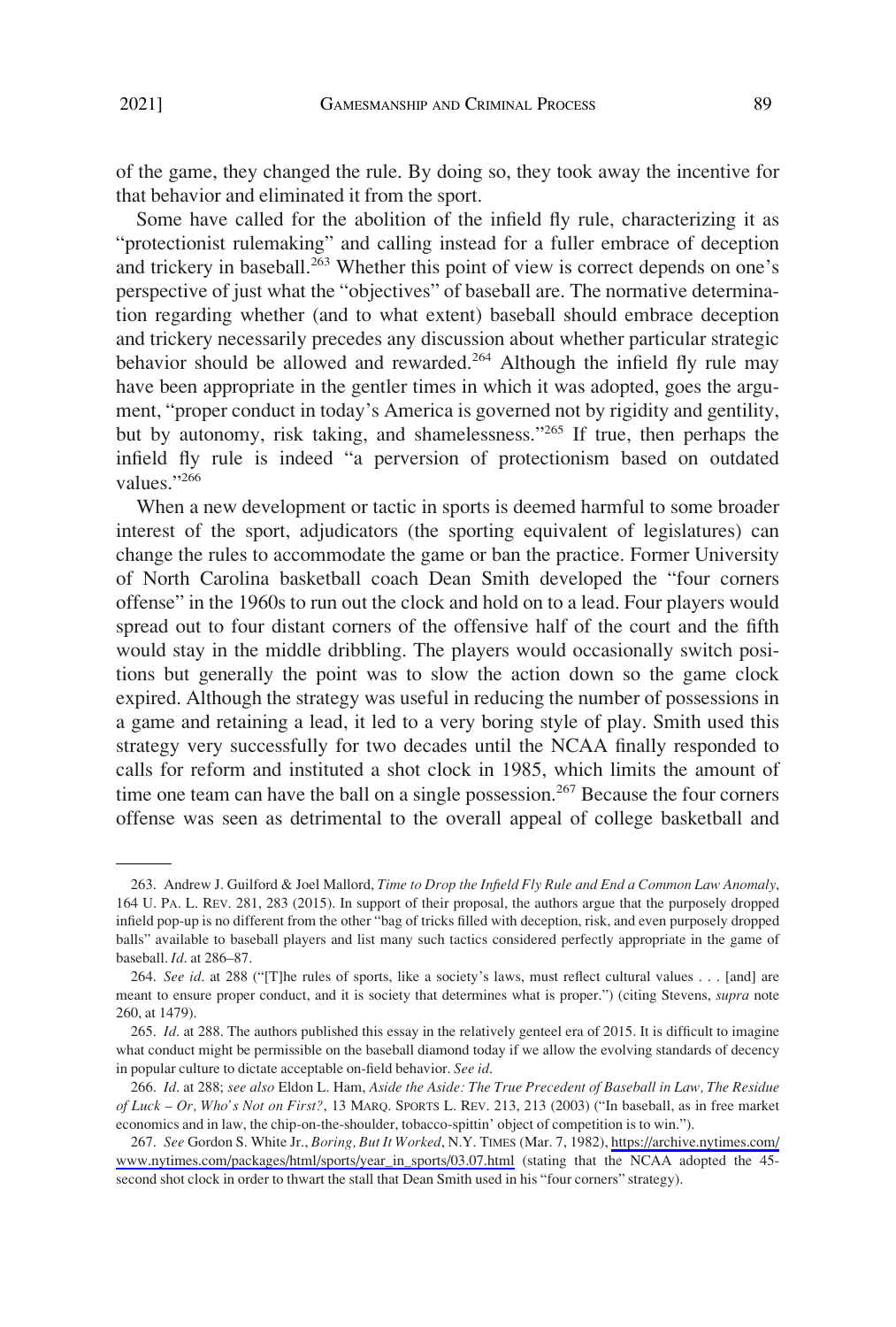<span id="page-43-0"></span>therefore antithetical to the broader values of the game, the league took action to remove the incentives for this style of play and it largely disappeared.<sup>268</sup> As in the earlier cases involving teams purposely (and rationally) losing a match, $^{269}$  this tactic was seen as detrimental to the overall objectives of the game. Once this determination was made, it was a relatively simple matter to change the procedural rules to eliminate the incentive for teams to engage in this conduct. The same thing can and does happen in the world of criminal litigation.

# IV. WHAT CRIMINAL PROCEDURE CAN LEARN FROM SPORTS

As with sports, the rules of criminal litigation are always subject to refinement and modification. If we decide that a particular practice has become detrimental to the overall objectives of the system, we can always clarify and refine the rules to move that practice clearly outside of the rules. As philosopher Howe stated, "It is no use saying 'that's the way it's played,' any more than 'the poor will always be with us,' or 'war is inevitable'; we can always *choose* to play differently than we do."270 But it is those in charge of making and implementing the formal rules of play, rather than those engaged in the competition, who should bear the burden of changing the rules.

Examination of sports rules can shed light on the rules, laws, and procedures governing our lives. "When a subject has become overfamiliar," according to one scholar of law and sports, "sometimes it is best approached from the side rather than head-on."271 A comparative analysis of the rules of various sports shows that sets of rules in particular sports, just like laws in particular societies, reflect the values and culture of those sports.272 And public outcry over what seems like an unjust application of a rule can spark a broad outcry about the evolving values and goals of the larger system governed by those rules.<sup>273</sup> The process of changing sports rules to better reflect the overall values of the game can provide a guide to how rules of criminal procedure should and should not be changed to better achieve broader goals of the criminal justice system. As in the justice system, allegations

<sup>268.</sup> *See* Krotoszynski, Jr., *supra* note 15, at 1023.

<sup>269.</sup> *See supra* Section II.A.2.

<sup>270.</sup> Howe, *supra* note 1, at 222.

<sup>271.</sup> Michael Herz, *How the Electoral College Imitates the World Series*, 23 CARDOZO L. REV. 1191, 1191 (2002).

<sup>272.</sup> *See* Ilhyung Lee, *The Danish Question, the Mailman, and Justice Scalia: Examining the Group Play Tiebreaker Rules*, 27 SO. CAL. INTERDISC. L.J. 133, 136 (2017) ("A sport's rules and regulations reflect the purpose and goals of the governing body (sometimes guided by the elusive 'best interests' of the game), just as the legislature's enacted laws reflect the public's will and desire.").

<sup>273.</sup> Lee attributes changes in the sports and law context to public reactions:

Some rules, like some laws, receive little attention until their application in unusual circumstances results in an outcome that the fan base, the media, and perhaps some within the governing body itself, find objectionable. Such instances sometimes trigger debate, deliberations, and even amendment.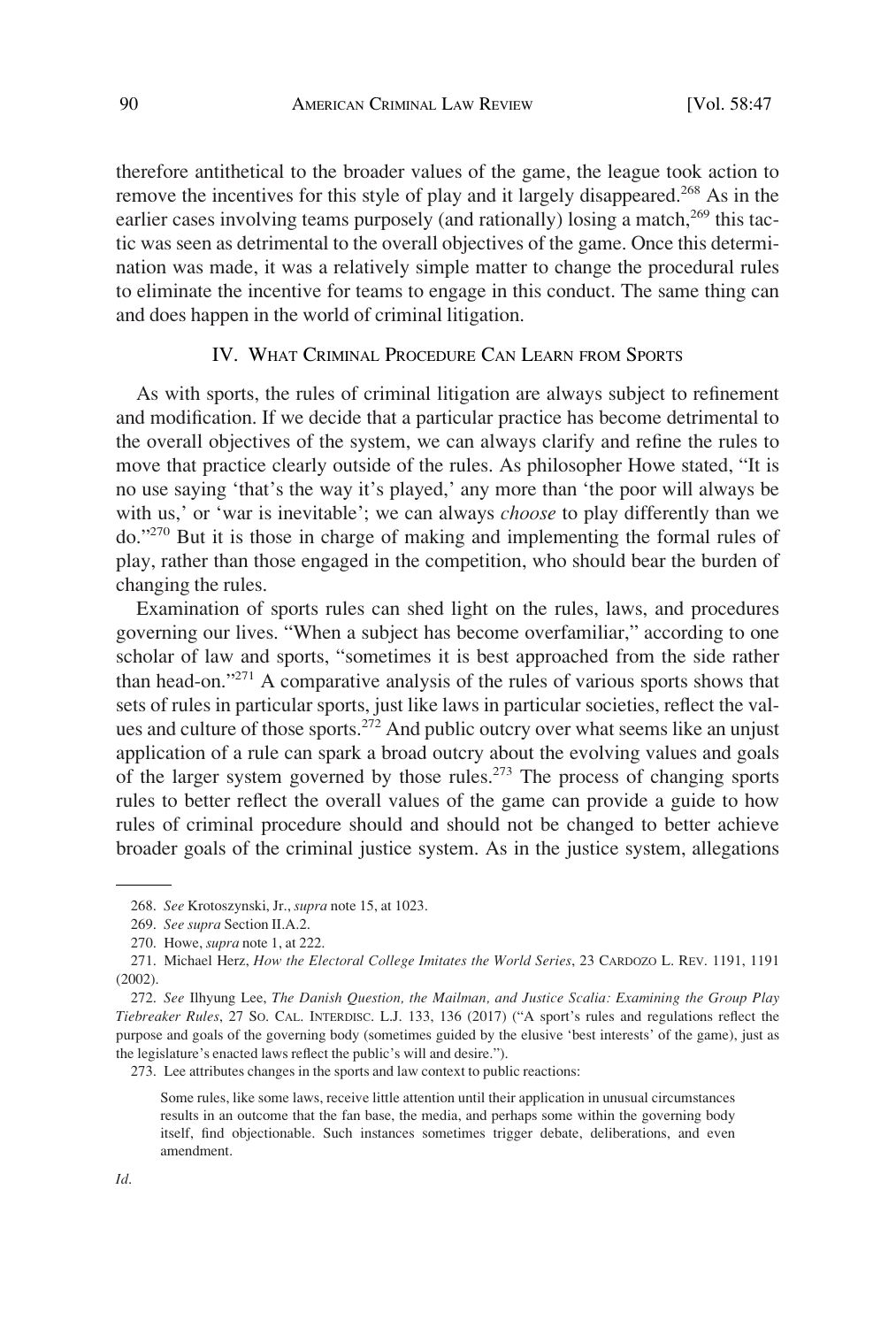of gamesmanship in sports, or offensively using a rule to achieve a purpose other than the rule's intended purpose, allow us an opportunity to refine or amend the rules to better serve important interests of the overall system.<sup>274</sup>

The rules of engagement are always subject to modification in service of larger systemic objectives. The legislative responses to the *Melendez-Diaz* decision can be seen as one such example.<sup>275</sup> In response to the potential for a cascade of dismissals and acquittals simply because of the absence of a lab technician, state legislatures enacted notice-and-demand statutes. Contrary to some predictions,<sup>276</sup> the criminal justice system adapted to the newly understood confrontation rights and the system did not grind to a halt.

While the enactment of notice-and-demand statutes came in response to a constitutional decision from the Supreme Court, rules of criminal litigation have evolved to accommodate changing social norms as well. In advocating for passage of the federal rape shield law in 1978, Representative Elizabeth Holtzman described what many saw as a pressing problem of the manner in which rape trials were conducted:

Too often in this country victims of rape are humiliated and harassed when they report and prosecute the rape. Bullied and cross-examined about their prior sexual experiences, many find the trial almost as degrading as the rape itself. Since rape trials become inquisitions into the victim's morality, not trials of the defendant's innocence or guilt, it is not surprising that it is the least reported crime. It is estimated that as few as one in ten rapes is ever reported.<sup>277</sup>

Throughout the 1970s, advocates argued for passage of "rape shield" laws to change the way that rape charges were prosecuted and defended. These laws generally prohibited inquiry into the complaining witness's prior sexual history and character for promiscuity or chastity.<sup> $278$ </sup> The practice of putting the victim on trial, argued reformers, resulted in low rates of reporting and prosecution and high rates

<sup>274.</sup> *See id*. at 138 ("Ultimately, the game's rules, like a society's laws, reflect the values and culture of the jurisdictional base that enacts them. Rules should make sense, and when they do not, action is required."). In his article comparing tiebreaker rules among various sports, Ilhyung Lee describes an unhappy application of the Big 12 tiebreaker rules, by which the University of Oklahoma's football team was named champion of the Big 12 South Division, even though the University of Texas football team had an identical record and had defeated Oklahoma during the regular season. After calls for reform, the tiebreaker rules were changed within two years. *See id*. at 148.

<sup>275.</sup> *See supra* note 142 and accompanying text.

<sup>276.</sup> *See* Melendez-Diaz v. Massachusetts, 557 U.S. 305, 343 (2009) (Kennedy, J., dissenting) ("The result, in many cases, will be that the prosecution cannot meet its burden of proof, and the guilty defendant goes free on a technicality that, because it results in an acquittal, cannot be reviewed on appeal.").

<sup>277.</sup> Harriet R. Galvin, *Shielding Rape Victims in the State and Federal Courts: A Proposal for the Second Decade*, 70 MINN. L. REV. 763, 764 (1986) (quoting 124 CONG. REC. 34,913 (1978) (statement of Rep. Elizabeth Holtzman)).

<sup>278.</sup> *See id*. at 764–71 (describing rape shield laws and their origins).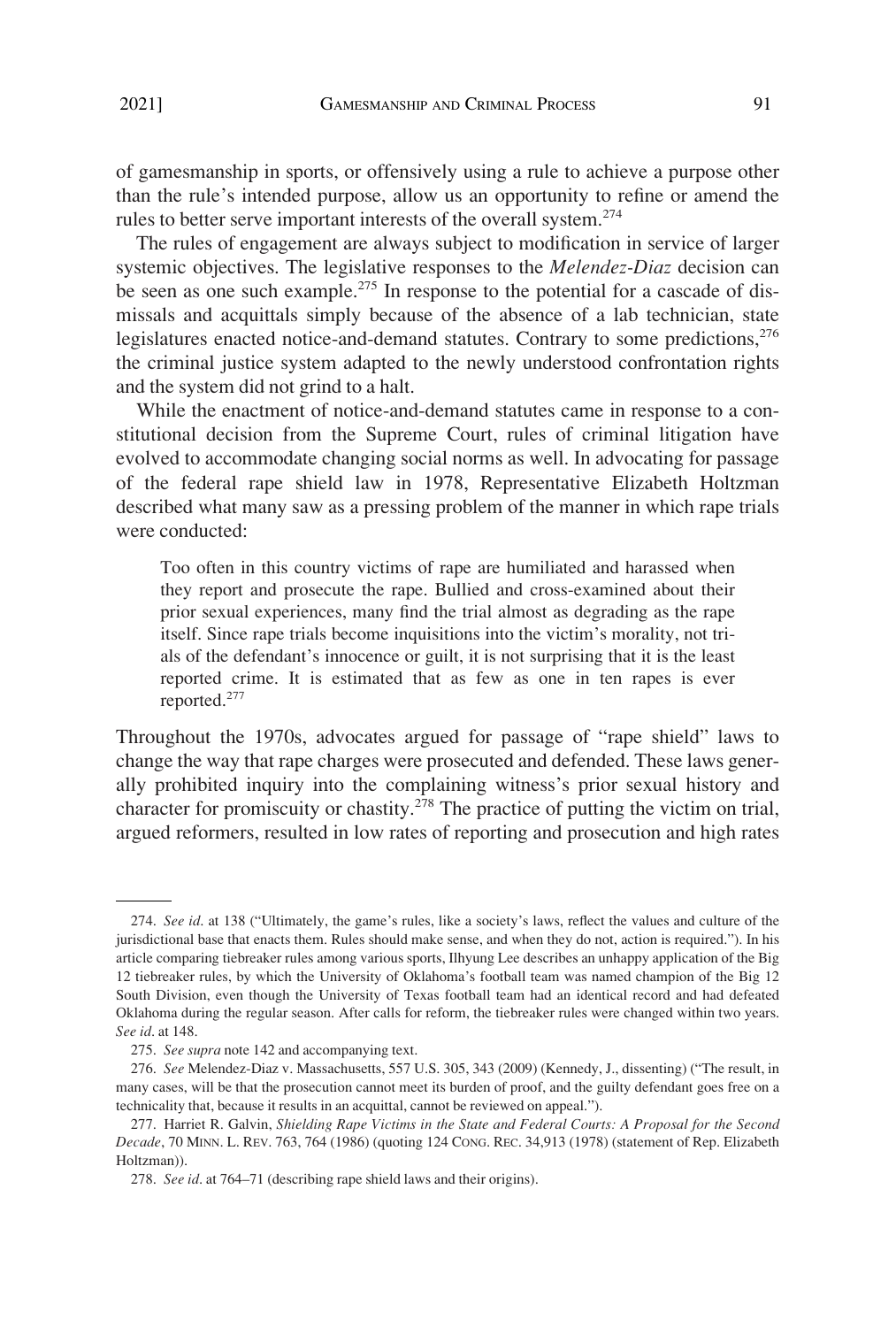of acquittal.279 More broadly, advocates for women "attacked the entire jurisprudence of rape as an embodiment of stereotypes and attitudes highly contemptuous of women."280 Very quickly, both state and federal legislators passed rape shield laws and other legislation that eliminated the requirement that a complaining witness's testimony be corroborated to support a conviction and that a complaining witness show that she physically resisted the attack to the utmost. $^{281}$ 

As courtroom tactics came to seem increasingly out-of-step with contemporary understandings of rape and inconsistent with the stated goals of the system, legislators changed both the procedural and substantive rules of engagement to modernize the system. The new rules were widely celebrated as a needed corrective to an outdated system of trial.<sup>282</sup> As feminists joined forces with traditional law-andorder legislators in jurisdictions across the country, "[t]he result was nothing short of a full-scale revision of existing rape law."283 Today, almost half a century after the rapid revision of rape law, some argue that the reforms of the 1970s and early 1980s should be re-examined and amended.<sup>284</sup>

Just as legislatures responded to evolving public views by changing the substantive and procedural law of sexual assault in the 1970s and 1980s, some today are calling for a change in how prosecutors can use uncharged allegations of misconduct against criminal defendants. Because federal sentencing law allows for the enhancement of sentences through the use of uncharged misconduct, federal prosecutors can elect to withhold certain conduct from evaluation by the jury and then raise it during the sentencing phase, when it will be subject neither to the scrutiny of a jury nor the more stringent standard of proof beyond a reasonable doubt.<sup>285</sup>

283. Capers, *supra* note 279, at 839.

284. *See, e.g*., *id*. at 842 ("Far from liberating women from our long history of measuring their worth against a chastity yardstick, rape shield rules have in fact reinstantiated chastity norms."); Aya Gruber, *Rape, Feminism, and the War on Crime*, 84 WASH. L. REV. 581, 627 (2009) (discussing how realist reforms have produced only limited benefits and should be further amended).

285. U.S. SENT'G GUIDELINES MANUAL § 1B1.3(a) allows sentencing courts to consider all relevant conduct, including uncharged or acquitted conduct, that can be proven by a preponderance of the evidence when determining a sentence. *See* United States v. Watts, 519 U.S. 148, 153 (1997) (per curiam); *cf*. Witte v. United

<sup>279.</sup> *Id*. at 767. Without rape shield laws:

In effect, these common law evidentiary rules allowed defendants to turn the tables. No longer was the defendant the only one on trial. Also on trial was the complainant, to determine whether she was the type of woman who consents, the type of woman to lie about it, and hence the type of woman who should not be protected by the law, at least not at the expense of a presumptively good man.

I. Bennett Capers, *Real Women, Real Rape*, 60 UCLA L. REV. 826, 835 (2013).

<sup>280.</sup> Galvin, *supra* note 277, at 768; *see also* Capers, *supra* note 279, at 835.

<sup>281.</sup> *See* Capers, *supra* note 279, at 834, 839.

<sup>282.</sup> *See, e.g*., J. Alexander Tanford & Anthony J. Bocchino, *Rape Victim Shield Laws and the Sixth Amendment*, 128 U. PA. L. REV. 544, 549–50 (1980) (citing numerous law review articles that criticized the old rules and argued that it was "manifestly unfair to women and a reflection of outmoded morality" to allow the complaining witness's prior sexual history to be admitted at trial); Vivian Berger, *Man's Trial, Woman's Tribulation: Rape Cases in the Courtroom*, 77 COLUM. L. REV. 1, 12–32 (1977) (discussing the old system's focus on the victim's sexual history and the various efforts made to make trial less inimical to an accuser).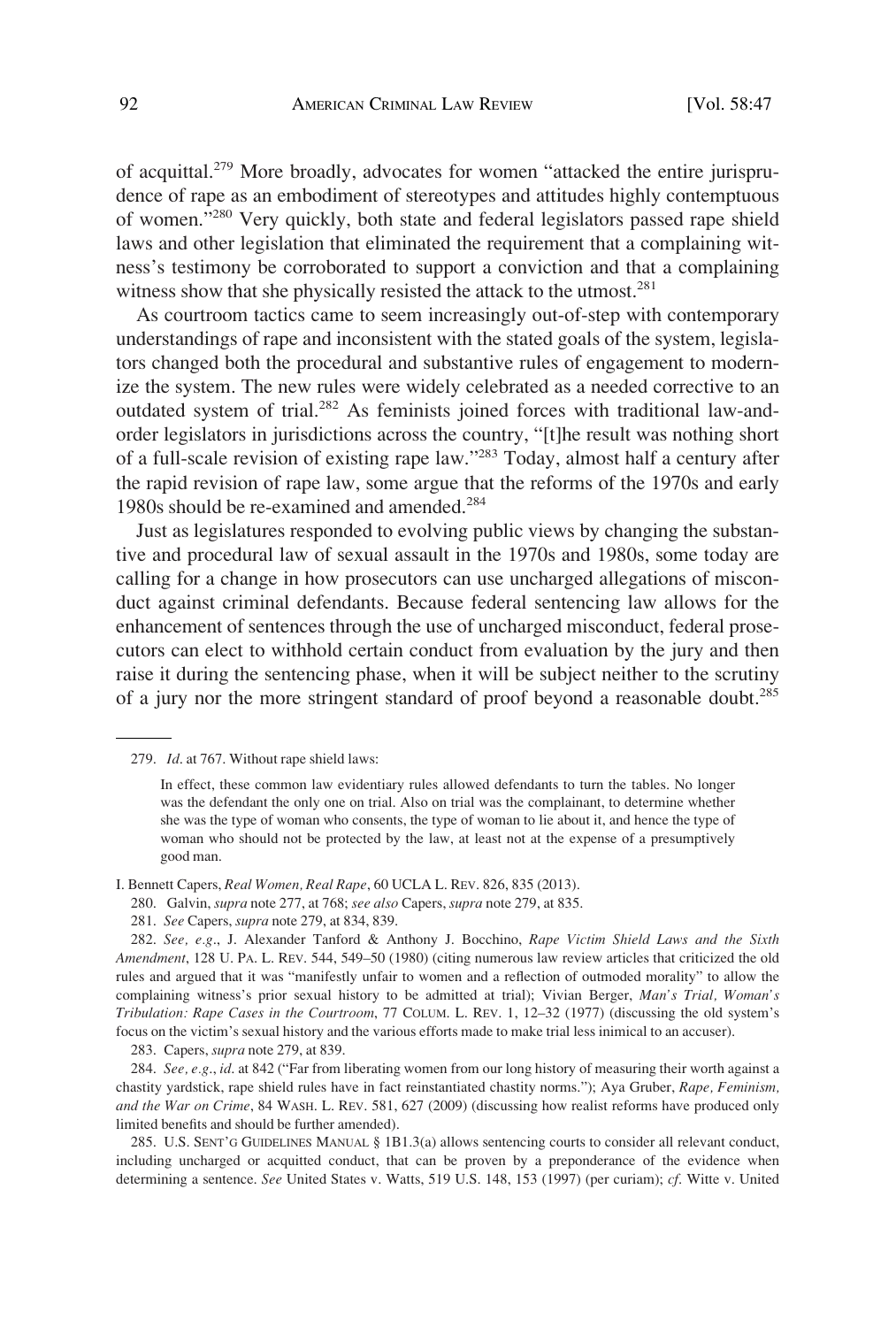One scholar has compared this situation to the "infield fly rule" problem in baseball and called for adoption of evidentiary rules to limit this practice in federal sentencing hearings.<sup>286</sup> The infield fly rule was adopted as "a legislative response to actions that were previously permissible, though contrary to the spirit of the sport."<sup>287</sup> In baseball prior to the enactment of the infield fly rule, the umpire had the discretion "to disallow the double play in egregious circumstances" just as a federal sentencing judge is free to disregard evidence of uncharged misconduct.<sup>288</sup> But a clear rule prohibiting the use of uncharged misconduct in sentencing would enhance certainty and reduce gamesmanship in charging and prosecution, just as the infield fly rule has done.<sup>289</sup>

Others have argued that the federal law of interlocutory appeals would be improved by following the lead of sports leagues and instituting a form of limited "instant replay."290 Professor Kenneth Kilbert would allow each side in a civil case one "challenge appeal" that could be used at any time during the pendency of a case, without asking permission of any judge.<sup>291</sup> Kilbert describes how the National Football League experimented with and refined the rules for using instant replay to respond to criticisms of how it was being implemented.<sup>292</sup> Over a relatively short period of time, the procedural system evolved from being entirely referee-initiated and unlimited in the number of permissible instant replays to one in which coaches could initiate challenges but were limited in the number of challenges.<sup>293</sup> These refinements were made in response to critiques that the earlier system was too cumbersome and inefficient.<sup>294</sup> The standard of review has always retained a degree of deference to the on-field call, with a reversal warranted only in the face of "indisputable visual evidence" or "clear and obvious visual evidence" that the initial call was incorrect.<sup>295</sup> Major League Baseball, the last major sports league to utilize instant replay, also evolved from a system in which only umpires

292. *Id*. at 285–87.

States, 515 U.S. 389, 405–06 (1995) (holding that considering relevant conduct at sentencing does not constitute "punishment" and therefore is not subject to the Double Jeopardy Clause).

<sup>286.</sup> *See* Berger, *supra* note 261, at 97.

<sup>287.</sup> Stevens, *supra* note 260, at 1477.

<sup>288.</sup> Berger, *supra* note 261, at 97.

<sup>289.</sup> *See id*.

<sup>290.</sup> Kenneth Kilbert, *Instant Replay and Interlocutory Appeals*, 69 BAYLOR L. REV. 267, 281 (2017) (arguing this could be accomplished because "[s]ports and civil litigation share many common attributes, including the existence of winners and losers, reliance on rules, an adversary system, and neutral decisionmakers").

<sup>291.</sup> *Id*. at 299.

<sup>293.</sup> *Id*. at 287. Kilbert argues that the parties themselves are best positioned to decide which pre-trial issues should be appealed and any efficiency concerns are addressed by limiting the number of "challenge appeals" in federal civil litigation to one per side.

<sup>294.</sup> *See id*. at 295, 299 ("One obvious parallel between interlocutory appeals in federal civil cases and instant replay review in professional sports is that, despite inefficiency concerns, both have evolved toward more error correction over the years.").

<sup>295.</sup> *Id*. at 288.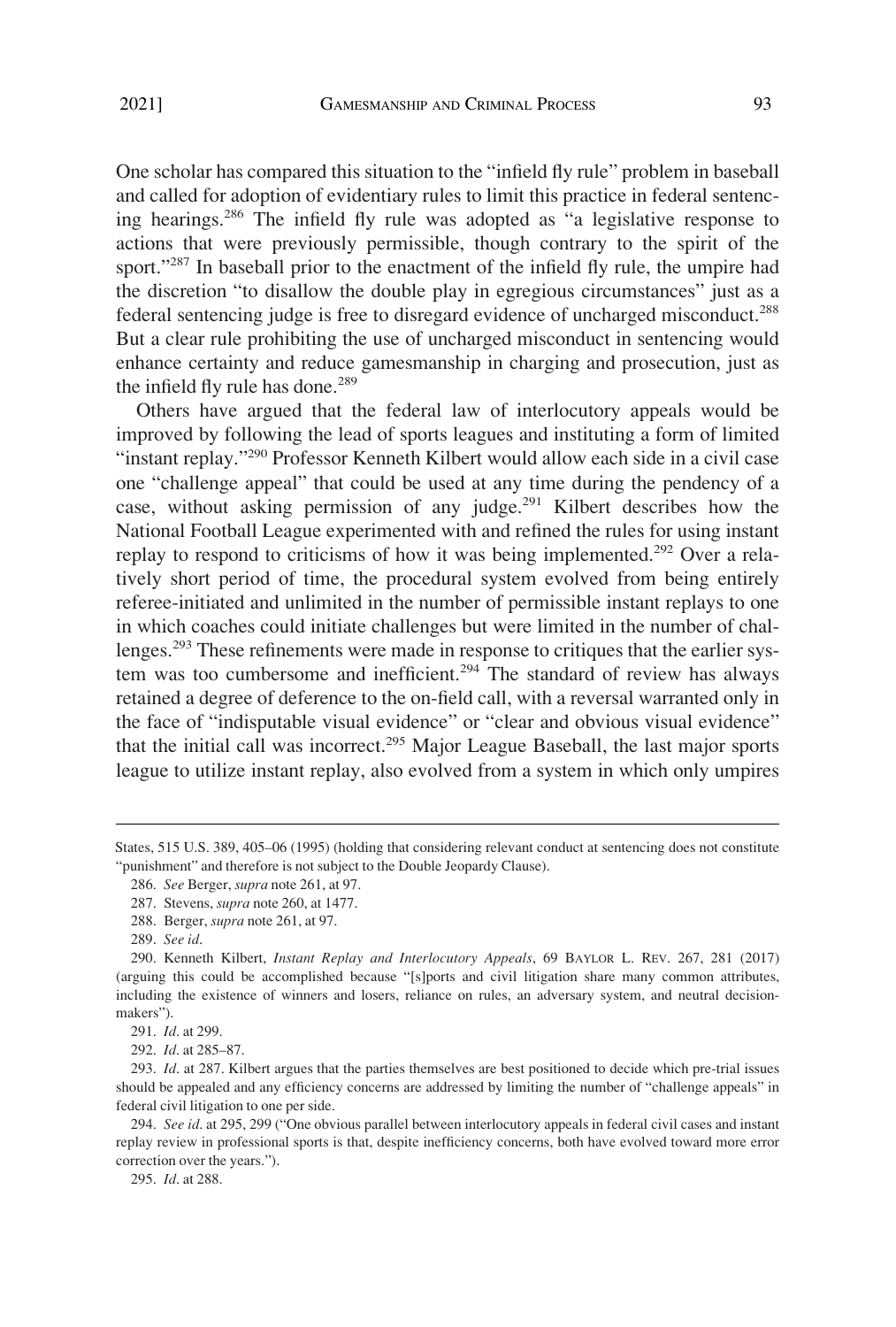could initiate review to a system in which each team's manager can initiate a challenge.<sup>296</sup>

Just as baseball instituted the infield fly rule to stop strategic behavior on the part of infielders that took away from the overall enjoyment of the game, and as football developed procedural limitations on the use of instant replay for the same reason, the criminal justice system has evolved to address behavior or tactics that were seen as counter-productive to the broad mission of the system. Legislatures enacted notice-and-demand statutes to check the prospect of criminal cases being dismissed when chemists and forensic witnesses were not called to testify in every case involving drugs or scientific evidence.<sup>297</sup> Courts and legislatures changed the way in which sexual assault cases were litigated in response to evolving social views of appropriateness.298 Courts and legislatures should continue this response to litigation behavior that does not advance the broad objectives of the criminal justice system. And as the system appropriately assigns very different roles to prosecutors and defense lawyers, it is entirely appropriate for different rules to apply to these actors in this context.299 Having a lower level of tolerance for gamesmanship by prosecutors is consistent with the core values of the system.

Legislators could and should respond to the practice of prosecutors failing to disclose favorable evidence by passing laws requiring broader disclosure than currently required under federal constitutional law. Courts and state bar associations could achieve the same result by court rule or by interpretations of existing ethical rules. And of course, elected prosecutors could do the same by changing office policy and practice. Many would agree that prosecutorial gamesmanship in this area subverts fundamental objectives of the criminal justice system, but reform efforts have not solved the problem.

Similarly, the use of racially-motivated peremptory strikes in jury selection undermines core values of the system and current doctrine has failed to effectively discourage the practice. Because of their dual role as advocate and as minister of justice,<sup>300</sup> prosecutors' use of race in selecting juries is especially troubling and should be viewed in a different light than similar practices by defense lawyers.<sup>301</sup> This is a form of gamesmanship in criminal litigation that could easily be curtailed

<sup>296.</sup> *Id*. at 289–90, 292. Similarly, Judith Maute has argued that amendments to rules governing civil litigation are analogous to changes in rules governing sports, to adjust to developments in tactics or new normative desires about what behavior and outcomes we want to encourage. *See* Judith L. Maute, *Sporting Theory of Justice: Taming Adversary Zeal with a Logical Sanctions Doctrine*, 20 CONN. L. REV. 7, 9 (1987).

<sup>297.</sup> *See supra* note 142 (discussing notice-and-demand statutes).

<sup>298.</sup> *See supra* notes 278–81 and accompanying text (discussing changes in "rape shield" laws).

<sup>299.</sup> *See supra* notes 8–9 and accompanying text (discussing differences between prosecutors and defense attorneys).

<sup>300.</sup> *See* Berger v. United States, 295 U.S. 78, 88 (1935) ("It is as much [the prosecutor's] duty to refrain from improper methods calculated to produce a wrongful conviction as it is to use every legitimate means to bring about a just one.").

<sup>301.</sup> *See* Abbe Smith, *A Call to Abolish Peremptory Challenges by Prosecutors*, 27 GEO. J.L. ETHICS 1163, 1164–65 (2014).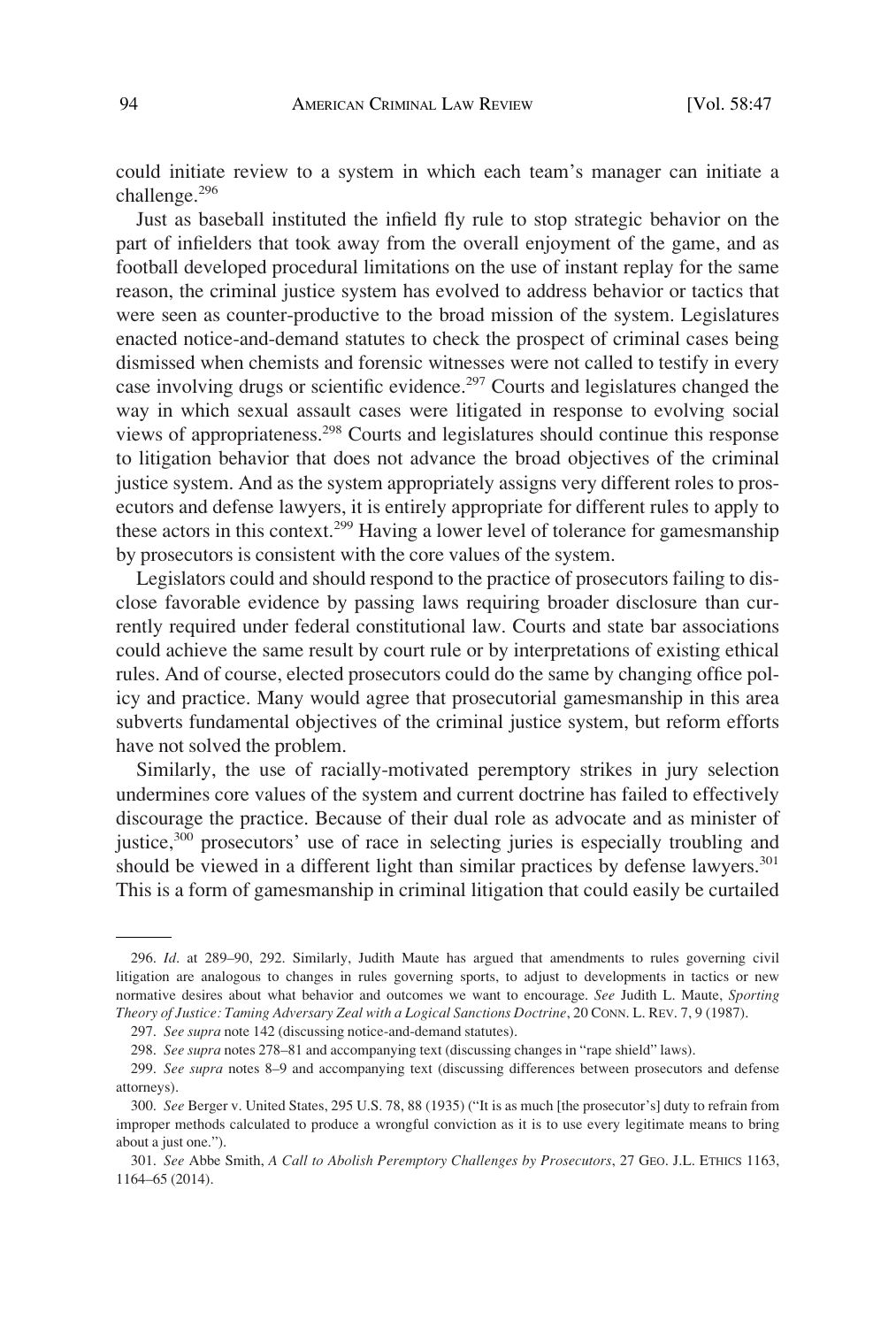by legislators or courts, either by eliminating the practice altogether, limiting the exercise of peremptory strikes to defendants, or changing the doctrinal framework to require a rational or plausible reason for exercising a peremptory strike. Indeed, the Washington Supreme Court recently expanded the *Batson* prohibition to include not only intentional discrimination but also situations in which "an objective observer could view race or ethnicity as a factor in the use of the peremptory challenge."<sup>302</sup> Seeing a practice that threatened the legitimacy of the system, the court broadened the rule to more effectively curtail the use of race-based strikes.

In the absence of an infield fly rule, nobody would criticize a second baseman for purposely dropping an infield fly to get a double play. If the second baseman did not purposely drop the ball, he would be rightly criticized for not doing his best to win the game. Not trying to exploit every opportunity within the rules can be a form of bad sportsmanship, violating shared norms of fair play.<sup>303</sup> Luis Suarez, the women's badminton teams, and the New York Yankees were each operating *within*  the rules of their respective games. In response to each incident, the relevant governing bodies of those sports considered rule changes and actually changed the rules in some cases. Similarly, advocates in criminal courts should be expected to know the procedural rules of engagement and deploy them to their clients' advantage. Strategic behavior within the ethical and legal rules is generally a productive and valuable aspect of the criminal justice system. Only where it threatens core values and objectives of the system should lawmakers step in to discourage such practices.

#### **CONCLUSION**

A December 2014 National Football League playoff game between the Baltimore Ravens and New England Patriots ended in a close victory for the Patriots, who would go on to win the Super Bowl. Bill Belichick, the coach of the Patriots, employed various strange offensive formations and plays that resulted in confusion among the Ravens defense.<sup>304</sup> By knowing the arcana of the NFL rule book, Belichick was able to twice use a player assumed by the defense to be

WASH. GEN. R. 37(e); *see also* Debra Cassens Weiss, *Any Prior Police Contact? New State Rule Deems*  302. *that a Presumptively Invalid Reason for a Juror Strike*, ABA JOURNAL (Apr. 25, 2018, 8:00 AM), [https://www.](https://www.abajournal.com/news/article/Any_prior_police_contact_new_state_rule_deems_that_a_presumptively_invalid)  [abajournal.com/news/article/Any\\_prior\\_police\\_contact\\_new\\_state\\_rule\\_deems\\_that\\_a\\_presumptively\\_invalid](https://www.abajournal.com/news/article/Any_prior_police_contact_new_state_rule_deems_that_a_presumptively_invalid)  ("General Rule 37 says judges shall deny a peremptory challenge if an 'objective observer' would view race or ethnicity as a factor in the use of a peremptory strike to eliminate a potential juror.").

<sup>303.</sup> Papineau argues that the main goal of sport is to win, and gamesmanship serves that purpose:

<sup>[</sup>G]amesmanship, in all its forms, is an integral part of competitive sport. All serious athletes are constantly striving to avoid defeat and ensure victory. If they can find some new angle to help them, they would be perverse not to go for it. An athlete who ignores an open avenue to victory is an athlete who is not competing seriously.

PAPINEAU, *supra* note 2, at 89.

<sup>304.</sup> LIEBOVICH, *supra* note 20, at 134.